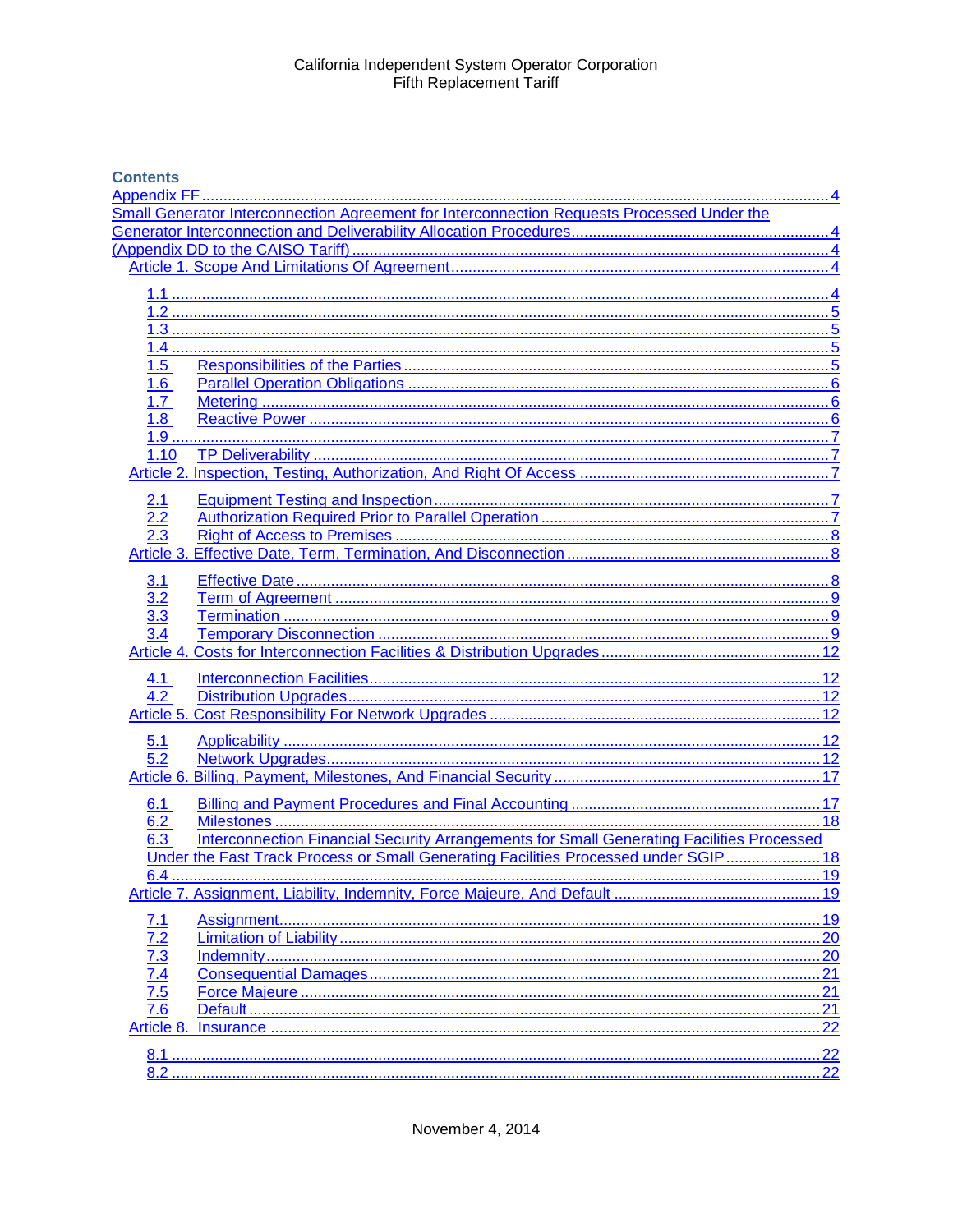|              | .23 |
|--------------|-----|
|              |     |
|              |     |
|              |     |
|              |     |
|              |     |
|              |     |
|              | 24  |
|              | 24  |
|              | 24  |
|              |     |
|              | .24 |
|              |     |
|              |     |
| 12.1         |     |
| 12.2         |     |
| 12.3         |     |
| 12.4         |     |
| 12.5         | 25  |
| 12.6<br>12.7 |     |
| 12.8         |     |
| 12.9         |     |
| 12.10        |     |
| 12.11        | 26  |
| 12.12        |     |
| 12.13        | 27  |
|              |     |
| 13.1         | .27 |
| 13.2         |     |
| 13.3         |     |
| 13.4         |     |
| 13.5         |     |
|              |     |
|              |     |
|              |     |
|              |     |
|              |     |
|              |     |
|              |     |
|              |     |
|              |     |
|              |     |
|              |     |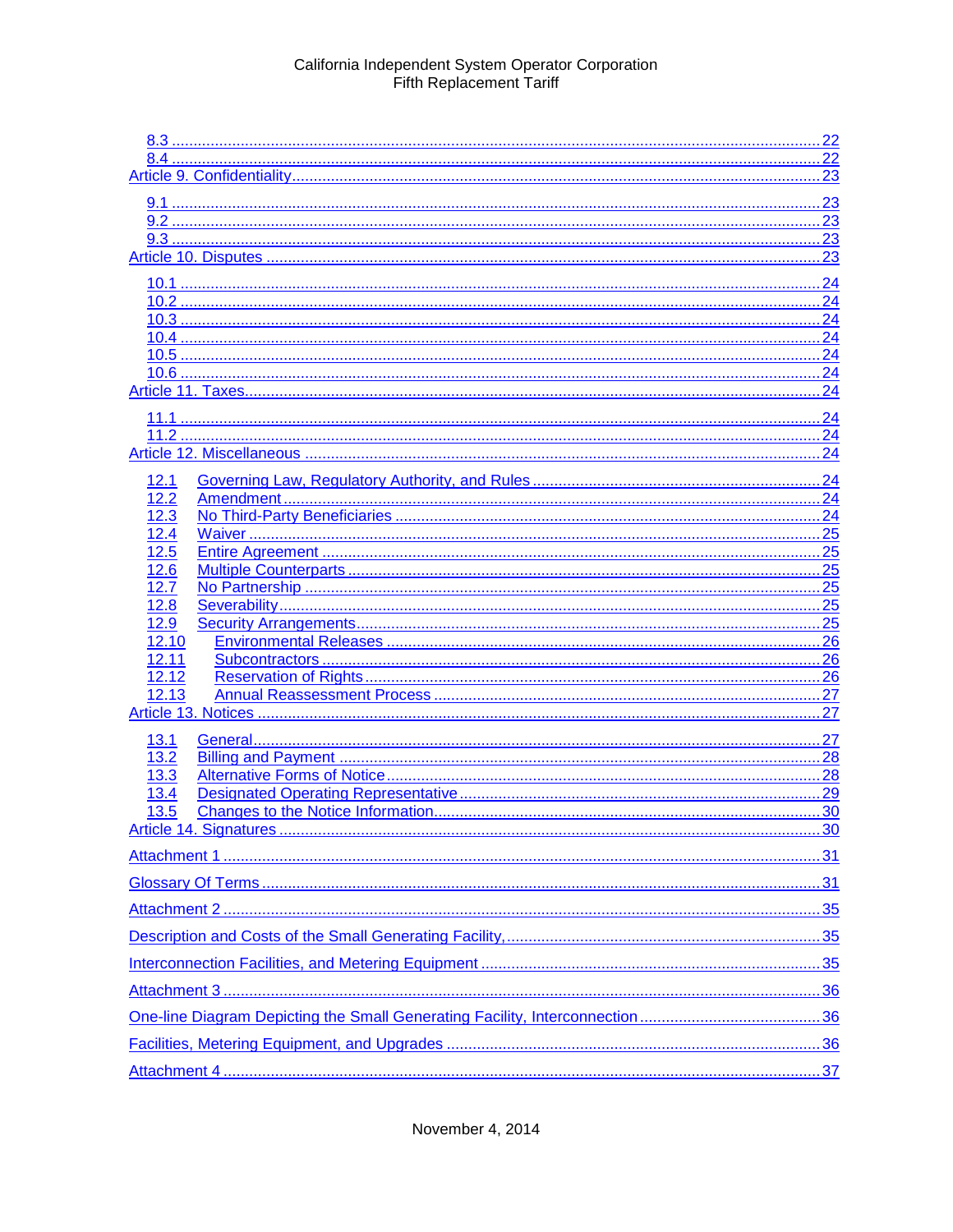| Additional Operating Requirements for the CAISO Controlled Grid and Affected Systems Needed to |  |
|------------------------------------------------------------------------------------------------|--|
|                                                                                                |  |
|                                                                                                |  |
|                                                                                                |  |
|                                                                                                |  |
|                                                                                                |  |
|                                                                                                |  |
|                                                                                                |  |
|                                                                                                |  |
|                                                                                                |  |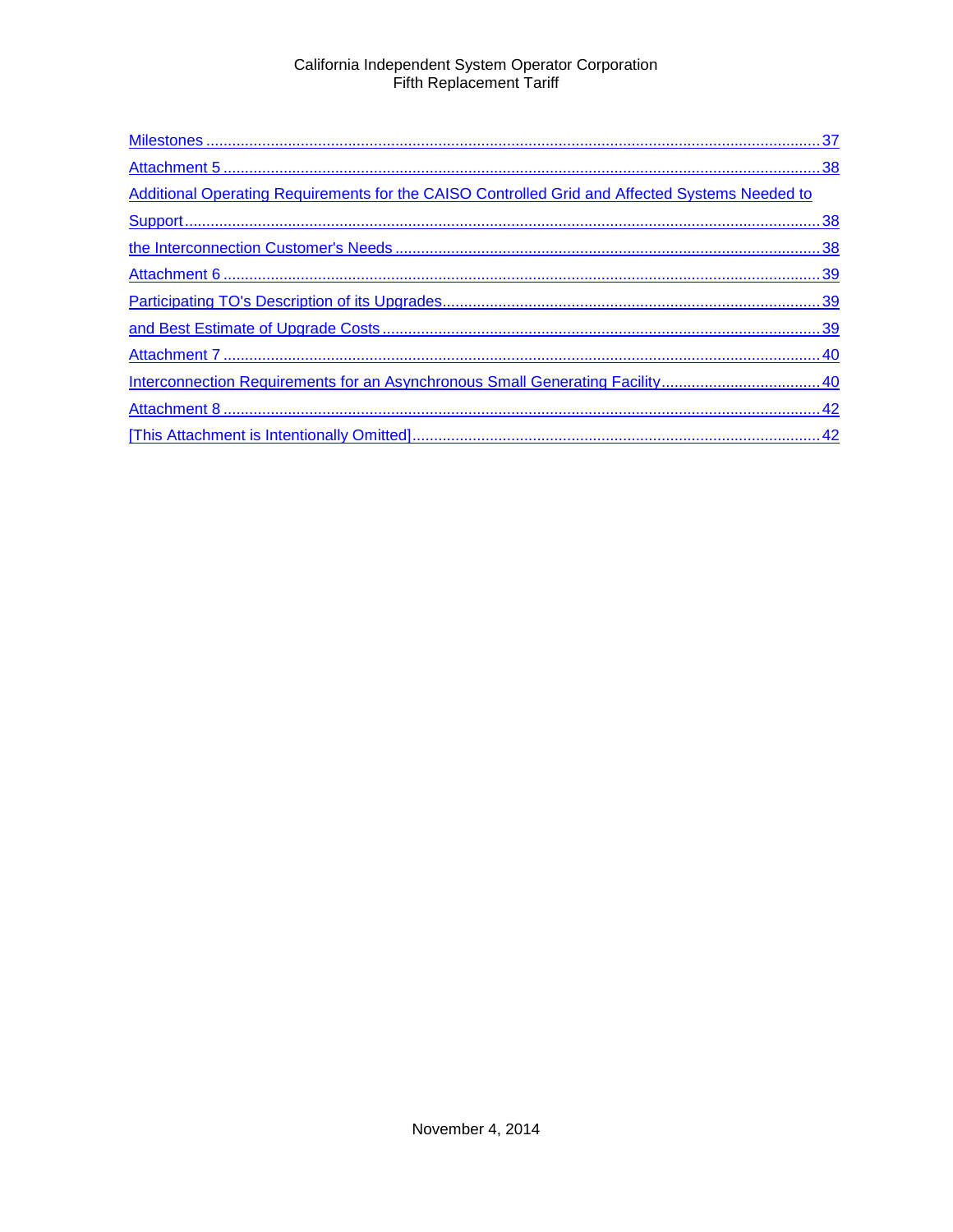# **Appendix FF**

#### <span id="page-3-2"></span><span id="page-3-1"></span><span id="page-3-0"></span>**Small Generator Interconnection Agreement for Interconnection Requests Processed Under the Generator Interconnection and Deliverability Allocation Procedures**

#### **(Appendix DD to the CAISO Tariff)**

|        |             | This Small Generator Interconnection Agreement ("Agreement") is made and entered into this                |
|--------|-------------|-----------------------------------------------------------------------------------------------------------|
| dav of | $, 20$ , by |                                                                                                           |
|        |             | ("Participating TO"), the California Independent System Operator Corporation, a California nonprofit      |
|        |             | public benefit corporation organized and existing under the laws of the State of California ("CAISO") and |
|        |             | ("Interconnection Customer") each                                                                         |
|        |             | borginattar comotimos referred to individually as "Darty" ar referred to collectively as the "Darties "   |

hereinafter sometimes referred to individually as "Party" or referred to collectively as the "Parties."

#### **Participating TO Information**

| Attention: ____________________ |      |                                                                                                                       |      |  |
|---------------------------------|------|-----------------------------------------------------------------------------------------------------------------------|------|--|
|                                 |      |                                                                                                                       |      |  |
|                                 |      | State: _________                                                                                                      | Zip: |  |
| Phone: _______________          | Fax: | <u> 1980 - Jan Barnett, mars andrew Maria Barnett, fransk konge og det ble større og med som for det ble større o</u> |      |  |
| E-mail Address:                 |      |                                                                                                                       |      |  |

#### **CAISO Information**

| Attention:               |            |  |
|--------------------------|------------|--|
| 250 Outcropping Way      |            |  |
| Folsom, CA 95630         |            |  |
| Phone: 916-351-4400 Fax: |            |  |
| E-mail:                  | @caiso.com |  |

#### **Interconnection Customer Information**

| City: $\frac{1}{2}$            | State: _________         | $\mathsf{Zip:}$ |
|--------------------------------|--------------------------|-----------------|
| Phone: ________________        | Fax: ___________________ |                 |
| E-mail Address:_______________ |                          |                 |

Interconnection Customer Queue Position No: \_\_\_\_\_\_\_\_\_\_\_\_\_\_\_

In consideration of the mutual covenants set forth herein, the Parties agree as follows:

#### <span id="page-3-3"></span>**Article 1. Scope And Limitations Of Agreement**

<span id="page-3-4"></span>1.1 This Agreement shall be used for all Small Generating Facility Interconnection Requests submitted under the Generator Interconnection and Transmission Allocation Procedures (GIDAP) set forth in Appendix DD except for those submitted under the 10 kW Inverter Process contained in GIDAP Appendix 7. For those Interconnection Requests, GIDAP Appendix 7 contains the terms and conditions which serve as the Interconnection Agreement.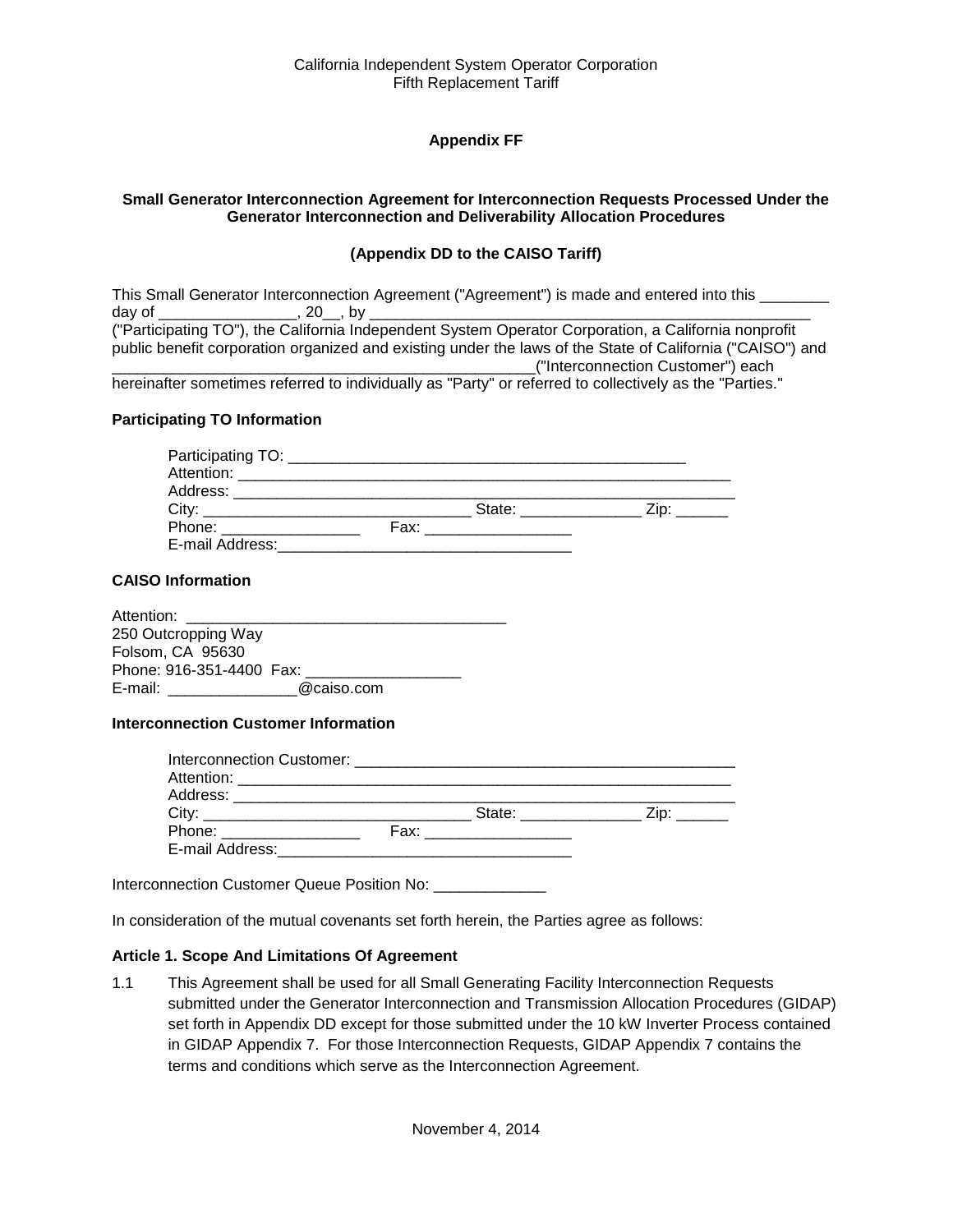- <span id="page-4-0"></span>1.2 This Agreement governs the terms and conditions under which the Interconnection Customer's Small Generating Facility will interconnect with, and operate in parallel with, the Participating TO's Transmission System.
- <span id="page-4-1"></span>1.3 This Agreement does not constitute an agreement to purchase or deliver the Interconnection Customer's power. The purchase or delivery of power and other services that the Interconnection Customer may require will be covered under separate agreements, if any. The Interconnection Customer will be responsible for separately making all necessary arrangements (including scheduling) for delivery of electricity in accordance with the CAISO Tariff.
- <span id="page-4-2"></span>1.4 Nothing in this Agreement is intended to affect any other agreement between or among the Parties.

#### <span id="page-4-3"></span>1.5 Responsibilities of the Parties

- 1.5.1 The Parties shall perform all obligations of this Agreement in accordance with all Applicable Laws and Regulations, Operating Requirements, and Good Utility Practice. The Parties shall use the Large Generator Interconnection Agreement (CAISO Tariff Appendix CC) to interpret the responsibilities of the Parties under this Agreement.
- 1.5.2 The Interconnection Customer shall construct, interconnect, operate and maintain its Small Generating Facility and construct, operate, and maintain its Interconnection Facilities in accordance with the applicable manufacturer's recommended maintenance schedule, and in accordance with this Agreement, and with Good Utility Practice.
- 1.5.3 The Participating TO shall construct, operate, and maintain its Interconnection Facilities and Upgrades in accordance with this Agreement, and with Good Utility Practice. The CAISO and the Participating TO shall cause the Participating TO's Transmission System to be operated and controlled in a safe and reliable manner and in accordance with this Agreement.
- 1.5.4 The Interconnection Customer agrees to construct its facilities or systems in accordance with applicable specifications that meet or exceed those provided by the National Electrical Safety Code, the American National Standards Institute, IEEE, Underwriter's Laboratory, and Operating Requirements in effect at the time of construction and other applicable national and state codes and standards. The Interconnection Customer agrees to design, install, maintain, and operate its Small Generating Facility so as to reasonably minimize the likelihood of a disturbance adversely affecting or impairing the system or equipment of the Participating TO and any Affected Systems. The Interconnection Customer shall comply with the Participating TO's Interconnection Handbook. In the event of a conflict between the terms of this Agreement and the terms of the Participating TO's Interconnection Handbook, the terms in this Agreement shall govern.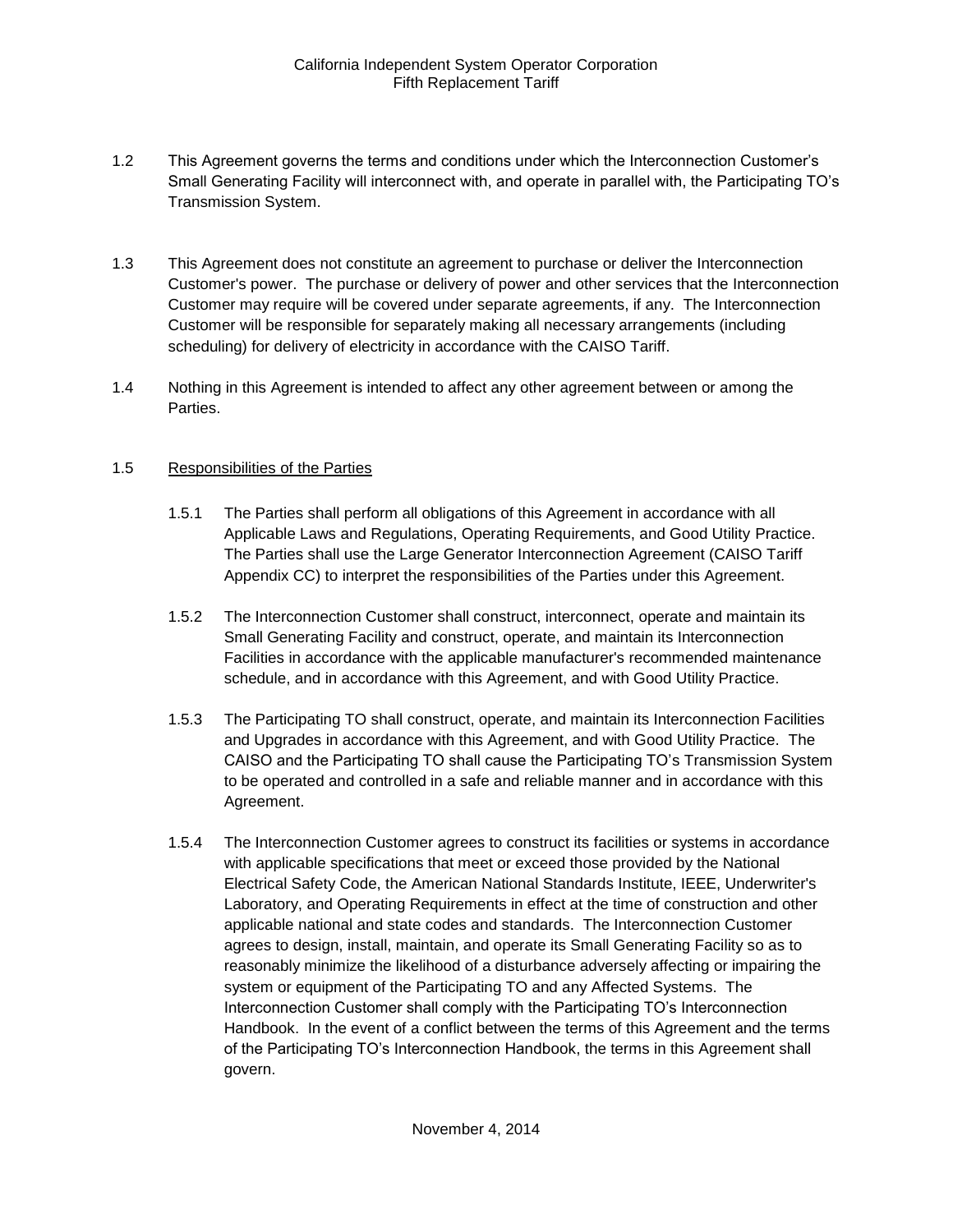- 1.5.5 Each Party shall operate, maintain, repair, and inspect, and shall be fully responsible for the facilities that it now or subsequently may own unless otherwise specified in the Attachments to this Agreement. Each Party shall be responsible for the safe installation, maintenance, repair and condition of their respective lines and appurtenances on their respective sides of the Point of Change of Ownership. The Participating TO and the Interconnection Customer, as appropriate, shall provide Interconnection Facilities that adequately protect the CAISO Controlled Grid, the Participating TO's electric system, the Participating TO's personnel, and other persons from damage and injury. The allocation of responsibility for the design, installation, operation, maintenance and ownership of Interconnection Facilities shall be delineated in the Attachments to this Agreement.
- 1.5.6 The Participating TO and the CAISO shall coordinate with Affected Systems to support the interconnection.
- 1.5.7 [This provision is intentionally omitted.]

#### <span id="page-5-0"></span>1.6 Parallel Operation Obligations

Once the Small Generating Facility has been authorized to commence parallel operation, the Interconnection Customer shall abide by all rules and procedures pertaining to the parallel operation of the Small Generating Facility in the CAISO Balancing Authority Area, including, but not limited to; 1) the rules and procedures concerning the operation of generation set forth in the CAISO Tariff for the CAISO Controlled Grid and; 2) the Operating Requirements set forth in Attachment 5 of this Agreement.

#### <span id="page-5-1"></span>1.7 Metering

The Interconnection Customer shall be responsible for the reasonable and necessary cost for the purchase, installation, operation, maintenance, testing, repair, and replacement of metering and data acquisition equipment specified in Attachments 2 and 3 of this Agreement. The Interconnection Customer's metering (and data acquisition, as required) equipment shall conform to applicable industry rules and Operating Requirements.

#### <span id="page-5-2"></span>1.8 Reactive Power

1.8.1 The Interconnection Customer shall design its Small Generating Facility to maintain a composite power delivery at continuous rated power output at the terminals of each generating unit at a power factor within the range of 0.95 leading to 0.90 lagging, unless the CAISO has established different requirements that apply to all similarly situated generators in the CAISO Balancing Authority Area on a comparable basis. The requirements of this paragraph shall not apply to asynchronous generators and the requirements of Attachment 7 shall apply instead.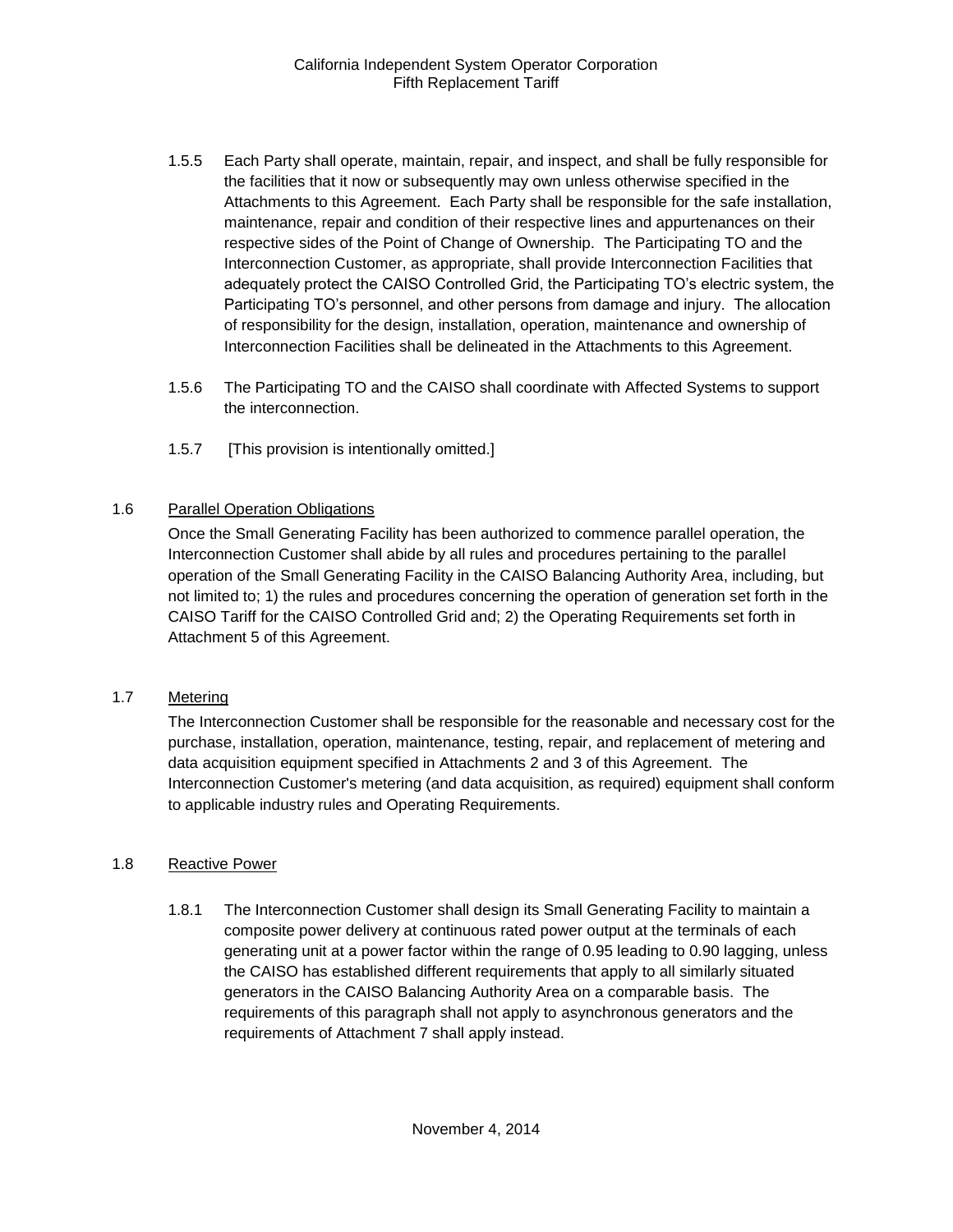- 1.8.2 Payment to the Interconnection Customer for reactive power that the Small Generating Facility provides or absorbs when the CAISO requests the Interconnection Customer to operate its Small Generating Facility outside the range specified in Article 1.8.1 will be made by the CAISO in accordance with the applicable provisions of the CAISO Tariff.
- <span id="page-6-0"></span>1.9 Capitalized terms used herein shall have the meanings specified in the Glossary of Terms in Attachment 1 or the body of this Agreement.

#### <span id="page-6-1"></span>1.10 TP Deliverability

To the extent that an Interconnection Customer is eligible for and has been allocated TP Deliverability pursuant to Section 8.9 of the GIDAP, the Interconnection Customer's right to retain such allocated TP Deliverability shall be contingent upon satisfying the obligations set forth in Section 8.9.3 of the GIDAP.

#### <span id="page-6-2"></span>**Article 2. Inspection, Testing, Authorization, And Right Of Access**

#### <span id="page-6-3"></span>2.1 Equipment Testing and Inspection

- 2.1.1 The Interconnection Customer shall test and inspect its Small Generating Facility and Interconnection Facilities prior to interconnection. The Interconnection Customer shall notify the Participating TO and the CAISO of such activities no fewer than five (5) Business Days (or as may be agreed to by the Parties) prior to such testing and inspection. Testing and inspection shall occur on a Business Day. The Participating TO and the CAISO may, at their own expense, send qualified personnel to the Small Generating Facility site to inspect the interconnection and observe the testing. The Interconnection Customer shall provide the Participating TO and the CAISO a written test report when such testing and inspection is completed.
- 2.1.2 The Participating TO and the CAISO shall provide the Interconnection Customer written acknowledgment that they have received the Interconnection Customer's written test report. Such written acknowledgment shall not be deemed to be or construed as any representation, assurance, guarantee, or warranty by the Participating TO or the CAISO of the safety, durability, suitability, or reliability of the Small Generating Facility or any associated control, protective, and safety devices owned or controlled by the Interconnection Customer or the quality of power produced by the Small Generating Facility.

#### <span id="page-6-4"></span>2.2 Authorization Required Prior to Parallel Operation

2.2.1 The Participating TO and the CAISO shall use Reasonable Efforts to list applicable parallel operation requirements in Attachment 5 of this Agreement. Additionally, the Participating TO and the CAISO shall notify the Interconnection Customer of any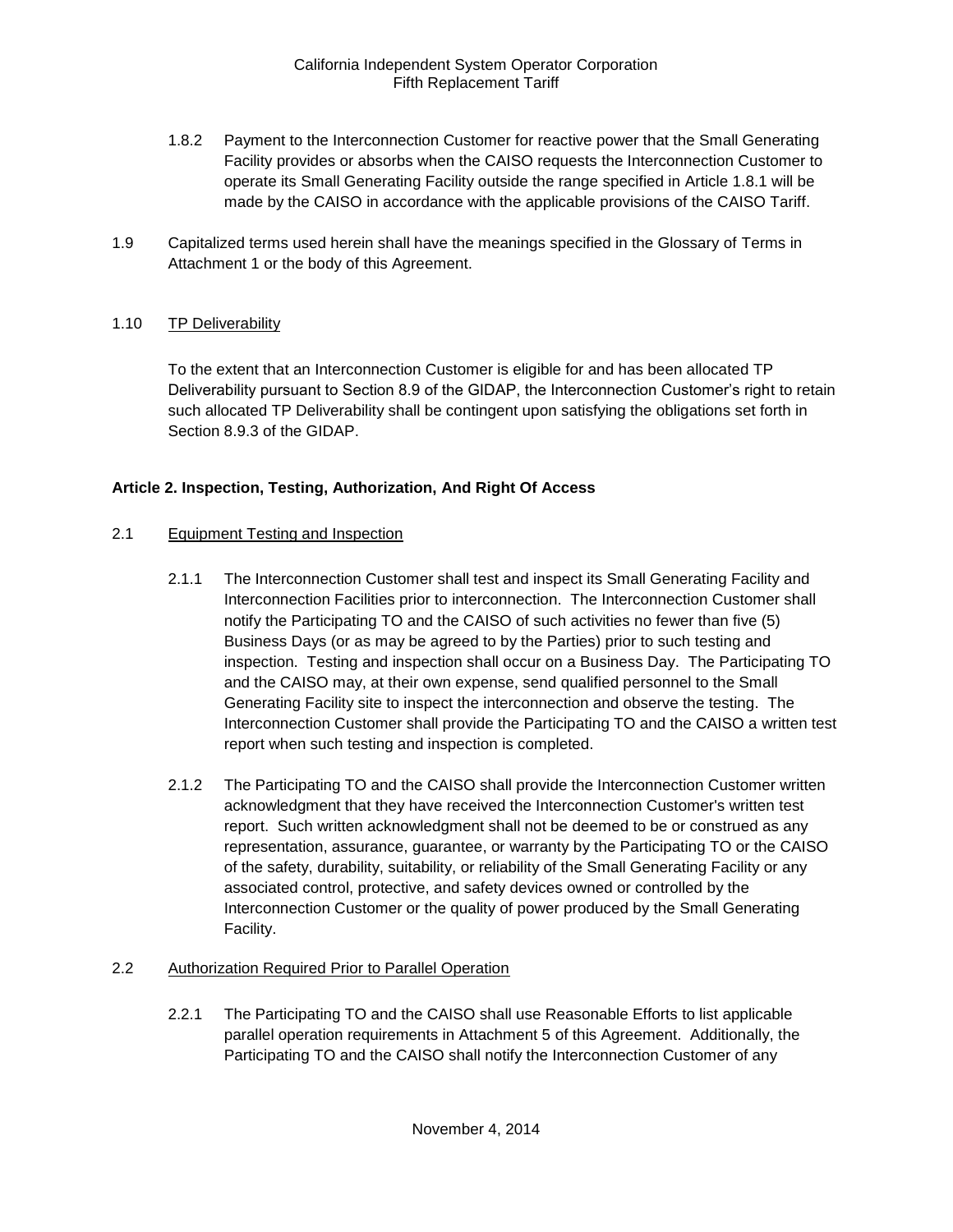changes to these requirements as soon as they are known. The Participating TO and the CAISO shall make Reasonable Efforts to cooperate with the Interconnection Customer in meeting requirements necessary for the Interconnection Customer to commence parallel operations by the in-service date.

2.2.2 The Interconnection Customer shall not operate its Small Generating Facility in parallel with the Participating TO's Transmission System without prior written authorization of the Participating TO. The Participating TO will provide such authorization to the Interconnection Customer and the CAISO once the Participating TO receives notification that the Interconnection Customer has complied with all applicable parallel operation requirements. Such authorization shall not be unreasonably withheld, conditioned, or delayed.

# <span id="page-7-0"></span>2.3 Right of Access to Premises

- 2.3.1 Upon reasonable notice, the Participating TO and the CAISO may send a qualified person to the premises of the Interconnection Customer at or immediately before the time the Small Generating Facility first produces energy to inspect the interconnection, and observe the commissioning of the Small Generating Facility (including any required testing), startup, and operation for a period of up to three (3) Business Days after initial start-up of the unit. In addition, the Interconnection Customer shall notify the Participating TO and the CAISO at least five (5) Business Days prior to conducting any on-site verification testing of the Small Generating Facility.
- 2.3.2 Following the initial inspection process described above, at reasonable hours, and upon reasonable notice, or at any time without notice in the event of an emergency or hazardous condition, the Participating TO and the CAISO shall have access to the Interconnection Customer's premises for any reasonable purpose in connection with the performance of the obligations imposed on it by this Agreement or if necessary to meet its legal obligation to provide service to its customers.
- 2.3.3 Each Party shall be responsible for its own costs associated with following this article.

# <span id="page-7-1"></span>**Article 3. Effective Date, Term, Termination, And Disconnection**

<span id="page-7-2"></span>3.1 Effective Date

This Agreement shall become effective upon execution by the Parties subject to acceptance by FERC (if applicable), or if filed unexecuted, upon the date specified by the FERC. The Participating TO and the CAISO shall promptly file this Agreement with the FERC upon execution, if required.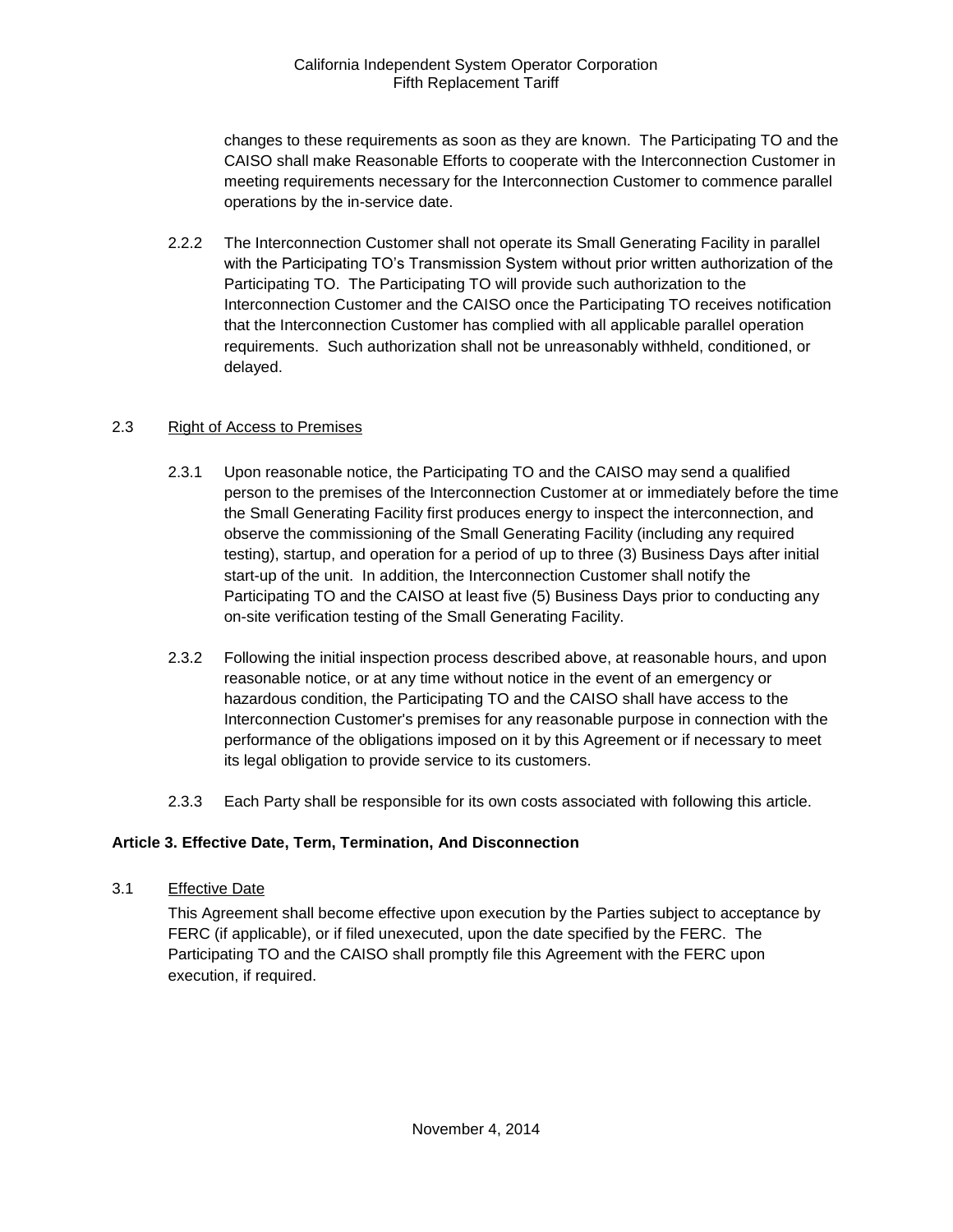# <span id="page-8-0"></span>3.2 Term of Agreement

This Agreement shall become effective on the Effective Date and shall remain in effect for a period of \_\_\_\_ years from the Effective Date (term specified in individual agreements to be ten (10) years or such other longer period as the Interconnection Customer may request) and shall be automatically renewed for each successive one-year period thereafter, unless terminated earlier in accordance with Article 3.3 of this Agreement.

# <span id="page-8-1"></span>3.3 Termination

No termination shall become effective until the Parties have complied with all Applicable Laws and Regulations applicable to such termination, including the filing with FERC of a notice of termination of this Agreement (if required), which notice has been accepted for filing by FERC.

- 3.3.1 The Interconnection Customer may terminate this Agreement at any time by giving the Participating TO and the CAISO twenty (20) Business Days written notice.
- 3.3.2 Any Party may terminate this Agreement after Default pursuant to Article 7.6.
- 3.3.3 Upon termination of this Agreement, the Small Generating Facility will be disconnected from the CAISO Controlled Grid. All costs required to effectuate such disconnection shall be borne by the terminating Party, unless such termination resulted from the nonterminating Party's Default of this Agreement or such non-terminating Party otherwise is responsible for these costs under this Agreement.
- 3.3.4 The termination of this Agreement shall not relieve any Party of its liabilities and obligations, owed or continuing at the time of termination.
- 3.3.5 The provisions of this article shall survive termination or expiration of this Agreement.

# <span id="page-8-2"></span>3.4 Temporary Disconnection

Temporary disconnection of the Small Generating Facility or associated Interconnection Facilities shall continue only for so long as reasonably necessary under Good Utility Practice.

# 3.4.1 Emergency Conditions

"Emergency Condition" shall mean a condition or situation: (1) that in the judgment of the Party making the claim is imminently likely to endanger life or property; (2) that, in the case of the CAISO, is imminently likely (as determined in a non-discriminatory manner) to cause a material adverse effect on the security of, or damage to, the CAISO Controlled Grid or the electric systems of others to which the CAISO Controlled Grid is directly connected; (3) that, in the case of the Participating TO, is imminently likely (as determined in a non-discriminatory manner) to cause a material adverse effect on the security of, or damage to, the Participating TO's Transmission System, the Participating TO's Interconnection Facilities, Distribution System, or the electric systems of others to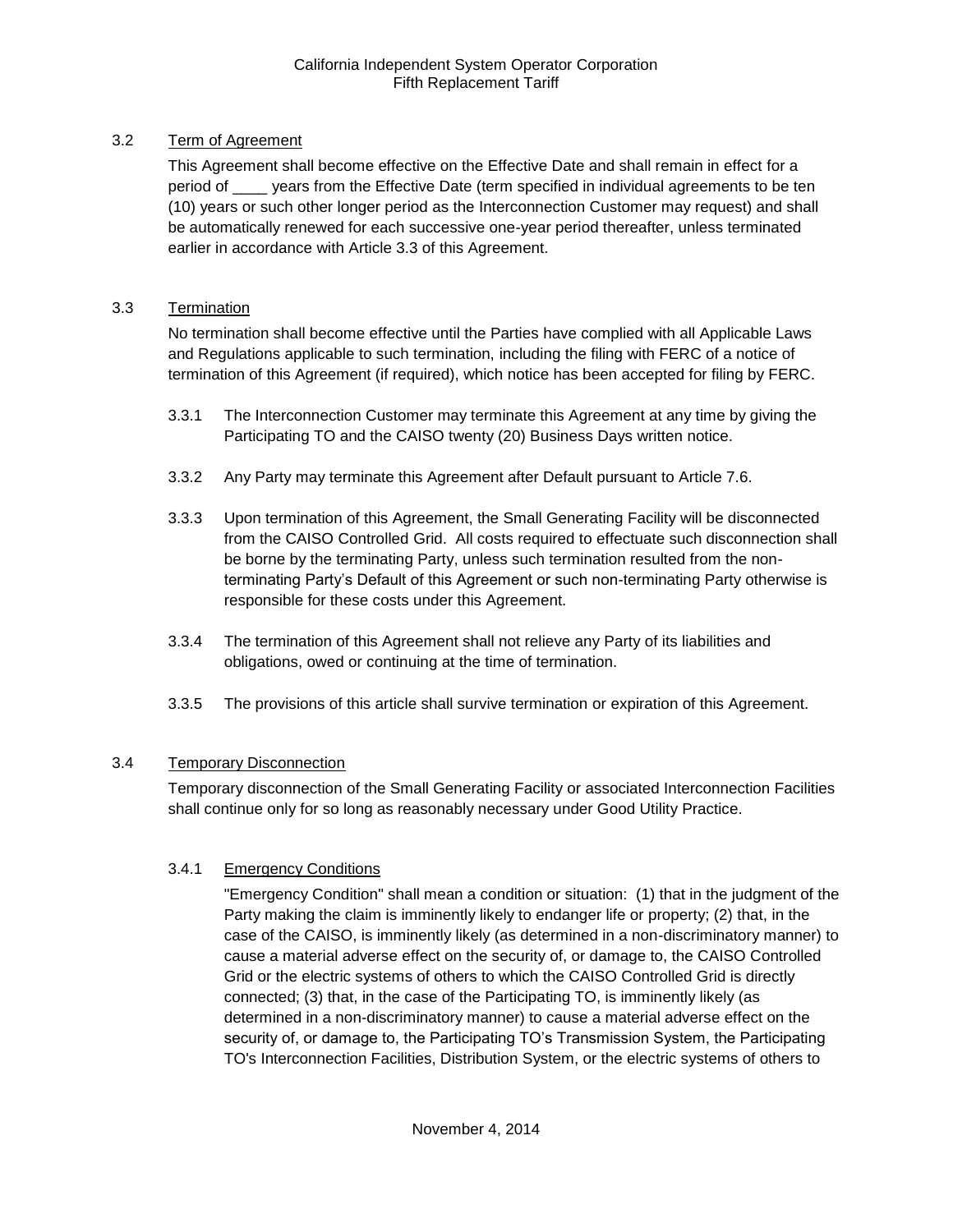which the Participating TO's electric system is directly connected; or (4) that, in the case of the Interconnection Customer, is imminently likely (as determined in a nondiscriminatory manner) to cause a material adverse effect on the security of, or damage to, the Small Generating Facility or the Interconnection Customer's Interconnection Facilities. Under Emergency Conditions, the CAISO or the Participating TO may immediately suspend interconnection service and temporarily disconnect the Small Generating Facility. The Participating TO or the CAISO shall notify the Interconnection Customer promptly when it becomes aware of an Emergency Condition that may reasonably be expected to affect the Interconnection Customer's operation of the Small Generating Facility or the Interconnection Customer's Interconnection Facilities. The Interconnection Customer shall notify the Participating TO and the CAISO promptly when it becomes aware of an Emergency Condition that may reasonably be expected to affect the CAISO Controlled Grid, the Participating TO's Interconnection Facilities, or any Affected Systems. To the extent information is known, the notification shall describe the Emergency Condition, the extent of the damage or deficiency, the expected effect on the operation of the Interconnection Customer's or Participating TO's facilities and operations, its anticipated duration, and the necessary corrective action.

# 3.4.2 Routine Maintenance, Construction, and Repair

The Participating TO or the CAISO may interrupt interconnection service or curtail the output of the Small Generating Facility and temporarily disconnect the Small Generating Facility from the CAISO Controlled Grid when necessary for routine maintenance, construction, and repairs on the CAISO Controlled Grid or the Participating TO's electric system. The Party scheduling the interruption shall provide the Interconnection Customer with (5) five Business Days notice prior to such interruption. The Party scheduling the interruption shall use Reasonable Efforts to coordinate such reduction or temporary disconnection with the Interconnection Customer.

The Interconnection Customer shall update its planned maintenance schedules in accordance with the CAISO Tariff. The CAISO may request the Interconnection Customer to reschedule its maintenance as necessary to maintain the reliability of the CAISO Controlled Grid in accordance with the CAISO Tariff. Such planned maintenance schedules and updates and changes to such schedules shall be provided by the Interconnection Customer to the Participating TO concurrently with their submittal to the CAISO.

#### 3.4.3 Forced Outages

During any forced outage, the Participating TO or the CAISO may suspend interconnection service to effect immediate repairs on the CAISO Controlled Grid or the Participating TO's electric system. The Participating TO or the CAISO shall use Reasonable Efforts to provide the Interconnection Customer with prior notice. If prior notice is not given, the Participating TO or the CAISO shall, upon request, provide the Interconnection Customer written documentation after the fact explaining the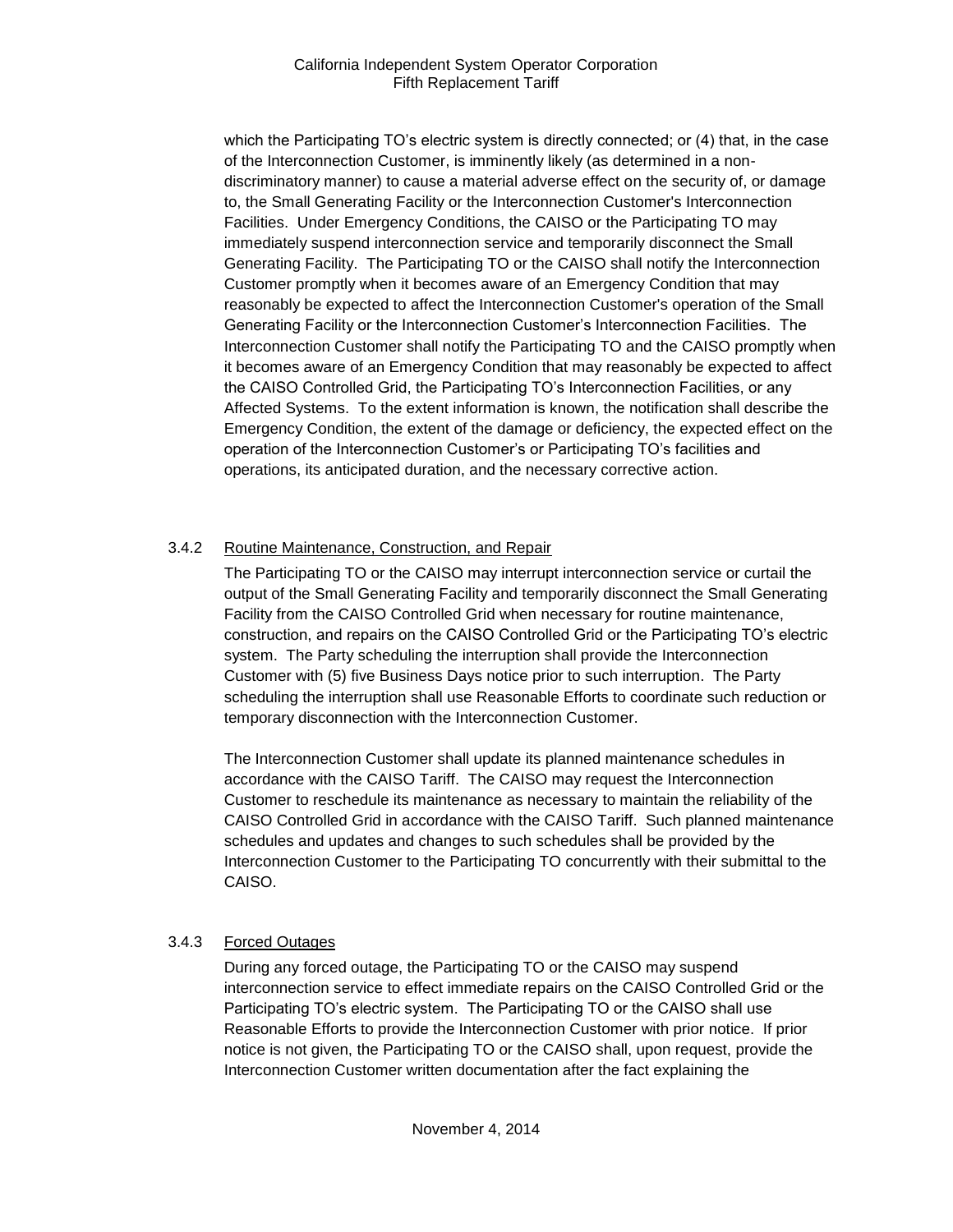circumstances of the disconnection. The Interconnection Customer shall notify CAISO, as soon as practicable, of all forced outages or reductions of the Small Generating Facility in accordance with the CAISO Tariff.

# 3.4.4 Adverse Operating Effects

The Participating TO or the CAISO shall notify the Interconnection Customer as soon as practicable if, based on Good Utility Practice, operation of the Small Generating Facility may cause disruption or deterioration of service to other customers served from the same electric system, or if operating the Small Generating Facility could cause damage to the CAISO Controlled Grid, the Participating TO's Transmission System or Affected Systems. Supporting documentation used to reach the decision to disconnect shall be provided to the Interconnection Customer upon request. If, after notice, the Interconnection Customer fails to remedy the adverse operating effect within a reasonable time, the Participating TO or the CAISO may disconnect the Small Generating Facility. The Participating TO or the CAISO shall provide the Interconnection Customer with (5) five Business Day notice of such disconnection, unless the provisions of Article 3.4.1 apply.

# 3.4.5 Modification of the Small Generating Facility

Prior to making any modifications to the Small Generating Facility, the Interconnection Customer must first request that the CAISO evaluate whether such modification is a Material Modification and receive written authorization from the Participating TO and the CAISO. Such authorization shall not be unreasonably withheld. Modifications shall be done in accordance with Good Utility Practice. The CAISO may engage the services of the applicable Participating TO to assess the modification. Costs incurred by the Participating TO and CAISO (if any) shall be borne by the party making the request under Section 6.7.2 of Appendix DD, and such costs shall be included in any CAISO invoice for modification assessment activities. If the Interconnection Customer makes such modification without the Participating TO's and the CAISO's prior written authorization, the Participating TO or the CAISO shall have the right to temporarily disconnect the Small Generating Facility. Any change to the Point of Interconnection, except those deemed acceptable under this article of the GIDAP SGIA or so allowed elsewhere, shall constitute a Material Modification. The Interconnection Customer may then withdraw the proposed modification or proceed with a new Interconnection Request for such modification.

#### 3.4.6 Reconnection

The Parties shall cooperate with each other to restore the Small Generating Facility, Interconnection Facilities, the Participating TO's electric system, and the CAISO Controlled Grid to their normal operating state as soon as reasonably practicable following a temporary disconnection.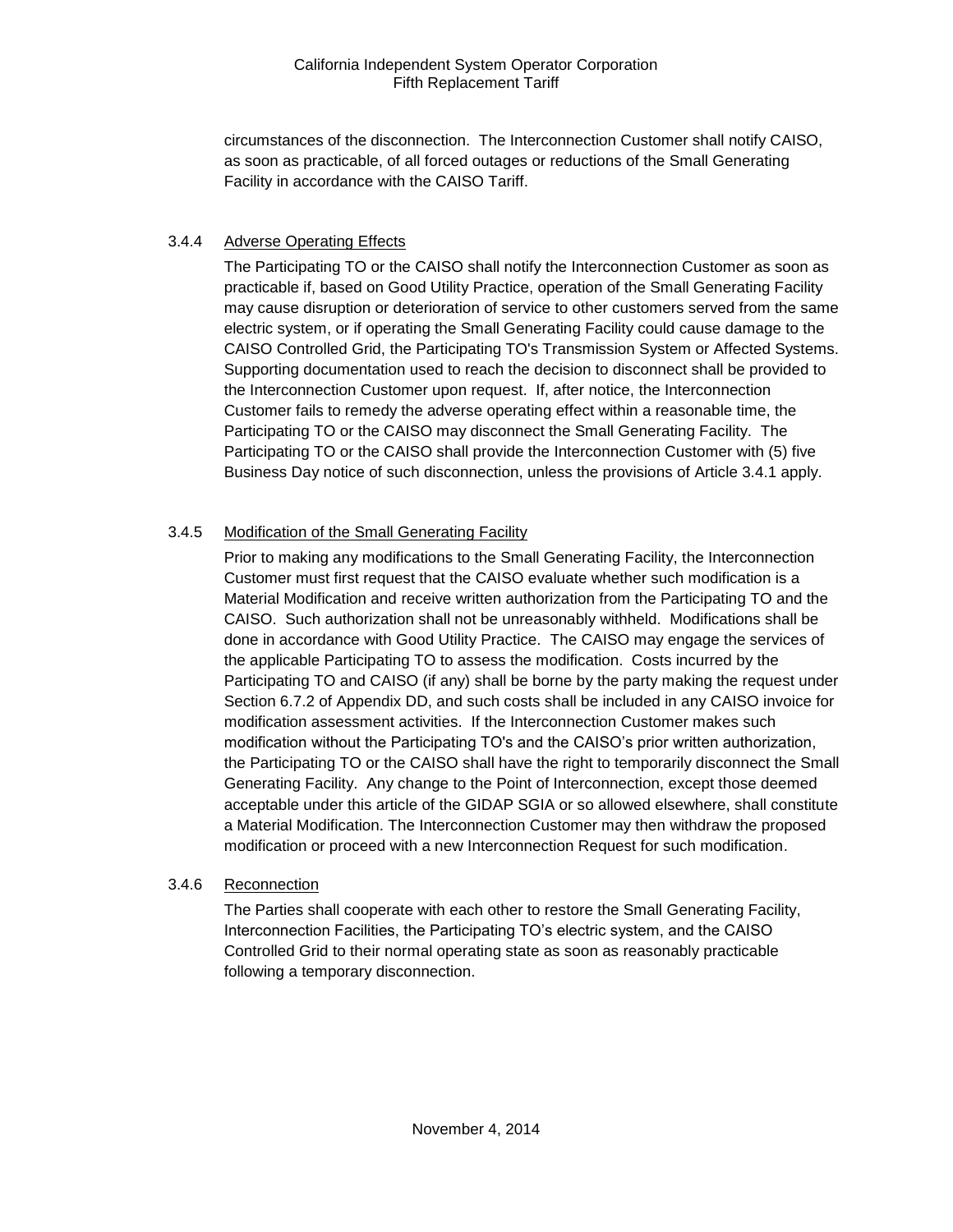# <span id="page-11-0"></span>**Article 4. Costs for Interconnection Facilities & Distribution Upgrades**

#### <span id="page-11-1"></span>4.1 Interconnection Facilities

- 4.1.1 The Interconnection Customer shall pay for the cost of the Interconnection Facilities itemized in Attachment 2 of this Agreement. The Participating TO shall provide a best estimate cost, including overheads, for the purchase and construction of its Interconnection Facilities and provide a detailed itemization of such costs. Costs associated with Interconnection Facilities may be shared with other entities that may benefit from such facilities by agreement of the Interconnection Customer, such other entities, the CAISO, and the Participating TO.
- 4.1.2 The Interconnection Customer shall be responsible for its share of all reasonable expenses, including overheads, associated with (1) owning, operating, maintaining, repairing, and replacing its own Interconnection Facilities, and (2) operating, maintaining, repairing, and replacing the Participating TO's Interconnection Facilities.

#### <span id="page-11-2"></span>4.2 Distribution Upgrades

The Participating TO shall design, procure, construct, install, and own the Distribution Upgrades described in Attachment 6 of this Agreement. If the Participating TO and the Interconnection Customer agree, the Interconnection Customer may construct Distribution Upgrades that are located on land owned by the Interconnection Customer. The actual cost of the Distribution Upgrades, including overheads, shall be directly assigned to the Interconnection Customer.

#### <span id="page-11-3"></span>**Article 5. Cost Responsibility For Network Upgrades**

#### <span id="page-11-4"></span>5.1 Applicability

No portion of this Article 5 shall apply unless the interconnection of the Small Generating Facility requires Network Upgrades.

#### <span id="page-11-5"></span>5.2 Network Upgrades

The Participating TO shall design, procure, construct, install, and own the Network Upgrades described in Attachment 6 of this Agreement, except for Merchant Network Upgrades. If the Participating TO and the Interconnection Customer agree, the Interconnection Customer may construct Network Upgrades that are located on land owned by the Interconnection Customer. The actual cost of the Network Upgrades, including overheads, shall be borne initially by the Interconnection Customer. For costs associated with Area Delivery Network Upgrades, any cost estimates will be advisory in nature and will not be considered as definitive or as establishing a cap on the maximum cost responsibility of the Interconnection Customer for Area Delivery Network Upgrades.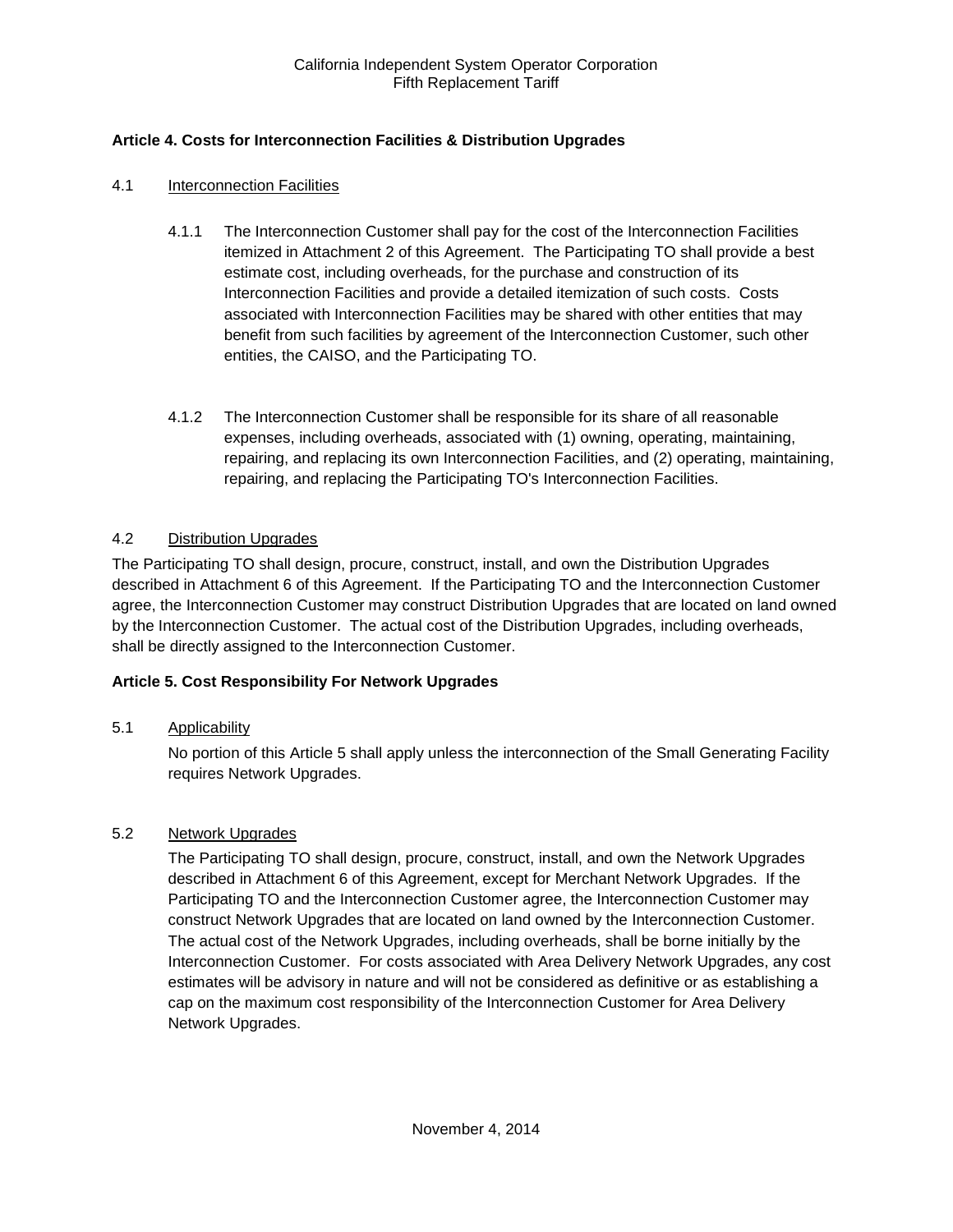# 5.2.1 Merchant Network Upgrades

If the Interconnection Customer is an Option (B) Interconnection Customer, the Interconnection Customer may elect to have a party other than the applicable Participating TO construct some or all of the LDNU and ADNU that the Interconnection Customer has the obligation to fund and that are not subject to reimbursement. Such LDNU and ADNU will be constructed and incorporated into the CAISO Controlled Grid pursuant to the provisions for Merchant Transmission Facilities in CAISO Tariff Sections 24.4.6.1 and 36.11.

# 5.3 Transmission Credits

No later than thirty (30) calendar days prior to the Commercial Operation Date, the Interconnection Customer may make a one-time election by written notice to the CAISO and the Participating TO to (a) receive Congestion Revenue Rights as defined in and as available under the CAISO Tariff at the time of the election in accordance with the CAISO Tariff, in lieu of a repayment of the cost of Network Upgrades in accordance with Article 5.3.1, and/or (b) decline all or a part of a refund of the cost of Network Upgrades entitled to the Interconnection Customer in accordance with Article 5.3.1.

# 5.3.1 Repayment of Amounts Advanced for Network Upgrades

# 5.3.1.1 Repayment of Amounts Advanced Regarding Non-Phased Generating Facilities

Upon the Commercial Operation Date of a Small Generating Facility that is not a Phased Generating Facility, the Interconnection Customer shall be entitled to a repayment for the Interconnection Customer's contribution to the cost of Network Upgrades as follows:

- (a) For Reliability Network Upgrades, the Interconnection Customer shall be entitled to a repayment of the Interconnection Customer's assigned cost responsibility for Reliability Network Upgrades up to a maximum of \$60,000 per MW of generating capacity. For purposes of this determination, generating capacity will be based on the capacity of the Interconnection Customer's Generating Facility at the time it achieves Commercial Operation. To the extent that such repayment does not cover all of the costs of the Interconnection Customer's Reliability Network Upgrades, the Interconnection Customer shall receive CRRs for that portion of its Reliability Network Upgrades that are not covered by cash repayment.
- (b) For Local Delivery Network Upgrades:
	- i. If the Interconnection Customer is an Option (B) Interconnection Customer and has been allocated and continues to be eligible to receive TP Deliverability pursuant to the GIDAP, the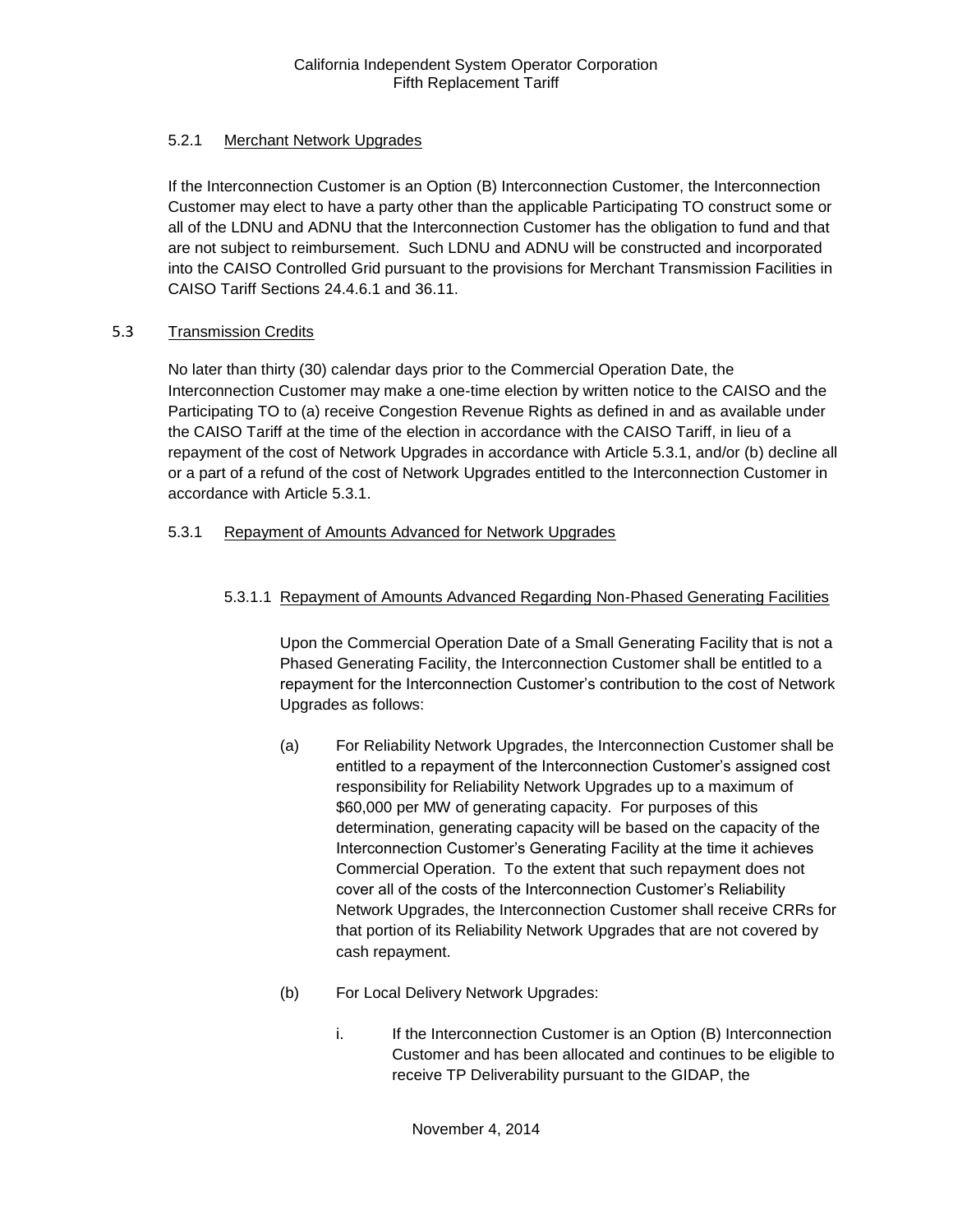Interconnection Customer shall be entitled to repayment of a portion of the total amount paid to the Participating TO for the cost of Local Delivery Network Upgrades for which it is responsible. The repayment amount shall be determined by dividing the amount of TP Deliverability received by the amount of deliverability requested by the Interconnection Customer, and multiplying that percentage by the total amount paid to the Participating TO by the Interconnection Customer for Local Delivery Network Upgrades.

- ii. If the Interconnection Customer is an Option (B) Interconnection Customer and has not been allocated any TP Deliverability, the Interconnection Customer shall not be entitled to repayment for the cost of Local Delivery Network Upgrades.
- (iii) If the Interconnection Customer is an Option (A) Interconnection Customer, the Interconnection Customer shall be entitled to a repayment equal to the total amount paid to the Participating TO for the costs of Local Delivery Network Upgrades for which it is responsible.
- (c) For Area Delivery Network Upgrades, the Interconnection Customer shall not be entitled to repayment for the costs of Area Delivery Network Upgrades.
- (d) If an Option (B) Interconnection Customer elects and is eligible to construct and own Merchant Network Upgrades as set forth in Article 5.2.1 of this SGIA, then the Interconnection Customer shall not be entitled to any repayment pursuant to this SGIA.

Such repayment amount shall include any tax gross-up or other tax-related payments associated with Network Upgrades not refunded to the Interconnection Customer, and shall be paid to the Interconnection Customer by the Participating TO on a dollar-for-dollar basis either through (1) direct payments made on a levelized basis over the five-year period commencing on the Commercial Operation Date; or (2) any alternative payment schedule that is mutually agreeable to the Interconnection Customer and Participating TO, provided that such amount is paid within five (5) years from the Commercial Operation Date. Notwithstanding the foregoing, if this Agreement terminates within five (5) years from the Commercial Operation Date, the Participating TO's obligation to pay refunds to the Interconnection Customer shall cease as of the date of termination.

# 5.3.1.2 Repayment of Amounts Advanced Regarding Phased Generating Facilities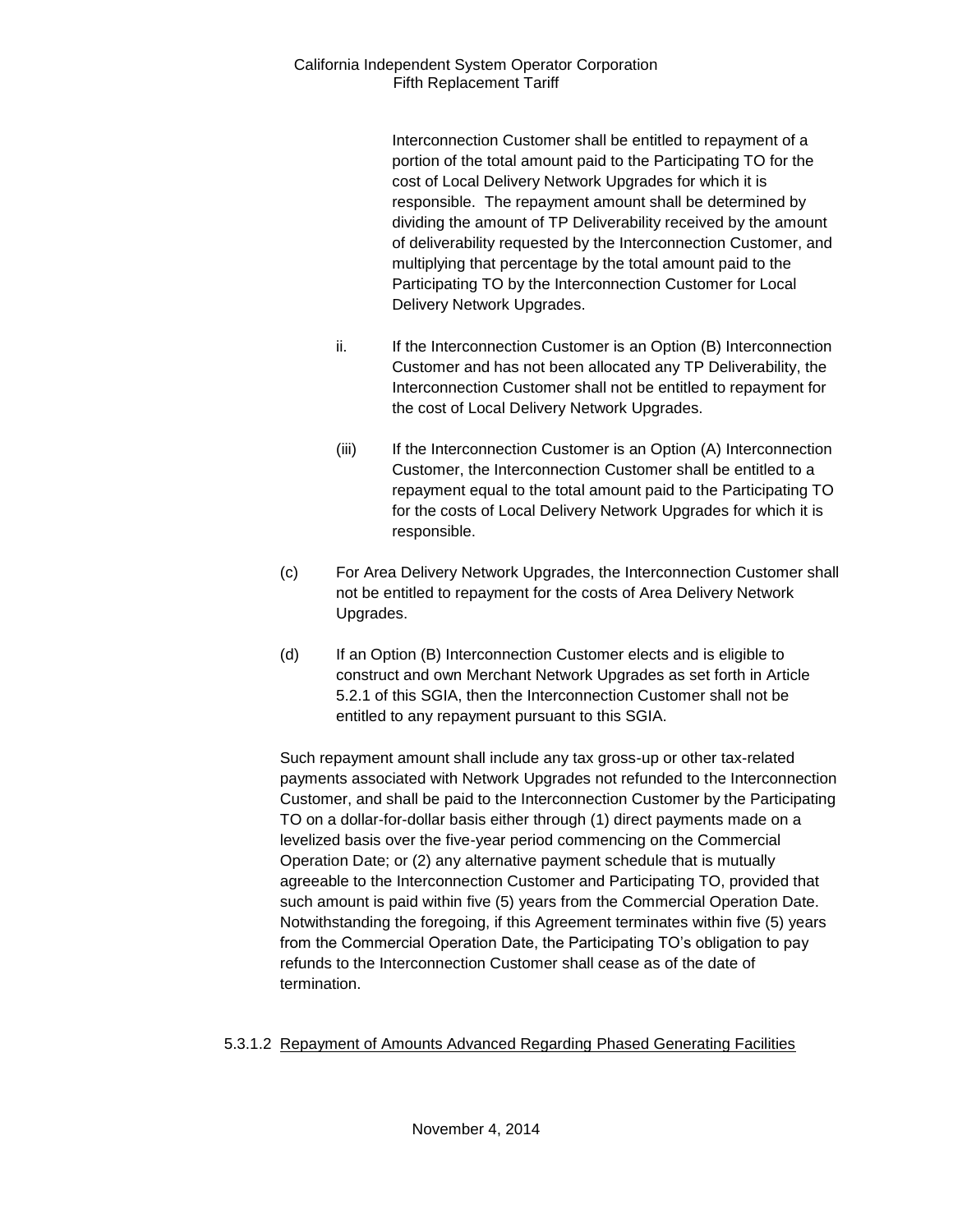Upon the Commercial Operation Date of each phase of a Phased Generating Facility, the Interconnection Customer shall be entitled to a repayment equal to the amount paid to the Participating TO for the cost of Network Upgrades for that completed phase for which the Interconnection Customer is responsible, subject to the limitations specified in Article 5.3.1.1, if all of the following conditions are satisfied:

(a) The Small Generating Facility is capable of being constructed in phases;

(b) The Small Generating Facility is specified in the SGIA as being constructed in phases;

(c) The completed phase corresponds to one of the phases specified in the SGIA;

(d) The Interconnection Customer has tendered notice pursuant to the SGIA that the phase has achieved Commercial Operation;

(e) All parties to the SGIA have agreed that the completed phase meets the requirements set forth in the SGIA and any other operating, metering, and interconnection requirements to permit generation output of the entire capacity of the completed phase as specified in the SGIA;

(f) The Network Upgrades necessary for the completed phase to meet the desired level of deliverability are in service; and

(g) The Interconnection Customer has posted one hundred (100) percent of the Interconnection Financial Security required for the Network Upgrades for all the phases of the Small Generating Facility.

Upon satisfaction of these conditions (a) through (g), the Interconnection Customer shall be entitled to receive a partial repayment of its financed cost responsibility, to the extent that it is otherwise eligible for such repayment pursuant to Article 5.3.1.1, in an amount equal to the percentage of the Small Generating Facility declared to be in Commercial Operation multiplied by the cost of the Network Upgrades associated with the completed phase. The Interconnection Customer shall be entitled to repayment in this manner for each completed phase until the entire Small Generating Facility is completed.

If the SGIA includes a partial termination provision and the partial termination right has been exercised with regard to a phase that has not been built, then the Interconnection Customer's eligibility for repayment under this Article as to the remaining phases shall not be diminished. If the Interconnection Customer completes one or more phases and then defaults on the SGIA, the Participating TO and the CAISO shall be entitled to offset any losses or damages resulting from the default against any repayments made for Network Upgrades related to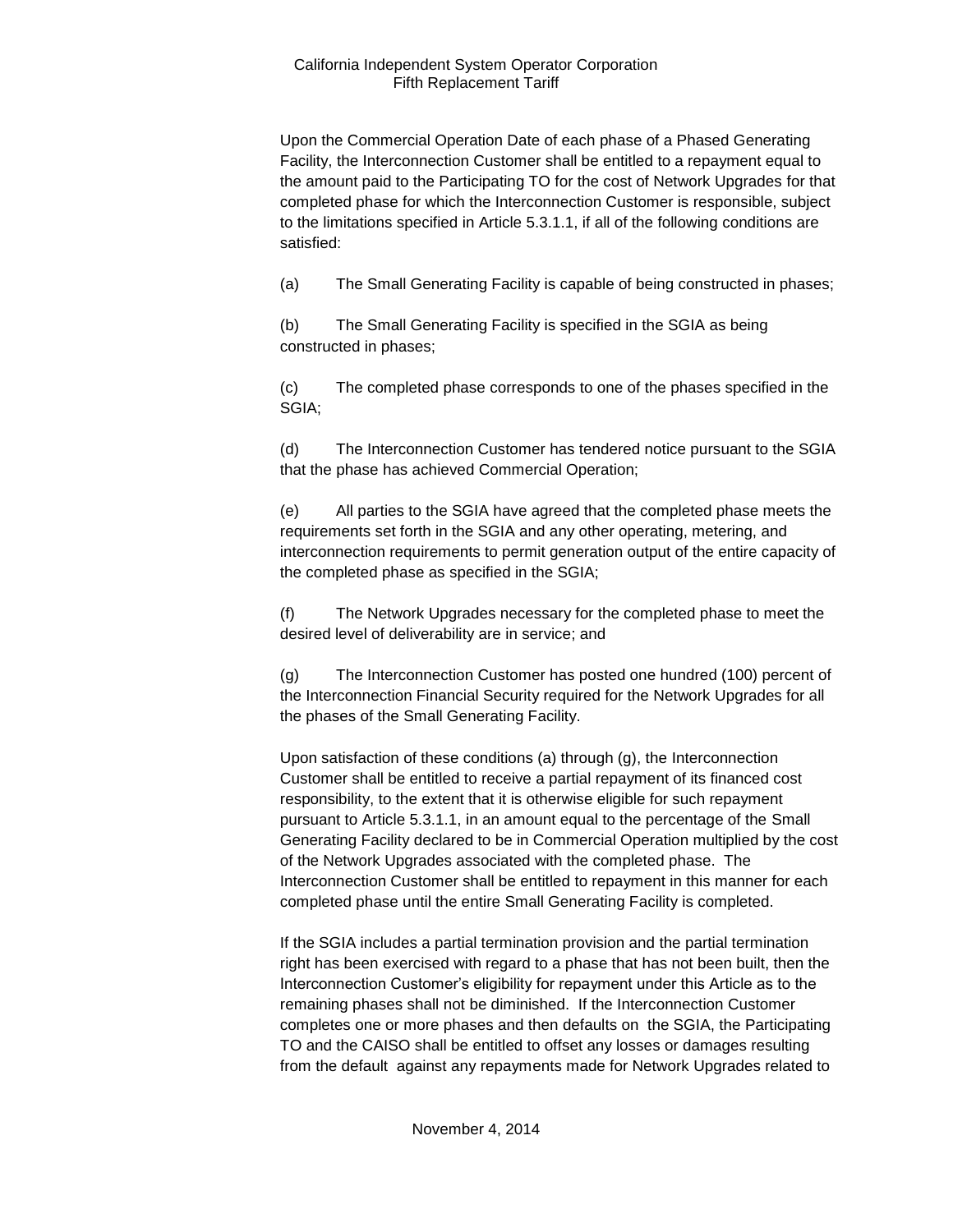the completed phases, provided that the Party seeking to exercise the offset has complied with any requirements which may be required to apply the stream of payments utilized to make the repayment to the Interconnection Customer as an offset.

Any repayment amount for completion of a phase shall include any tax gross-up or other tax-related payments associated with Network Upgrades not refunded to the Interconnection Customer, and shall be paid to the Interconnection Customer by the Participating TO on a dollar-for-dollar basis either through (1) direct payments made on a levelized basis over the five-year period commencing on the Commercial Operation Date; or (2) any alternative payment schedule that is mutually agreeable to the Interconnection Customer and Participating TO, provided that such amount is paid within five (5) years from the Commercial Operation Date. Notwithstanding the foregoing, if this Agreement terminates within five (5) years from the Commercial Operation Date, the Participating TO's obligation to pay refunds to the Interconnection Customer shall cease as of the date of termination.

# 5.3.1.3 Interest Payments and Assignment Rights

Any repayment shall include interest calculated in accordance with the methodology set forth in FERC's regulations at 18 C.F.R. §35.19a(a)(2)(iii) from the date of any payment for Network Upgrades through the date on which the Interconnection Customer receives a repayment of such payment. Interest shall continue to accrue on the repayment obligation so long as this Agreement is in effect. The Interconnection Customer may assign such repayment rights to any person.

# 5.3.1.4 Failure to Achieve Commercial Operation

If the Small Generating Facility fails to achieve commercial operation, but it or another generating facility is later constructed and makes use of the Network Upgrades, the Participating TO shall at that time reimburse Interconnection Customer for the amounts advanced for the Network Upgrades. Before any such reimbursement can occur, the Interconnection Customer, or the entity that ultimately constructs the generating facility, if different, is responsible for identifying the entity to which reimbursement must be made.

# 5.3.2 Special Provisions for Affected Systems

The Interconnection Customer shall enter into an agreement with the owner of the Affected System and/or other affected owners of portions of the CAISO Controlled Grid, as applicable, in accordance with the GIDAP. Such agreement shall specify the terms governing payments to be made by the Interconnection Customer to the owner of the Affected System and/or other affected owners of portions of the CAISO Controlled Grid.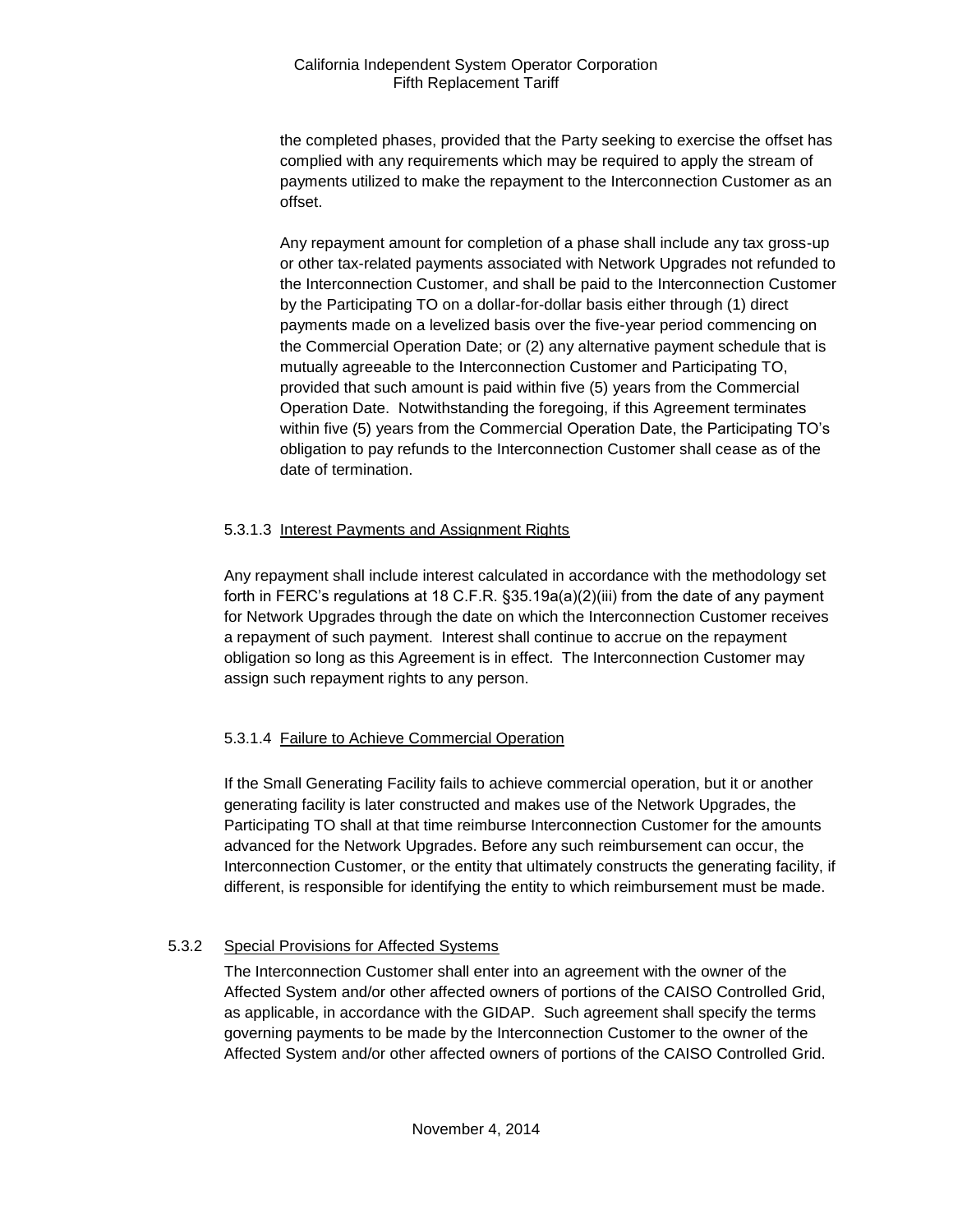In no event shall the Participating TO be responsible for the repayment for any facilities that are not part of the Participating TO's Transmission System.

# 5.3.3 Rights Under Other Agreements

Notwithstanding any other provision of this Agreement, nothing herein shall be construed as relinquishing or foreclosing any rights, including but not limited to firm transmission rights, capacity rights, transmission congestion rights, or transmission credits, that the Interconnection Customer shall be entitled to, now or in the future, under any other agreement or tariff as a result of, or otherwise associated with, the transmission capacity, if any, created by the Network Upgrades, including the right to obtain cash reimbursements or transmission credits for transmission service that is not associated with the Small Generating Facility.

5.3.4 Compensation for Customer-Funded Upgrades Utilized by Subsequent Interconnection Customers. If the Interconnection Customer funds Network Upgrades for which it is not eligible for repayment, the Interconnection Customer will be entitled to direct compensation by any Interconnection Customers in later Queue Clusters that utilize such Network Upgrades. Such compensation will be determined based on the distribution flow factors of the Generating Facilities that will be using the Network Upgrades.

# <span id="page-16-0"></span>**Article 6. Billing, Payment, Milestones, And Financial Security**

#### <span id="page-16-1"></span>6.1 Billing and Payment Procedures and Final Accounting

- 6.1.1 The Participating TO shall bill the Interconnection Customer for the design, engineering, construction, and procurement costs of Interconnection Facilities and Upgrades contemplated by this Agreement on a monthly basis, or as otherwise agreed by the Parties. The Interconnection Customer shall pay each bill within thirty (30) calendar days of receipt, or as otherwise agreed to by the Parties. Notwithstanding the foregoing, any invoices between the CAISO and another Party shall be submitted and paid in accordance with the CAISO Tariff.
- 6.1.2 Within six (6) months of completing the construction and installation of the Participating TO's Interconnection Facilities and/or Upgrades described in the Attachments to this Agreement, the Participating TO shall provide the Interconnection Customer with a final accounting report of any difference between (1) the Interconnection Customer's cost responsibility for the actual cost of such facilities or Upgrades, and (2) the Interconnection Customer's previous aggregate payments to the Participating TO for such facilities or Upgrades. If the Interconnection Customer's cost responsibility exceeds its previous aggregate payments, the Participating TO shall invoice the Interconnection Customer for the amount due and the Interconnection Customer shall make payment to the Participating TO within thirty (30) calendar days. If the Interconnection Customer's previous aggregate payments exceed its cost responsibility under this Agreement, the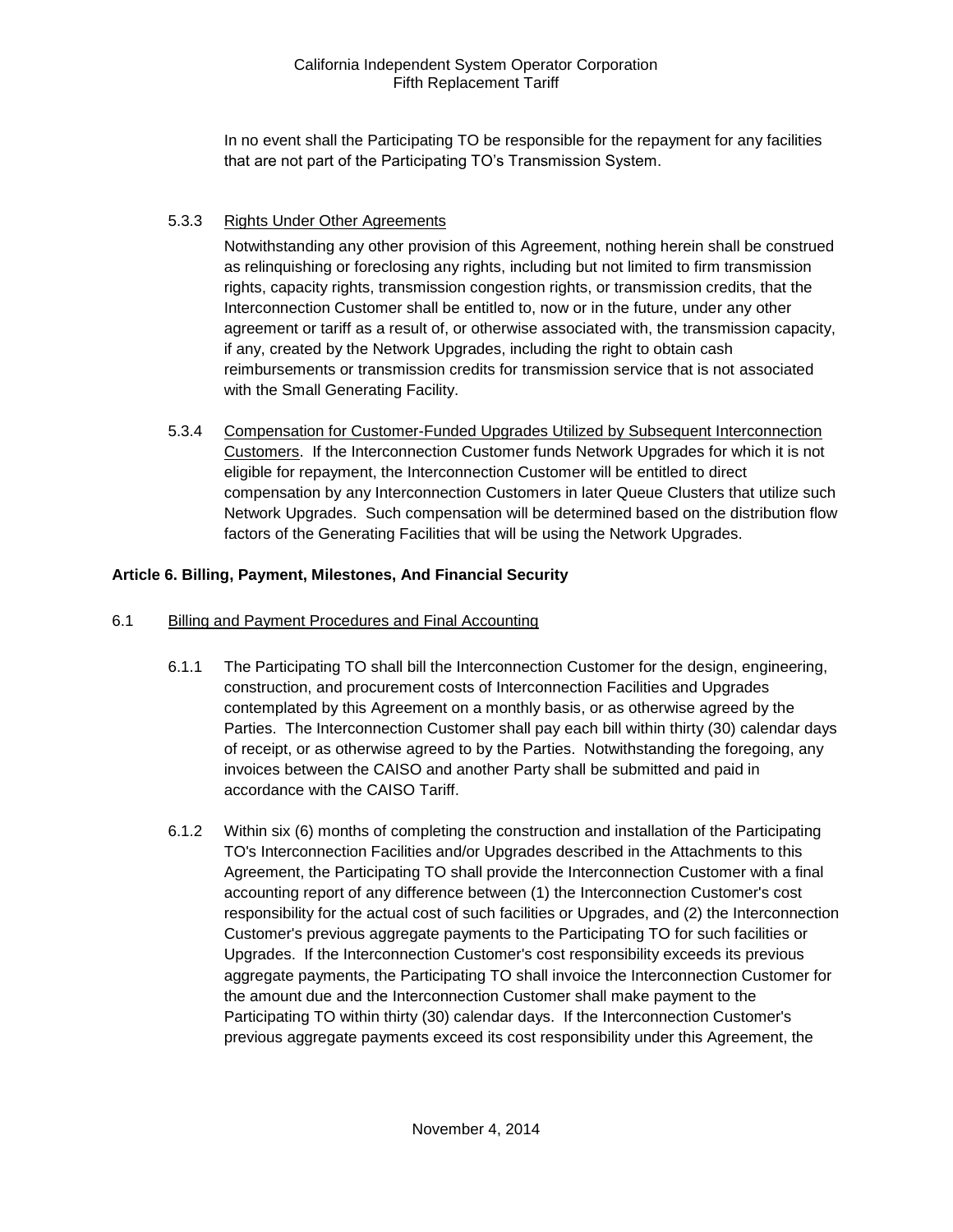Participating TO shall refund to the Interconnection Customer an amount equal to the difference within thirty (30) calendar days of the final accounting report.

#### <span id="page-17-0"></span>6.2 Milestones

The Parties shall agree on milestones for which each Party is responsible and list them in Attachment 4 of this Agreement. A Party's obligations under this provision may be extended by agreement. If a Party anticipates that it will be unable to meet a milestone for any reason other than a Force Majeure Event, as defined in Article 7.5.1, it shall immediately notify the other Parties of the reason(s) for not meeting the milestone and (1) propose the earliest reasonable alternate date by which it can attain this and future milestones, and (2) request appropriate amendments to Attachment 4. The Parties affected by the failure to meet a milestone shall not unreasonably withhold agreement to such an amendment unless (1) they will suffer significant uncompensated economic or operational harm from the delay, (2) attainment of the same milestone has previously been delayed, or (3) they have reason to believe that the delay in meeting the milestone is intentional or unwarranted notwithstanding the circumstances explained by the Party proposing the amendment.

<span id="page-17-1"></span>6.3 Interconnection Financial Security Arrangements for Small Generating Facilities Processed Under the Fast Track Process or Small Generating Facilities Processed under SGIP

*The terms and conditions of this Article 6.3 shall apply only to Small Generating Facilities that are no larger than 5 MW that are processed under the Fast Track Process under the GIDAP, CAISO Tariff Appendix DD.*

*In such case, the terms of Article 6.4 below do not apply to this Agreement.*

*For easy reference, the Parties shall check the Box below when this Article 6.3 applies:*  **[ ] THIS ARTICLE 6.3 APPLIES**

- 6.3.1 At least twenty (20) Business Days prior to the commencement of the design, procurement, installation, or construction of a discrete portion of the Participating TO's Interconnection Facilities and Upgrades, the Interconnection Customer shall provide the Participating TO, at the Interconnection Customer's option, a guarantee, a surety bond, letter of credit or other form of security that is reasonably acceptable to the Participating TO and is consistent with the Uniform Commercial Code of the jurisdiction where the Point of Interconnection is located. Such security for payment shall be in an amount sufficient to cover the costs for constructing, designing, procuring, and installing the applicable portion of the Participating TO's Interconnection Facilities and Upgrades and shall be reduced on a dollar-for-dollar basis for payments made to the Participating TO under this Agreement during its term.
- 6.3.2 If a guarantee is provided, the guarantee must be made by an entity that meets the creditworthiness requirements of the Participating TO, and contain terms and conditions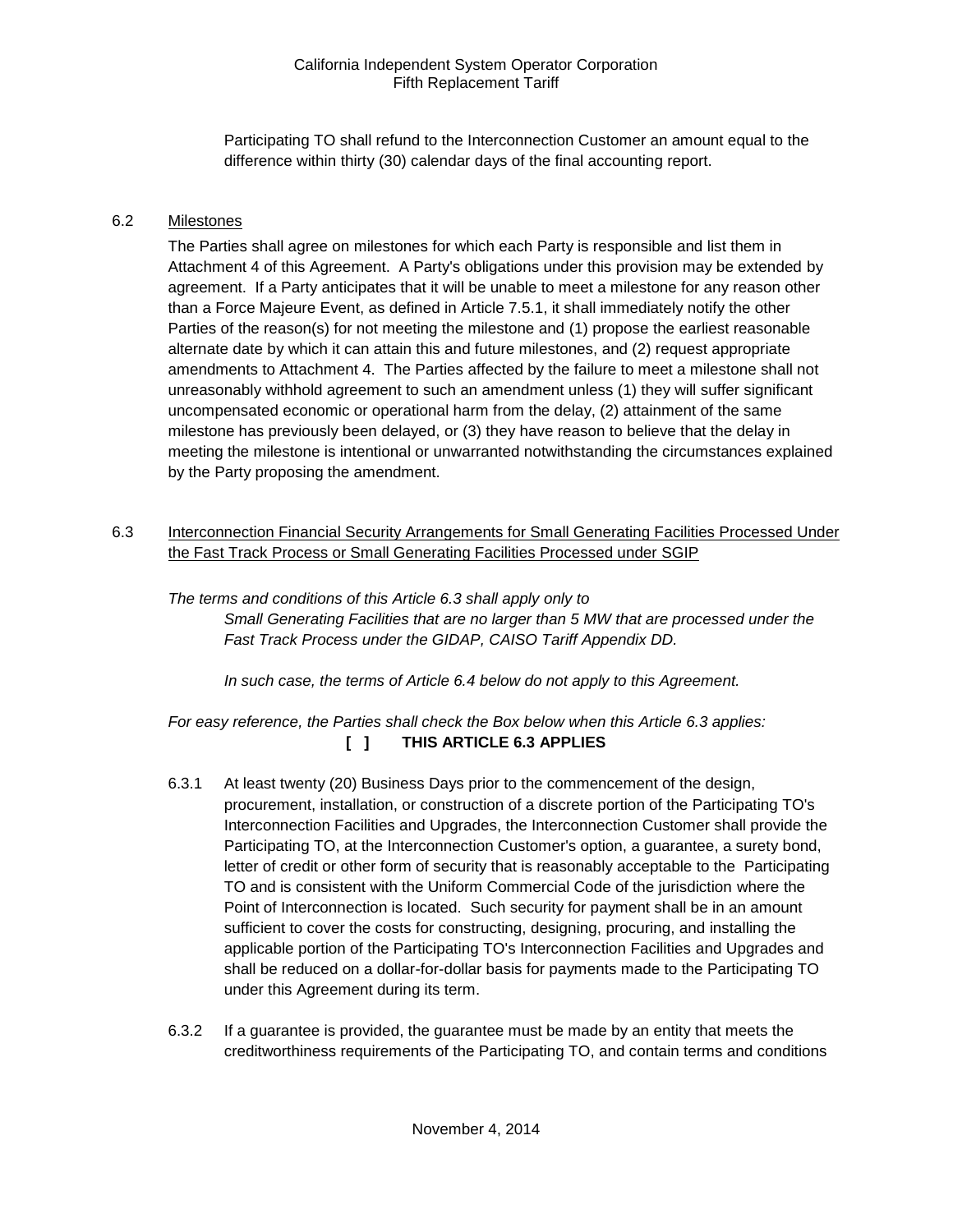that guarantee payment of any amount that may be due from the Interconnection Customer, up to an agreed-to maximum amount.

- 6.3.3 If a letter of credit or surety bond is provided, the letter of credit or surety bond must be issued by a financial institution or insurer reasonably acceptable to the Participating TO and must specify a reasonable expiration date.
- <span id="page-18-0"></span>6.4 Interconnection Financial Security Arrangements for All Other Small Generating Facilities

*The terms of this Article 6.4 apply to Small Generating Facilities that have been processed under either* 

- *1. the Cluster Study Process or*
- *2. the Independent Study Track Process*

*of the GIDAP set forth in CAISO Tariff Appendix DD. In such case, the provisions of Article 6.3 do not apply to this Agreement.*

*In such case, the terms of Article 6.3 above do not apply to this Agreement.* 

# *For easy reference, the Parties shall check the Box below when this Article 6.4 applies:*  **[ ] THIS ARTICLE 6.4 APPLIES**

6.4.1 The Interconnection Customer is obligated to provide all necessary Interconnection Financial Security required under Section 9 of the GIDAP in a manner acceptable under Section 9 of the GIDAP. Failure by the Interconnection Customer to timely satisfy the GIDAP's requirements for the provision of Interconnection Financial Security shall be deemed a breach of this Agreement and a condition of Default of this Agreement.

6.4.2 Notwithstanding any other provision in this Agreement for notice of Default and opportunity to cure such Default, the CAISO or the Participating TO shall provide Interconnection Customer with written notice of any Default due to timely failure to post Interconnection Financial Security, and the Interconnection Customer shall have five (5) Business Days from the date of such notice to cure such Default by posting the required Interconnection Financial Security. If the Interconnection Customer fails to cure the Default, then this Agreement shall be deemed terminated.

#### <span id="page-18-1"></span>**Article 7. Assignment, Liability, Indemnity, Force Majeure, And Default**

<span id="page-18-2"></span>7.1 Assignment

This Agreement may be assigned by any Party upon fifteen (15) Business Days prior written notice and opportunity to object by the other Parties; provided that:

7.1.1 Any Party may assign this Agreement without the consent of the other Parties to any affiliate of the assigning Party with an equal or greater credit rating and with the legal authority and operational ability to satisfy the obligations of the assigning Party under this Agreement, provided that the Interconnection Customer promptly notifies the Participating TO and the CAISO of any such assignment;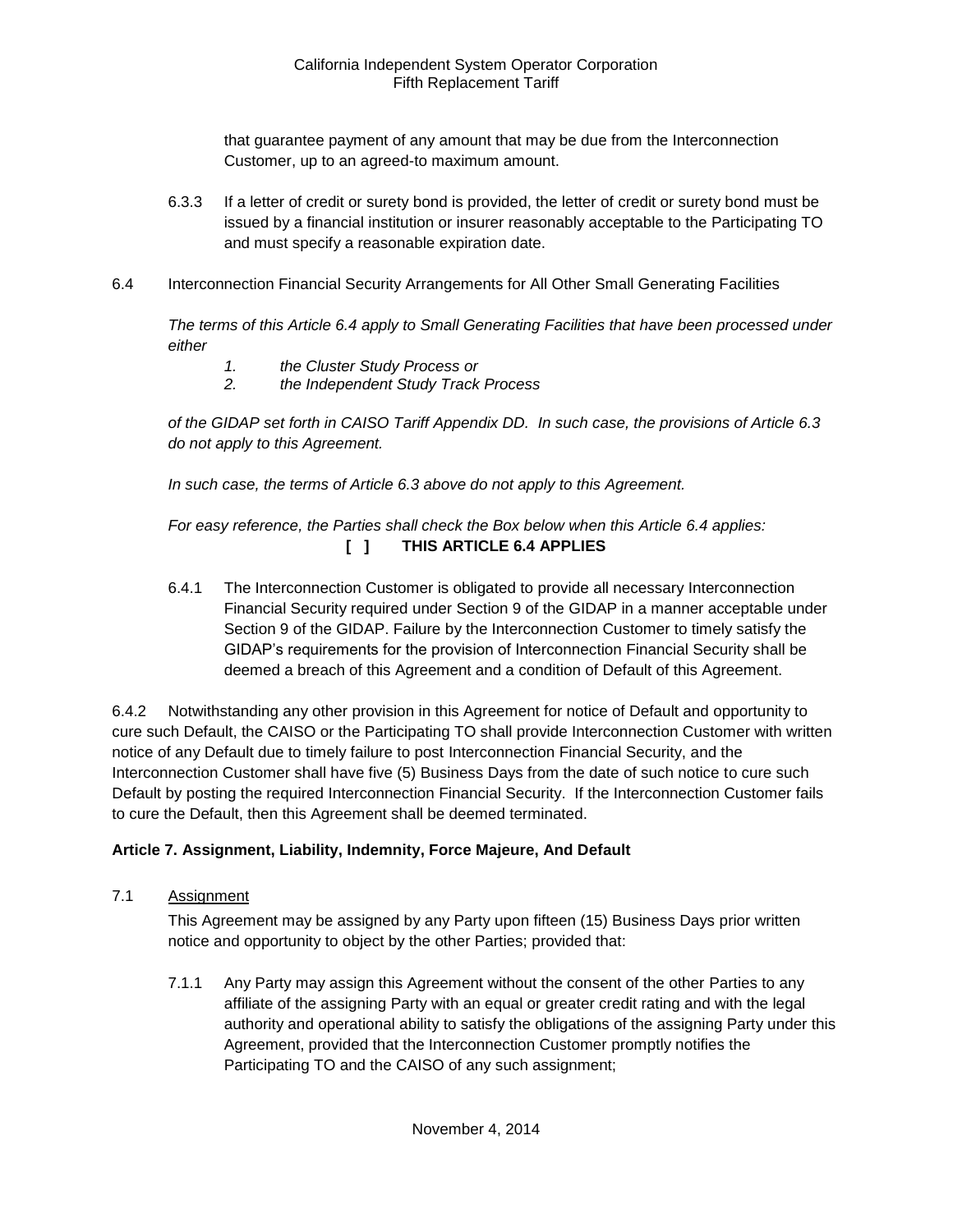- 7.1.2 The Interconnection Customer shall have the right to assign this Agreement, without the consent of the Participating TO or the CAISO, for collateral security purposes to aid in providing financing for the Small Generating Facility, provided that the Interconnection Customer will promptly notify the Participating TO and the CAISO of any such assignment.
- 7.1.3 Any attempted assignment that violates this article is void and ineffective. Assignment shall not relieve a Party of its obligations, nor shall a Party's obligations be enlarged, in whole or in part, by reason thereof. An assignee is responsible for meeting the same financial, credit, and insurance obligations as the Interconnection Customer. Where required, consent to assignment will not be unreasonably withheld, conditioned or delayed.

# <span id="page-19-0"></span>7.2 Limitation of Liability

Each Party's liability to the other Parties for any loss, cost, claim, injury, liability, or expense, including reasonable attorney's fees, relating to or arising from any act or omission in its performance of this Agreement, shall be limited to the amount of direct damage actually incurred. In no event shall any Party be liable to the other Parties for any indirect, special, consequential, or punitive damages, except as authorized by this Agreement.

### <span id="page-19-1"></span>7.3 Indemnity

- 7.3.1 This provision protects each Party from liability incurred to third parties as a result of carrying out the provisions of this Agreement. Liability under this provision is exempt from the general limitations on liability found in Article 7.2.
- 7.3.2 The Parties shall at all times indemnify, defend, and hold the other Parties harmless from, any and all damages, losses, claims, including claims and actions relating to injury to or death of any person or damage to property, demand, suits, recoveries, costs and expenses, court costs, attorney fees, and all other obligations by or to third parties, arising out of or resulting from another Party's action or failure to meet its obligations under this Agreement on behalf of the indemnifying Party, except in cases of gross negligence or intentional wrongdoing by the indemnified Party.
- 7.3.3 If an indemnified Party is entitled to indemnification under this article as a result of a claim by a third party, and the indemnifying Party fails, after notice and reasonable opportunity to proceed under this article, to assume the defense of such claim, such indemnified Party may at the expense of the indemnifying Party contest, settle or consent to the entry of any judgment with respect to, or pay in full, such claim.
- 7.3.4 If an indemnifying Party is obligated to indemnify and hold any indemnified Party harmless under this article, the amount owing to the indemnified Party shall be the amount of such indemnified Party's actual loss, net of any insurance or other recovery.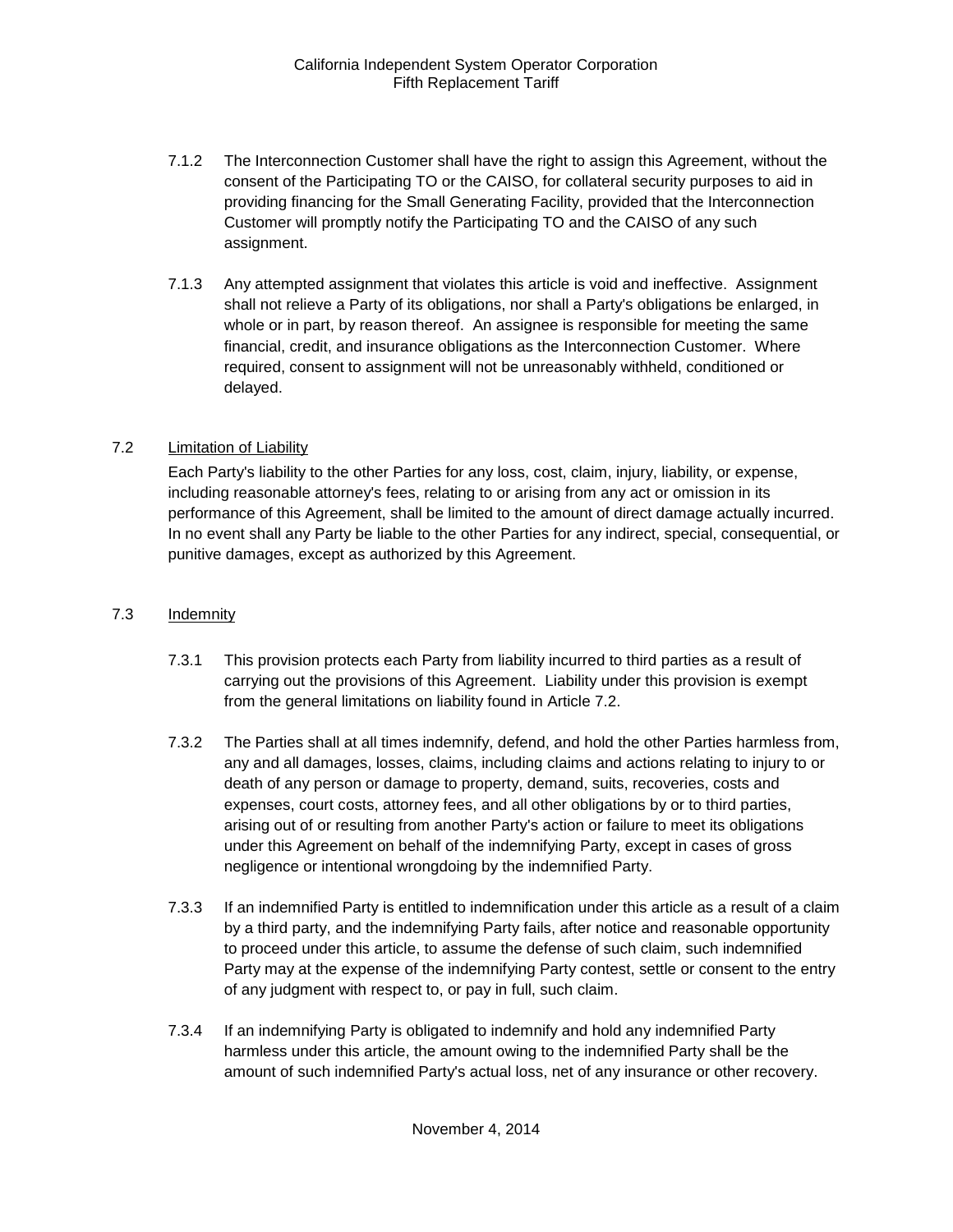7.3.5 Promptly after receipt by an indemnified Party of any claim or notice of the commencement of any action or administrative or legal proceeding or investigation as to which the indemnity provided for in this article may apply, the indemnified Party shall notify the indemnifying Party of such fact. Any failure of or delay in such notification shall not affect a Party's indemnification obligation unless such failure or delay is materially prejudicial to the indemnifying Party.

#### <span id="page-20-0"></span>7.4 Consequential Damages

Other than as expressly provided for in this Agreement, no Party shall be liable under any provision of this Agreement for any losses, damages, costs or expenses for any special, indirect, incidental, consequential, or punitive damages, including but not limited to loss of profit or revenue, loss of the use of equipment, cost of capital, cost of temporary equipment or services, whether based in whole or in part in contract, in tort, including negligence, strict liability, or any other theory of liability; provided, however, that damages for which a Party may be liable to another Party under another agreement will not be considered to be special, indirect, incidental, or consequential damages hereunder.

#### <span id="page-20-1"></span>7.5 Force Majeure

- 7.5.1 As used in this article, a Force Majeure Event shall mean "any act of God, labor disturbance, act of the public enemy, war, insurrection, riot, fire, storm or flood, explosion, breakage or accident to machinery or equipment, any order, regulation or restriction imposed by governmental, military or lawfully established civilian authorities, or any other cause beyond a Party's control. A Force Majeure Event does not include an act of negligence or intentional wrongdoing by the Party claiming Force Majeure."
- 7.5.2 If a Force Majeure Event prevents a Party from fulfilling any obligations under this Agreement, the Party affected by the Force Majeure Event (Affected Party) shall promptly notify the other Parties, either in writing or via the telephone, of the existence of the Force Majeure Event. The notification must specify in reasonable detail the circumstances of the Force Majeure Event, its expected duration, and the steps that the Affected Party is taking to mitigate the effects of the event on its performance. The Affected Party shall keep the other Parties informed on a continuing basis of developments relating to the Force Majeure Event until the event ends. The Affected Party will be entitled to suspend or modify its performance of obligations under this Agreement (other than the obligation to make payments) only to the extent that the effect of the Force Majeure Event cannot be mitigated by the use of Reasonable Efforts. The Affected Party will use Reasonable Efforts to resume its performance as soon as possible.

#### <span id="page-20-2"></span>7.6 Default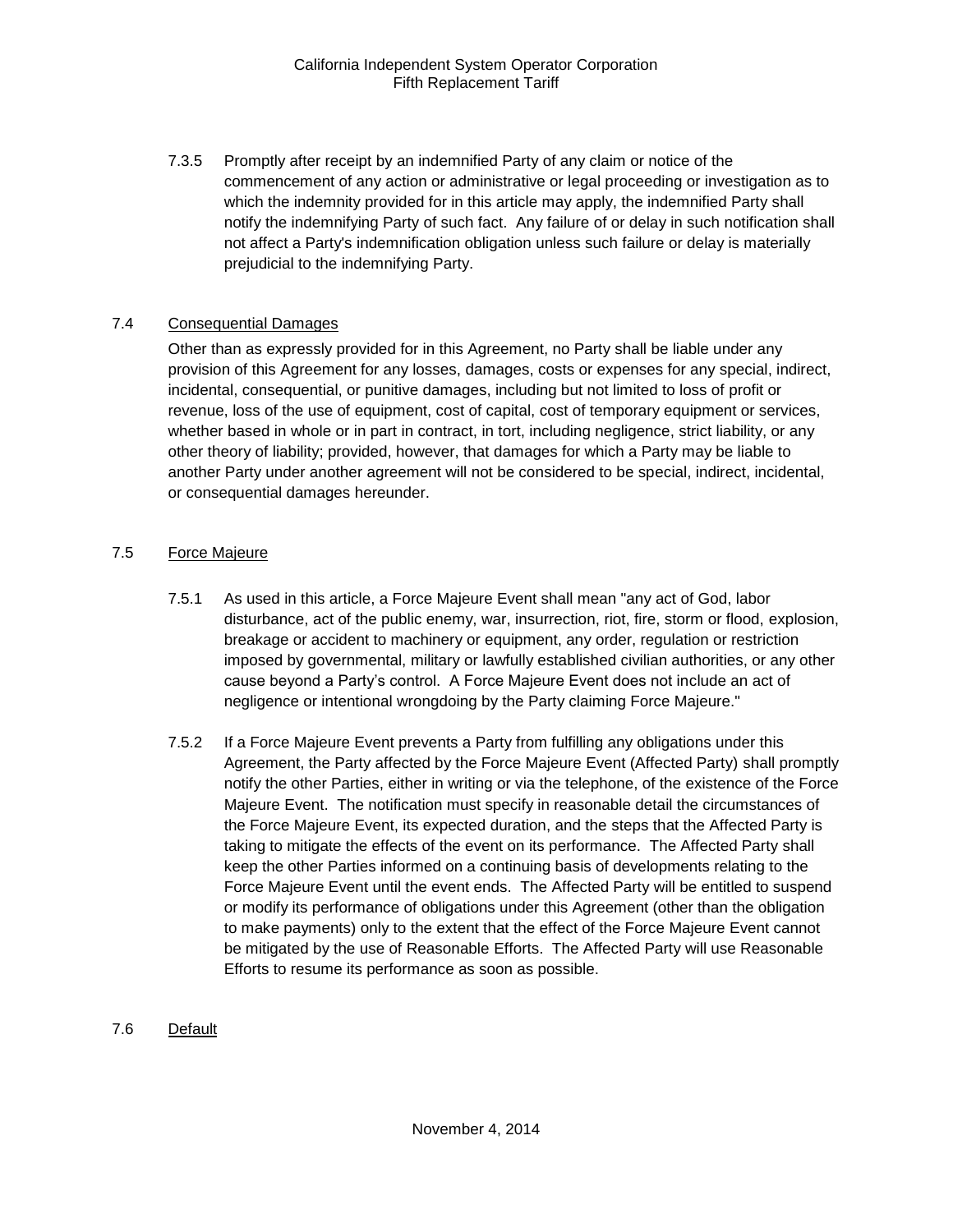7.6.1 No Default shall exist where such failure to discharge an obligation (other than the payment of money) is the result of a Force Majeure Event as defined in this Agreement or the result of an act or omission of another Party. Upon a Default, the affected nondefaulting Party(ies) shall give written notice of such Default to the defaulting Party. Except as provided in Article 7.6.2 and in Article 6.4.2, the defaulting Party shall have sixty (60) calendar days from receipt of the Default notice within which to cure such Default; provided however, if such Default is not capable of cure within 60 calendar days, the defaulting Party shall commence such cure within 20 calendar days after notice and continuously and diligently complete such cure within six months from receipt of the Default notice; and, if cured within such time, the Default specified in such notice shall cease to exist.

7.6.2 If a Default is not cured as provided in this article, or if a Default is not capable of being cured within the period provided for herein, the affected non-defaulting Party(ies) shall have the right to terminate this Agreement by written notice at any time until cure occurs, and be relieved of any further obligation hereunder and, whether or not such Party(ies) terminates this Agreement, to recover from the defaulting Party all amounts due hereunder, plus all other damages and remedies to which it is entitled at law or in equity. The provisions of this article will survive termination of this Agreement.

# <span id="page-21-0"></span>**Article 8. Insurance**

- <span id="page-21-1"></span>8.1 The Interconnection Customer shall, at its own expense, maintain in force general liability insurance without any exclusion for liabilities related to the interconnection undertaken pursuant to this Agreement. The amount of such insurance shall be sufficient to insure against all reasonably foreseeable direct liabilities given the size and nature of the generating equipment being interconnected, the interconnection itself, and the characteristics of the system to which the interconnection is made. The Interconnection Customer shall obtain additional insurance only if necessary as a function of owning and operating a generating facility. Such insurance shall be obtained from an insurance provider authorized to do business in the State where the interconnection is located. Certification that such insurance is in effect shall be provided upon request of the Participating TO or CAISO, except that the Interconnection Customer shall show proof of insurance to the Participating TO and CAISO no later than ten Business Days prior to the anticipated Commercial Operation Date. If the Interconnection Customer is of sufficient creditworthiness, it may propose to self-insure for such liabilities, and such a proposal shall not be unreasonably rejected.
- <span id="page-21-2"></span>8.2 The Participating TO agrees to maintain general liability insurance or self-insurance consistent with the Participating TO's commercial practice. Such insurance or self-insurance shall not exclude coverage for the Participating TO's liabilities undertaken pursuant to this Agreement.
- <span id="page-21-3"></span>8.3 The CAISO agrees to maintain general liability insurance or self-insurance consistent with the CAISO's commercial practice. Such insurance shall not exclude coverage for the CAISO's liabilities undertaken pursuant to this Agreement.
- <span id="page-21-4"></span>8.4 The Parties further agree to notify each other whenever an accident or incident occurs resulting in any injuries or damages that are included within the scope of coverage of such insurance, whether or not such coverage is sought.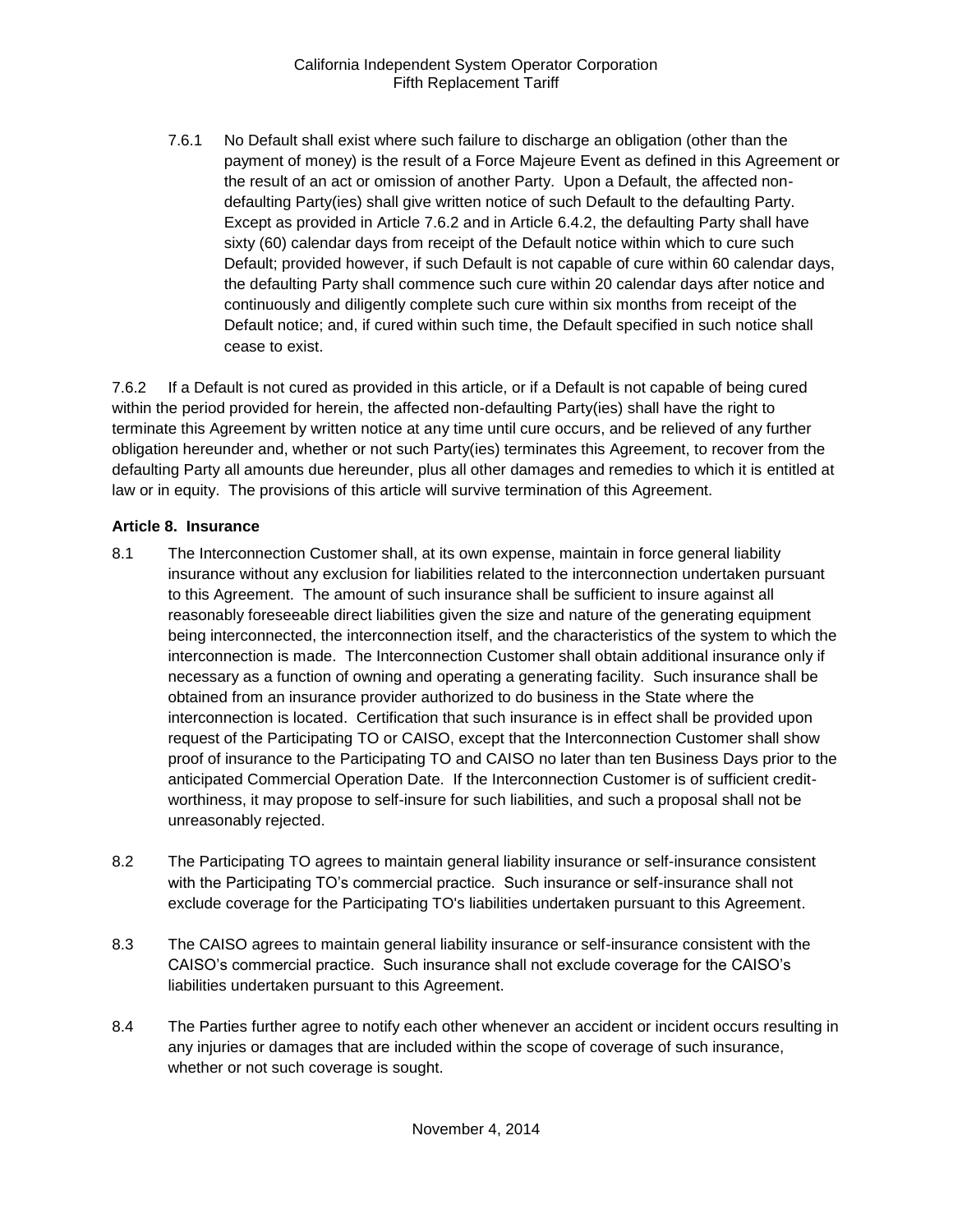# <span id="page-22-0"></span>**Article 9. Confidentiality**

- <span id="page-22-1"></span>9.1 Confidential Information shall mean any confidential and/or proprietary information provided by one Party to another Party that is clearly marked or otherwise designated "Confidential." For purposes of this Agreement all design, operating specifications, and metering data provided by the Interconnection Customer shall be deemed Confidential Information regardless of whether it is clearly marked or otherwise designated as such.
- <span id="page-22-2"></span>9.2 Confidential Information does not include information previously in the public domain, required to be publicly submitted or divulged by Governmental Authorities (after notice to the other Parties and after exhausting any opportunity to oppose such publication or release), or necessary to be divulged in an action to enforce this Agreement. Each Party receiving Confidential Information shall hold such information in confidence and shall not disclose it to any third party nor to the public without the prior written authorization from the Party providing that information, except to fulfill obligations under this Agreement, or to fulfill legal or regulatory requirements.
	- 9.2.1 Each Party shall employ at least the same standard of care to protect Confidential Information obtained from the other Parties as it employs to protect its own Confidential Information.
	- 9.2.2 Each Party is entitled to equitable relief, by injunction or otherwise, to enforce its rights under this provision to prevent the release of Confidential Information without bond or proof of damages, and may seek other remedies available at law or in equity for breach of this provision.
- <span id="page-22-3"></span>9.3 Notwithstanding anything in this article to the contrary, and pursuant to 18 CFR § 1b.20, if FERC, during the course of an investigation or otherwise, requests information from one of the Parties that is otherwise required to be maintained in confidence pursuant to this Agreement, the Party shall provide the requested information to FERC, within the time provided for in the request for information. In providing the information to FERC, the Party may, consistent with 18 CFR § 388.112, request that the information be treated as confidential and non-public by FERC and that the information be withheld from public disclosure. Parties are prohibited from notifying the other Parties to this Agreement prior to the release of the Confidential Information to FERC. The Party shall notify the other Parties to this Agreement when it is notified by FERC that a request to release Confidential Information has been received by FERC, at which time any of the Parties may respond before such information would be made public, pursuant to 18 CFR § 388.112. Requests from a state regulatory body conducting a confidential investigation shall be treated in a similar manner if consistent with the applicable state rules and regulations.

#### <span id="page-22-4"></span>**Article 10. Disputes**

All disputes arising out of or in connection with this Agreement whereby relief is sought by or from CAISO shall be settled in accordance with the provisions of Article 13 of the CAISO Tariff, except that references to the CAISO Tariff in such Article 13 of the CAISO Tariff shall be read as reference to this Agreement. Disputes arising out of or in connection with this Agreement not subject to provisions of Article 13 of the CAISO Tariff shall be resolved as follows: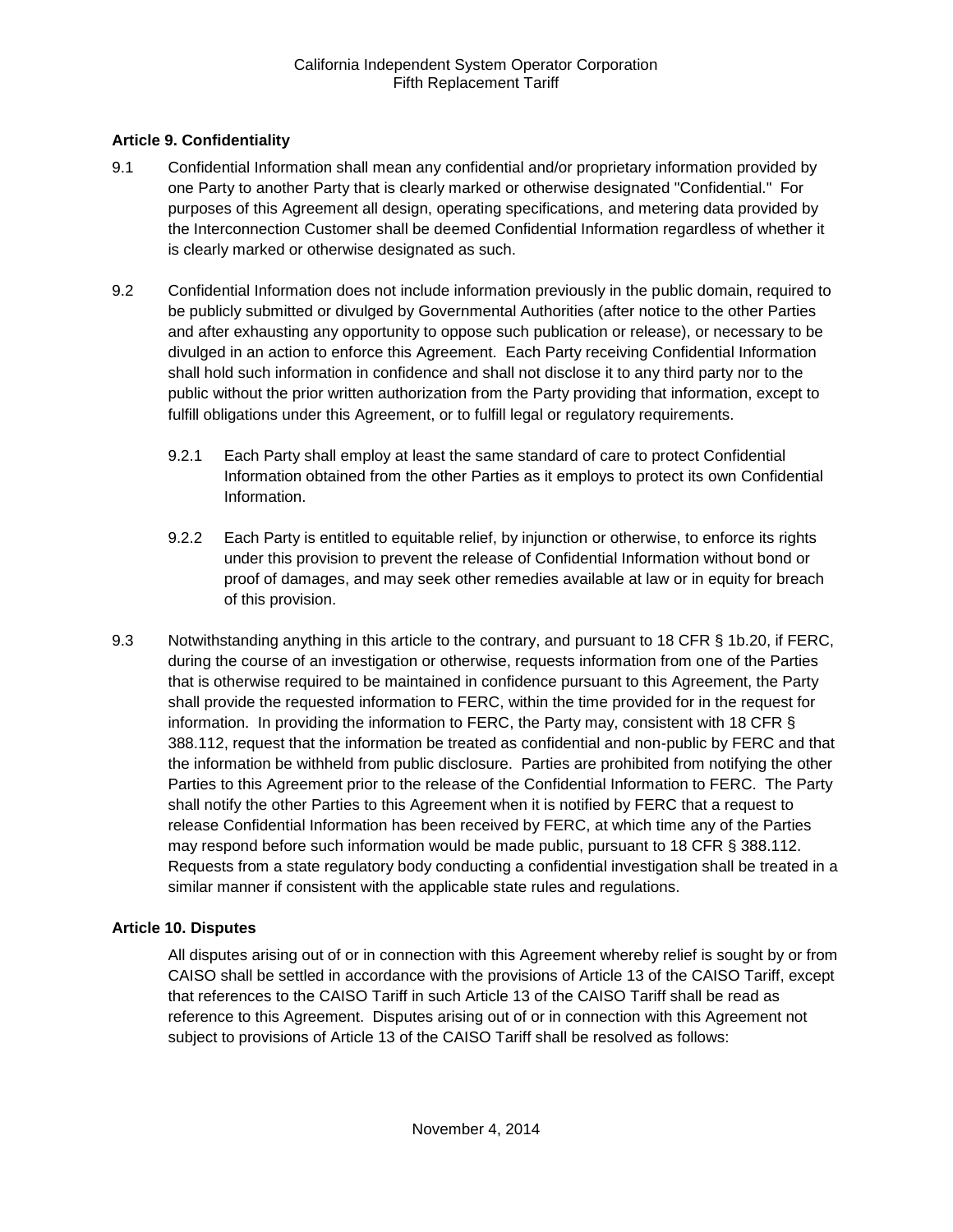- <span id="page-23-0"></span>10.1 The Parties agree to attempt to resolve all disputes arising out of the interconnection process according to the provisions of this article.
- <span id="page-23-1"></span>10.2 In the event of a dispute, either Party shall provide the other Party with a written Notice of Dispute. Such Notice shall describe in detail the nature of the dispute.
- <span id="page-23-2"></span>10.3 If the dispute has not been resolved within two Business Days after receipt of the Notice, either Party may contact FERC's Dispute Resolution Service (DRS) for assistance in resolving the dispute.
- <span id="page-23-3"></span>10.4 The DRS will assist the Parties in either resolving their dispute or in selecting an appropriate dispute resolution venue (e.g., mediation, settlement judge, early neutral evaluation, or technical expert) to assist the Parties in resolving their dispute. DRS can be reached at 1-877-337-2237 or via the internet at http://www.ferc.gov/legal/adr.asp.
- <span id="page-23-4"></span>10.5 Each Party agrees to conduct all negotiations in good faith and will be responsible for one-half of any costs paid to neutral third-parties.
- <span id="page-23-5"></span>10.6 If neither Party elects to seek assistance from the DRS, or if the attempted dispute resolution fails, then either Party may exercise whatever rights and remedies it may have in equity or law consistent with the terms of this Agreement.

#### <span id="page-23-6"></span>**Article 11. Taxes**

- <span id="page-23-7"></span>11.1 The Parties agree to follow all applicable tax laws and regulations, consistent with FERC policy and Internal Revenue Service requirements.
- <span id="page-23-8"></span>11.2 Each Party shall cooperate with the other Parties to maintain the other Parties' tax status. Nothing in this Agreement is intended to adversely affect the Participating TO's tax exempt status with respect to the issuance of bonds including, but not limited to, local furnishing bonds.

#### <span id="page-23-9"></span>**Article 12. Miscellaneous**

<span id="page-23-10"></span>12.1 Governing Law, Regulatory Authority, and Rules

The validity, interpretation and enforcement of this Agreement and each of its provisions shall be governed by the laws of the state of  $\Box$  (where the Point of Interconnection is located), without regard to its conflicts of law principles. This Agreement is subject to all Applicable Laws and Regulations. Each Party expressly reserves the right to seek changes in, appeal, or otherwise contest any laws, orders, or regulations of a Governmental Authority.

<span id="page-23-11"></span>12.2 Amendment

The Parties may amend this Agreement by a written instrument duly executed by all of the Parties, or under Article 12.12 of this Agreement.

#### <span id="page-23-12"></span>12.3 No Third-Party Beneficiaries

This Agreement is not intended to and does not create rights, remedies, or benefits of any character whatsoever in favor of any persons, corporations, associations, or entities other than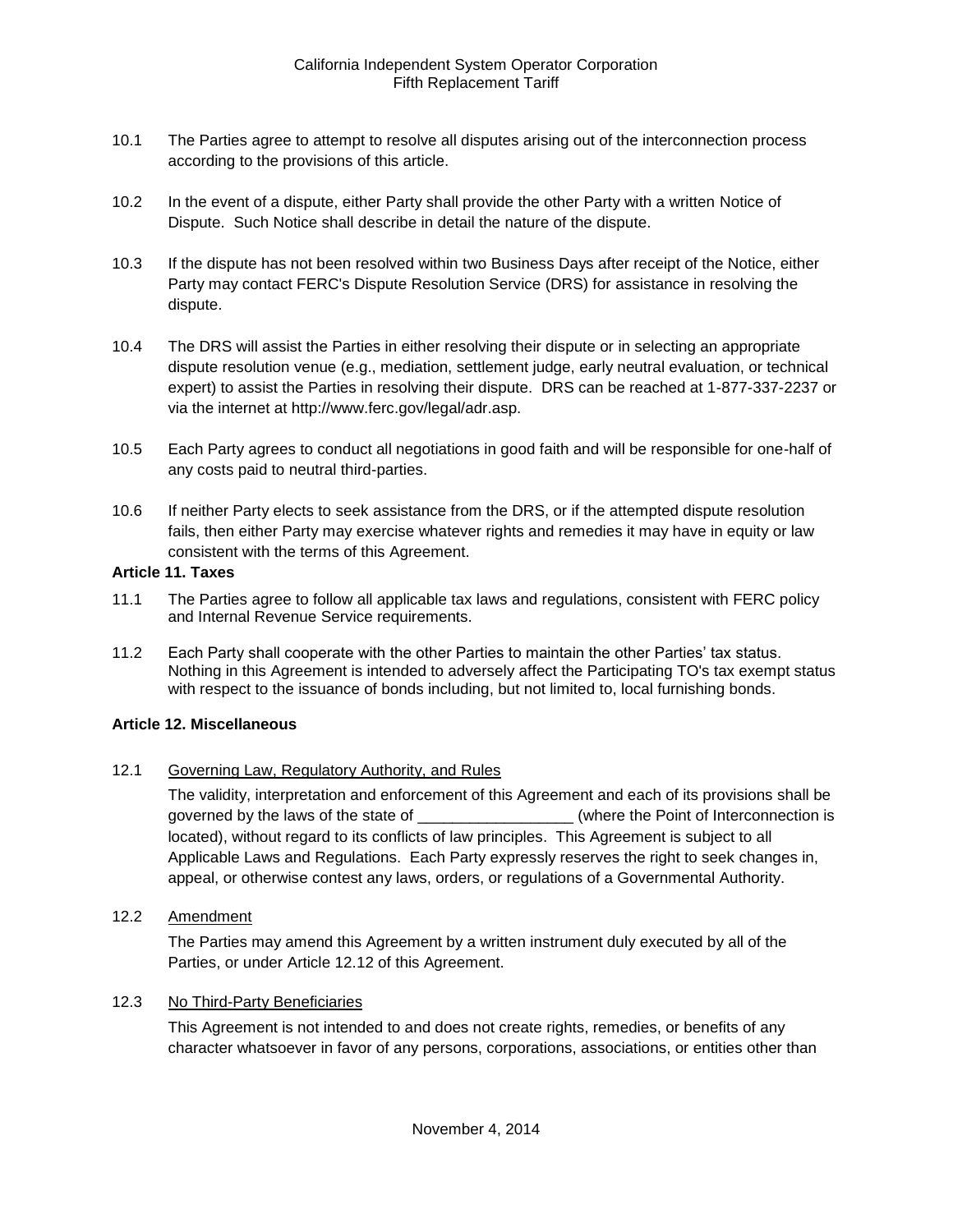the Parties, and the obligations herein assumed are solely for the use and benefit of the Parties, their successors in interest and where permitted, their assigns.

#### <span id="page-24-0"></span>12.4 Waiver

- 12.4.1 The failure of a Party to this Agreement to insist, on any occasion, upon strict performance of any provision of this Agreement will not be considered a waiver of any obligation, right, or duty of, or imposed upon, such Party.
- 12.4.2 Any waiver at any time by any Party of its rights with respect to this Agreement shall not be deemed a continuing waiver or a waiver with respect to any other failure to comply with any other obligation, right, duty of this Agreement. Termination or Default of this Agreement for any reason by Interconnection Customer shall not constitute a waiver of the Interconnection Customer's legal rights to obtain an interconnection from the Participating TO. Any waiver of this Agreement shall, if requested, be provided in writing.

#### <span id="page-24-1"></span>12.5 Entire Agreement

This Agreement, including all Attachments, constitutes the entire agreement among the Parties with reference to the subject matter hereof, and supersedes all prior and contemporaneous understandings or agreements, oral or written, between or among the Parties with respect to the subject matter of this Agreement. There are no other agreements, representations, warranties, or covenants which constitute any part of the consideration for, or any condition to, any Party's compliance with its obligations under this Agreement.

#### <span id="page-24-2"></span>12.6 Multiple Counterparts

This Agreement may be executed in two or more counterparts, each of which is deemed an original but all constitute one and the same instrument.

#### <span id="page-24-3"></span>12.7 No Partnership

This Agreement shall not be interpreted or construed to create an association, joint venture, agency relationship, or partnership among the Parties or to impose any partnership obligation or partnership liability upon any Party. No Party shall have any right, power or authority to enter into any agreement or undertaking for, or act on behalf of, or to act as or be an agent or representative of, or to otherwise bind, another Party.

### <span id="page-24-4"></span>12.8 Severability

If any provision or portion of this Agreement shall for any reason be held or adjudged to be invalid or illegal or unenforceable by any court of competent jurisdiction or other Governmental Authority, (1) such portion or provision shall be deemed separate and independent, (2) the Parties shall negotiate in good faith to restore insofar as practicable the benefits to each Party that were affected by such ruling, and (3) the remainder of this Agreement shall remain in full force and effect.

#### <span id="page-24-5"></span>12.9 Security Arrangements

Infrastructure security of electric system equipment and operations and control hardware and software is essential to ensure day-to-day reliability and operational security. FERC expects all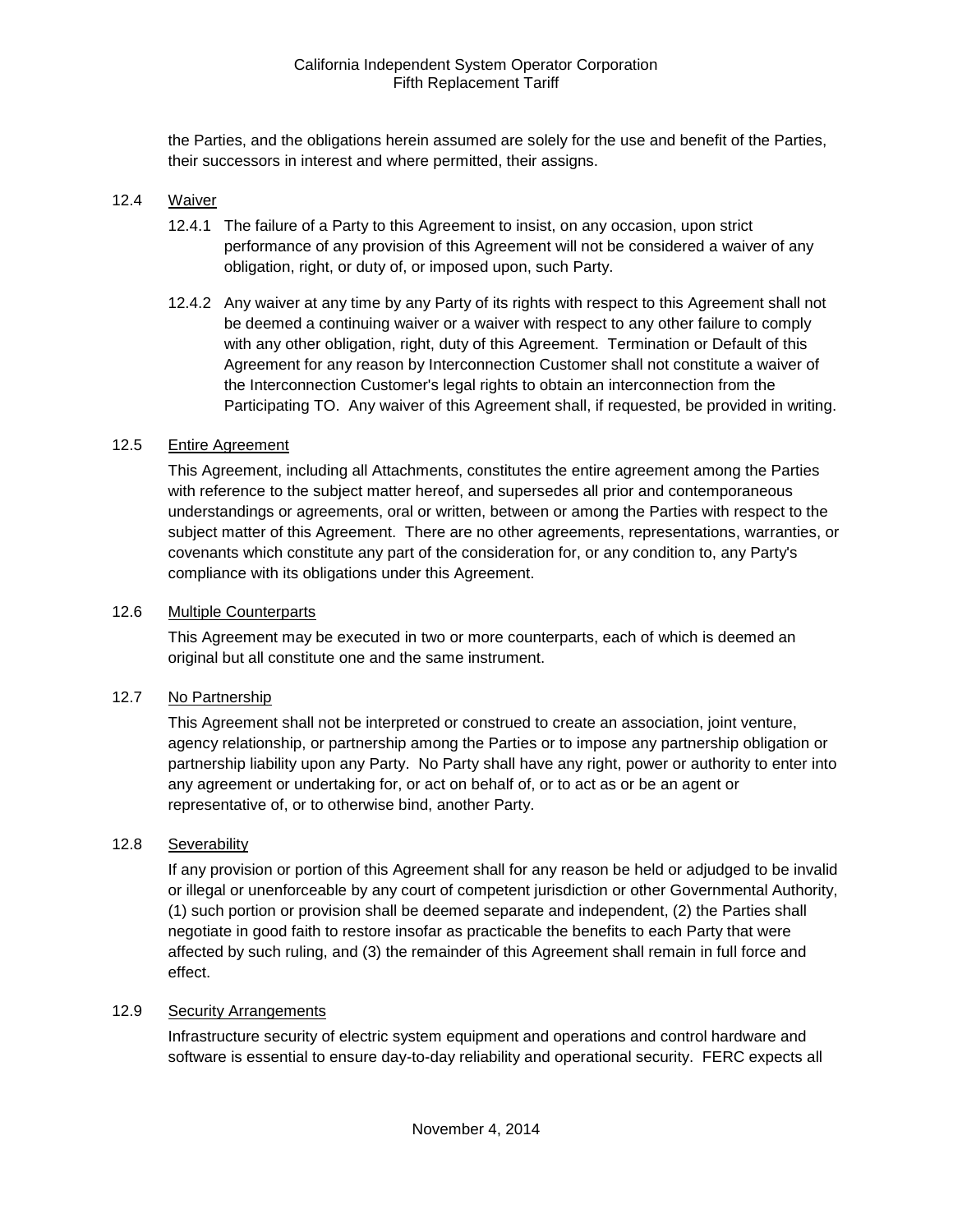transmission providers, market participants, and interconnection customers interconnected to electric systems to comply with the recommendations offered by the President's Critical Infrastructure Protection Board and, eventually, best practice recommendations from the electric reliability authority. All public utilities are expected to meet basic standards for system infrastructure and operational security, including physical, operational, and cyber-security practices.

#### <span id="page-25-0"></span>12.10 Environmental Releases

Each Party shall notify the other Parties, first orally and then in writing, of the release of any hazardous substances, any asbestos or lead abatement activities, or any type of remediation activities related to the Small Generating Facility or the Interconnection Facilities, each of which may reasonably be expected to affect the other Parties. The notifying Party shall (1) provide the notice as soon as practicable, provided such Party makes a good faith effort to provide the notice no later than 24 hours after such Party becomes aware of the occurrence, and (2) promptly furnish to the other Parties copies of any publicly available reports filed with any governmental authorities addressing such events.

#### <span id="page-25-1"></span>12.11 Subcontractors

Nothing in this Agreement shall prevent a Party from utilizing the services of any subcontractor as it deems appropriate to perform its obligations under this Agreement; provided, however, that each Party shall require its subcontractors to comply with all applicable terms and conditions of this Agreement in providing such services and each Party shall remain primarily liable to the other Parties for the performance of such subcontractor.

- 12.11.1 The creation of any subcontract relationship shall not relieve the hiring Party of any of its obligations under this Agreement. The hiring Party shall be fully responsible to the other Parties for the acts or omissions of any subcontractor the hiring Party hires as if no subcontract had been made; provided, however, that in no event shall the Participating TO or the CAISO be liable for the actions or inactions of the Interconnection Customer or its subcontractors with respect to obligations of the Interconnection Customer under this Agreement. Any applicable obligation imposed by this Agreement upon the hiring Party shall be equally binding upon, and shall be construed as having application to, any subcontractor of such Party.
- 12.11.2 The obligations under this article will not be limited in any way by any limitation of subcontractor's insurance.

#### <span id="page-25-2"></span>12.12 Reservation of Rights

The CAISO and Participating TO shall each have the right to make a unilateral filing with FERC to modify this Agreement pursuant to section 205 or any other applicable provision of the Federal Power Act and FERC's rules and regulations thereunder with respect to the following articles of this Agreement and with respect to any rates, terms and conditions, charges, classifications of service, rule or regulation covered by these articles: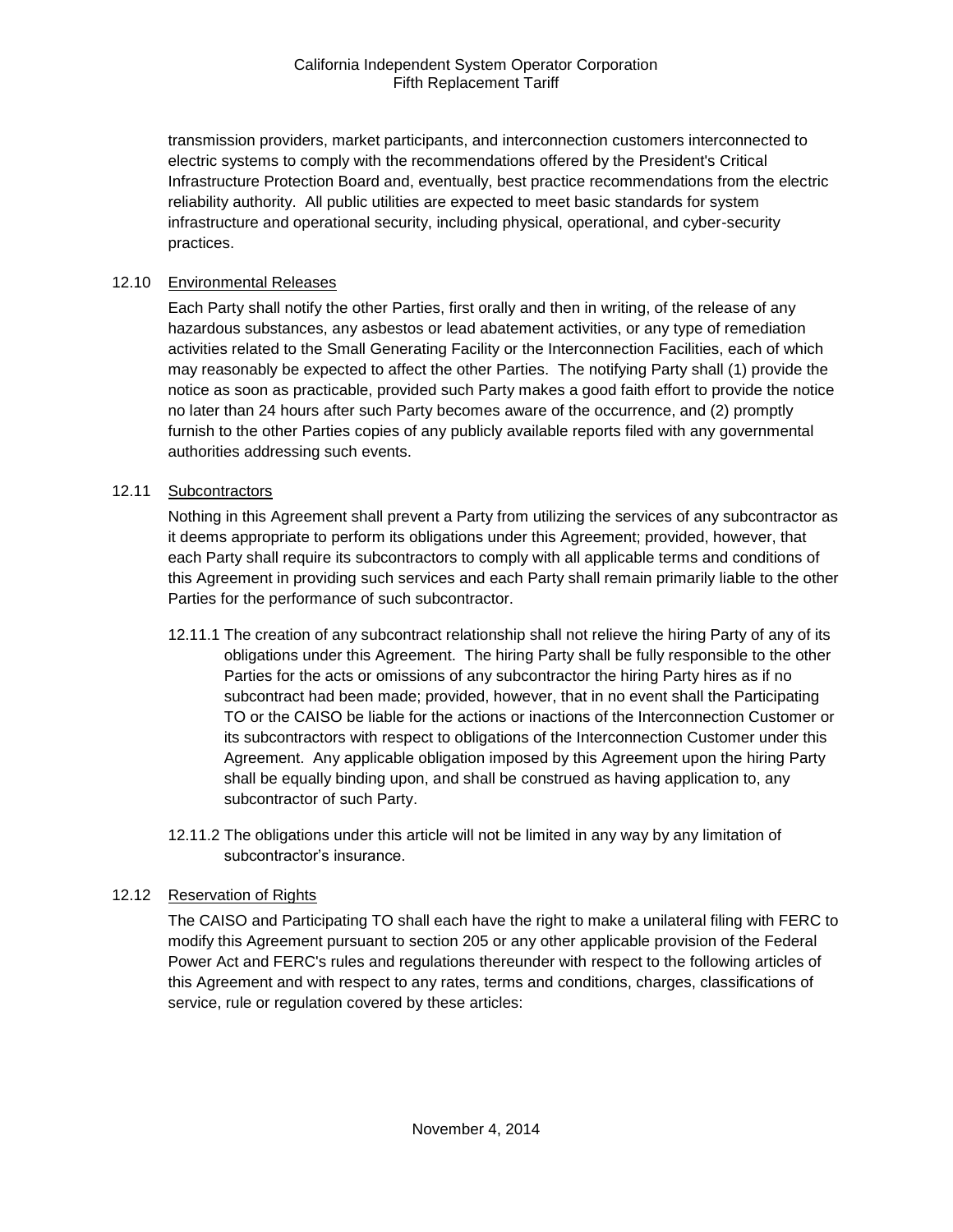Introductory Paragraph, 1.1, 1.2, 1.3, 1.4, 1.5.1, 1.5.2, 1.5.3, 1.5.4, 1.5.5, 1.5.6, 1.5.7, 1.6, 1.7, 1.8.1, 1.9, 2.1, 2.2.1, 2.3, 3, 4.1.1 (last sentence only), 5.1, 5.3, 6.2, 7, 8, 9, 11, 12, 13, Attachment 1, Attachment 4, Attachment 5, and Attachment 7.

The Participating TO shall have the exclusive right to make a unilateral filing with FERC to modify this Agreement pursuant to section 205 or any other applicable provision of the Federal Power Act and FERC's rules and regulations thereunder with respect to the following articles of this Agreement and with respect to any rates, terms and conditions, charges, classifications of service, rule or regulation covered by these articles:

2.2.2, 4.1.1 (all but the last sentence), 4.1.2, 4.2, 5.2, 6.1.1 (all but the last sentence), 6.1.2, 10 (all but preamble), Attachment 2, Attachment 3 and Attachment 6.

The CAISO shall have the exclusive right to make a unilateral filing with FERC to modify this Agreement pursuant to section 205 or any other applicable provision of the Federal Power Act and FERC's rules and regulations thereunder with respect to the following articles of this Agreement and with respect to any rates, terms and conditions, charges, classifications of service, rule or regulation covered by these articles:

1.8.2, 6.1.1 (last sentence only) and 10 (preamble only).

The Interconnection Customer, the CAISO, and the Participating TO shall have the right to make a unilateral filing with FERC to modify this Agreement under any applicable provision of the Federal Power Act and FERC's rules and regulations; provided that each Party shall have the right to protest any such filing by another Party and to participate fully in any proceeding before FERC in which such modifications may be considered. Nothing in this Agreement shall limit the rights of the Parties or of FERC under sections 205 or 206 of the Federal Power Act and FERC's rules and regulations, except to the extent that the Parties otherwise mutually agree as provided herein.

#### <span id="page-26-0"></span>12.13 Annual Reassessment Process

In accordance with Section 7.4 of the GIDAP, the CAISO will perform an annual reassessment in which it will update certain base case data prior to beginning the GIDAP Phase II Interconnection Studies. As set forth in Section 7.4 of the GIDAP, the CAISO may determine through this assessment that Delivery Network Upgrades already identified and included in executed Generator Interconnection Agreements should be modified in order to reflect the current circumstances of Interconnection Customers in the queue, including any withdrawals therefrom, and any additions and upgrades approved in the CAISO's most recent Transmission Planning Process cycle. To the extent that this determination modifies the scope or characteristics of, or the financial responsibility for, any Delivery Network Upgrades determined pursuant to this SGIA, such modification(s) will be reflected through an amendment to this SGIA.

#### <span id="page-26-1"></span>**Article 13. Notices**

#### <span id="page-26-2"></span>13.1 General

Unless otherwise provided in this Agreement, any written notice, demand, or request required or authorized in connection with this Agreement ("Notice") shall be deemed properly given if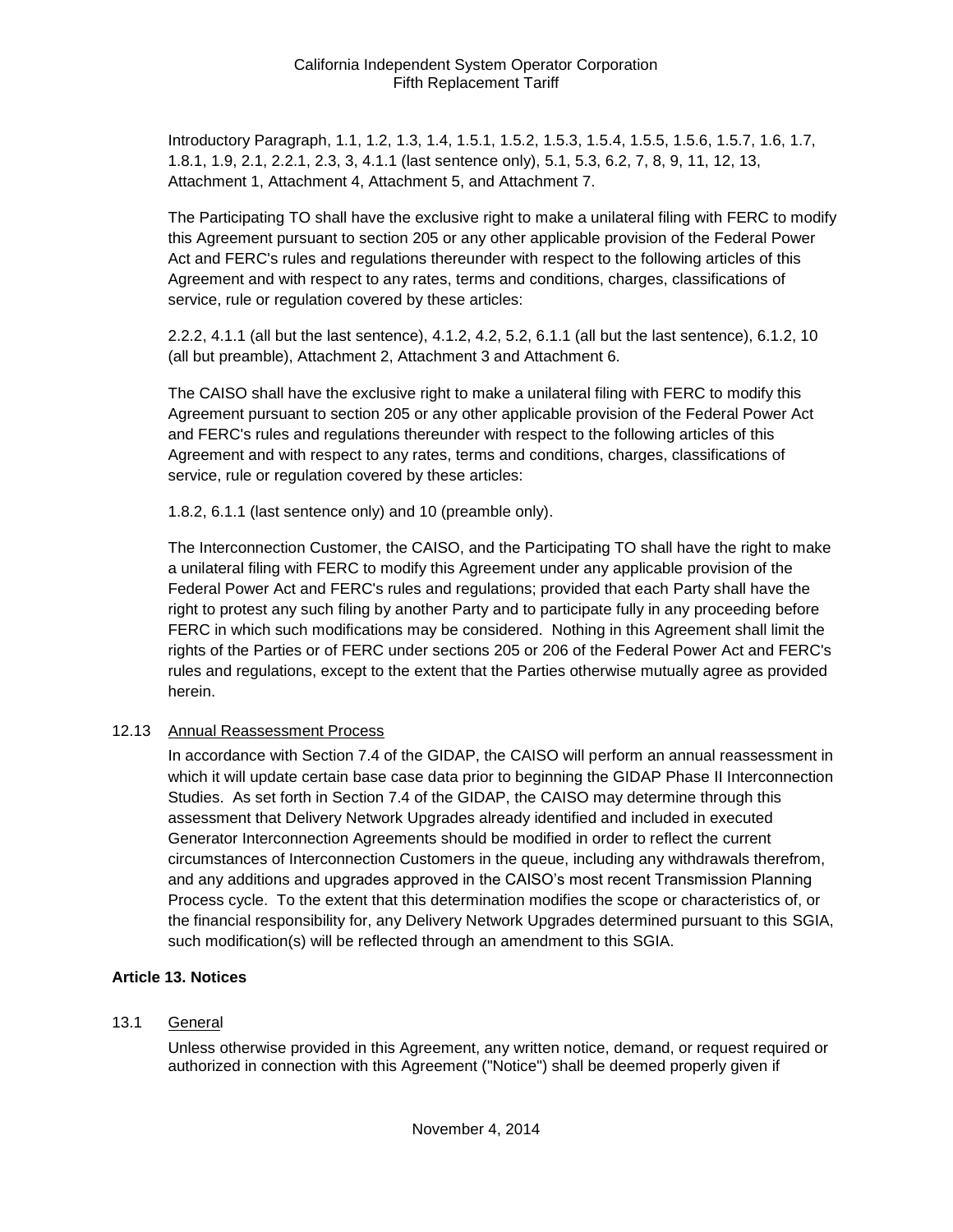delivered in person, delivered by recognized national courier service, or sent by first class mail, postage prepaid, to the person specified below:

| If to the Interconnection Customer:                            |                                                                     |  |
|----------------------------------------------------------------|---------------------------------------------------------------------|--|
|                                                                |                                                                     |  |
|                                                                |                                                                     |  |
|                                                                |                                                                     |  |
|                                                                |                                                                     |  |
|                                                                |                                                                     |  |
| If to the Participating TO:                                    |                                                                     |  |
|                                                                |                                                                     |  |
|                                                                |                                                                     |  |
|                                                                |                                                                     |  |
|                                                                |                                                                     |  |
|                                                                |                                                                     |  |
| If to the CAISO:                                               |                                                                     |  |
|                                                                | California Independent System Operator Corporation                  |  |
|                                                                |                                                                     |  |
|                                                                |                                                                     |  |
| Attention: ____________________________<br>250 Outcropping Way |                                                                     |  |
| Folsom, CA 95630                                               |                                                                     |  |
| Phone: 916-351-4400                                            |                                                                     |  |
|                                                                |                                                                     |  |
|                                                                |                                                                     |  |
| <b>Billing and Payment</b>                                     |                                                                     |  |
|                                                                | Billings and payments shall be sent to the addresses set out below: |  |
|                                                                |                                                                     |  |
|                                                                |                                                                     |  |
|                                                                |                                                                     |  |
|                                                                |                                                                     |  |
|                                                                |                                                                     |  |
|                                                                |                                                                     |  |
|                                                                |                                                                     |  |
|                                                                |                                                                     |  |

#### <span id="page-27-1"></span>13.3 Alternative Forms of Notice

<span id="page-27-0"></span> $13.2$ 

Any notice or request required or permitted to be given by any Party to the other Parties and not required by this Agreement to be given in writing may be so given by telephone, facsimile or email to the telephone numbers and e-mail addresses set out below:

If to the Interconnection Customer:

|                          | State: with the state of the state of the state of the state of the state of the state of the state of the state of the state of the state of the state of the state of the state of the state of the state of the state of th | $\mathsf{Zip:}\_\!\_$ |
|--------------------------|--------------------------------------------------------------------------------------------------------------------------------------------------------------------------------------------------------------------------------|-----------------------|
| Phone: _________________ | Fax:__ _________________                                                                                                                                                                                                       |                       |
| E-mail address:          |                                                                                                                                                                                                                                |                       |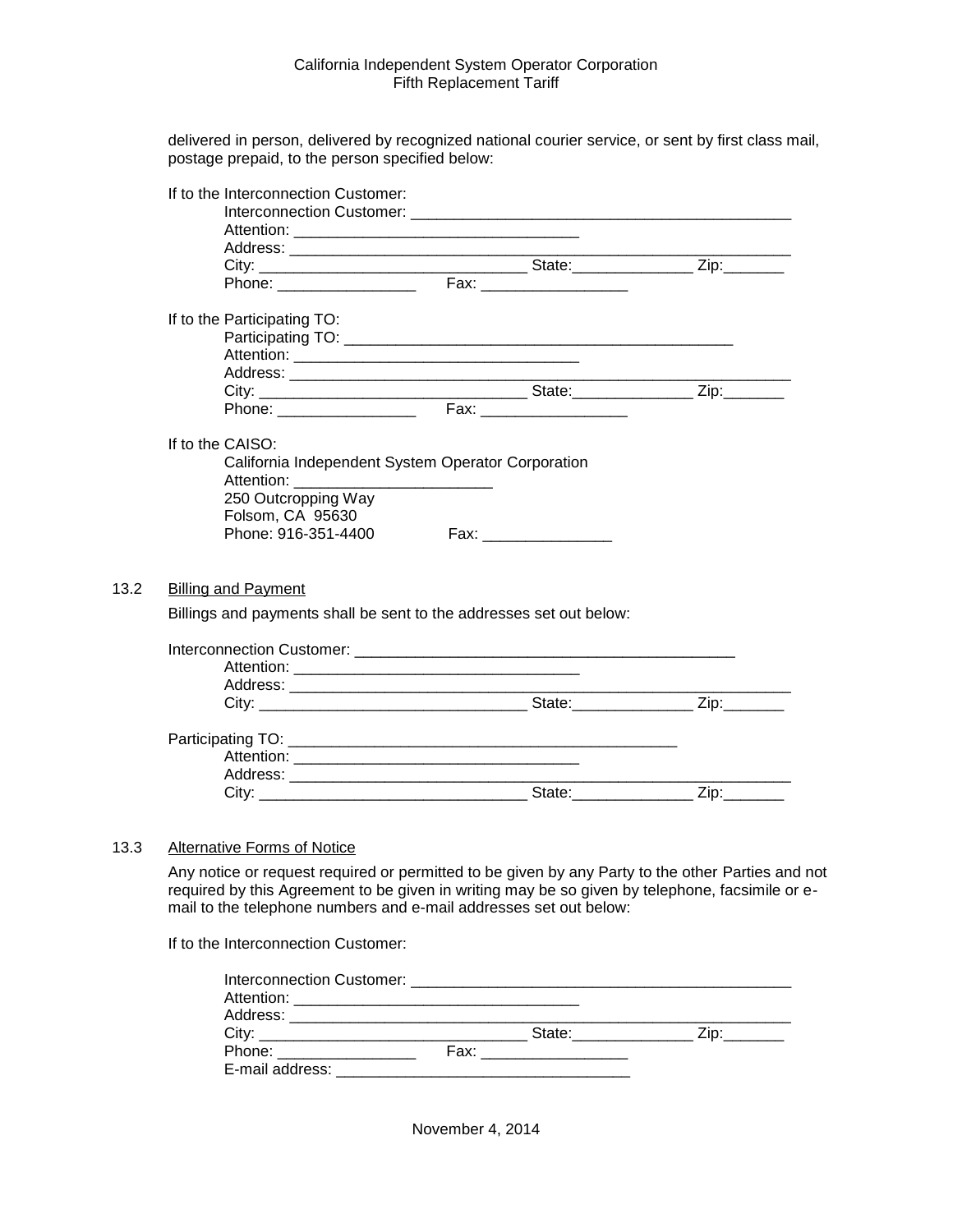If to the Participating TO:

| City:                                                                                                                                                                                                                          | State: and the state of the state of the state of the state of the state of the state of the state of the state of the state of the state of the state of the state of the state of the state of the state of the state of the |  |
|--------------------------------------------------------------------------------------------------------------------------------------------------------------------------------------------------------------------------------|--------------------------------------------------------------------------------------------------------------------------------------------------------------------------------------------------------------------------------|--|
| Phone: The contract of the contract of the contract of the contract of the contract of the contract of the contract of the contract of the contract of the contract of the contract of the contract of the contract of the con | Fax: with the contract of the contract of the contract of the contract of the contract of the contract of the contract of the contract of the contract of the contract of the contract of the contract of the contract of the  |  |
| E-mail address:                                                                                                                                                                                                                |                                                                                                                                                                                                                                |  |

If to the CAISO:

| California Independent System Operator Corporation |
|----------------------------------------------------|
|                                                    |
|                                                    |
| Fax: Fax                                           |
|                                                    |
|                                                    |

#### <span id="page-28-0"></span>13.4 Designated Operating Representative

Folsom, CA 95630

The Parties may also designate operating representatives to conduct the communications which may be necessary or convenient for the administration of this Agreement. This person will also serve as the point of contact with respect to operations and maintenance of the Party's facilities.

Interconnection Customer's Operating Representative:

| Participating TO's Operating Representative: |                                                    |  |
|----------------------------------------------|----------------------------------------------------|--|
|                                              |                                                    |  |
|                                              |                                                    |  |
|                                              |                                                    |  |
|                                              |                                                    |  |
|                                              |                                                    |  |
| <b>CAISO's Operating Representative</b>      |                                                    |  |
|                                              | California Independent System Operator Corporation |  |
| Attention: _____________________             |                                                    |  |
| 250 Outcropping Way                          |                                                    |  |

Phone: 916-351-4400 Fax: \_\_\_\_\_\_\_\_\_\_\_\_\_\_\_\_\_\_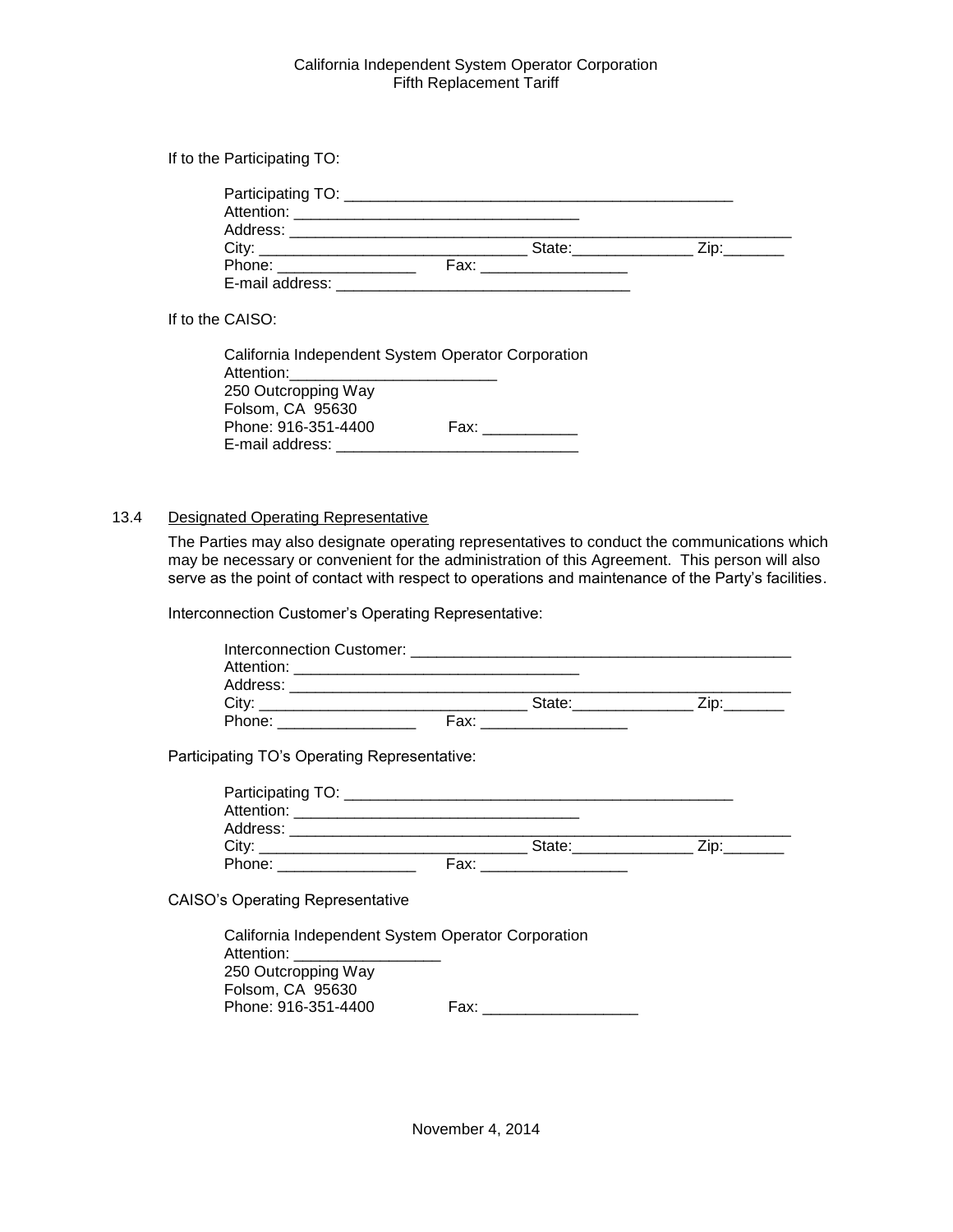# <span id="page-29-0"></span>13.5 Changes to the Notice Information

Any Party may change this information by giving five Business Days written notice to the other Parties prior to the effective date of the change.

#### <span id="page-29-1"></span>**Article 14. Signatures**

IN WITNESS WHEREOF, the Parties have caused this Agreement to be executed by their respective duly authorized representatives.

For the California Independent System Operator Corporation

| Date: _________________________  |
|----------------------------------|
| For the Participating TO         |
|                                  |
|                                  |
|                                  |
| Date: _________________________  |
| For the Interconnection Customer |
|                                  |
|                                  |
|                                  |
|                                  |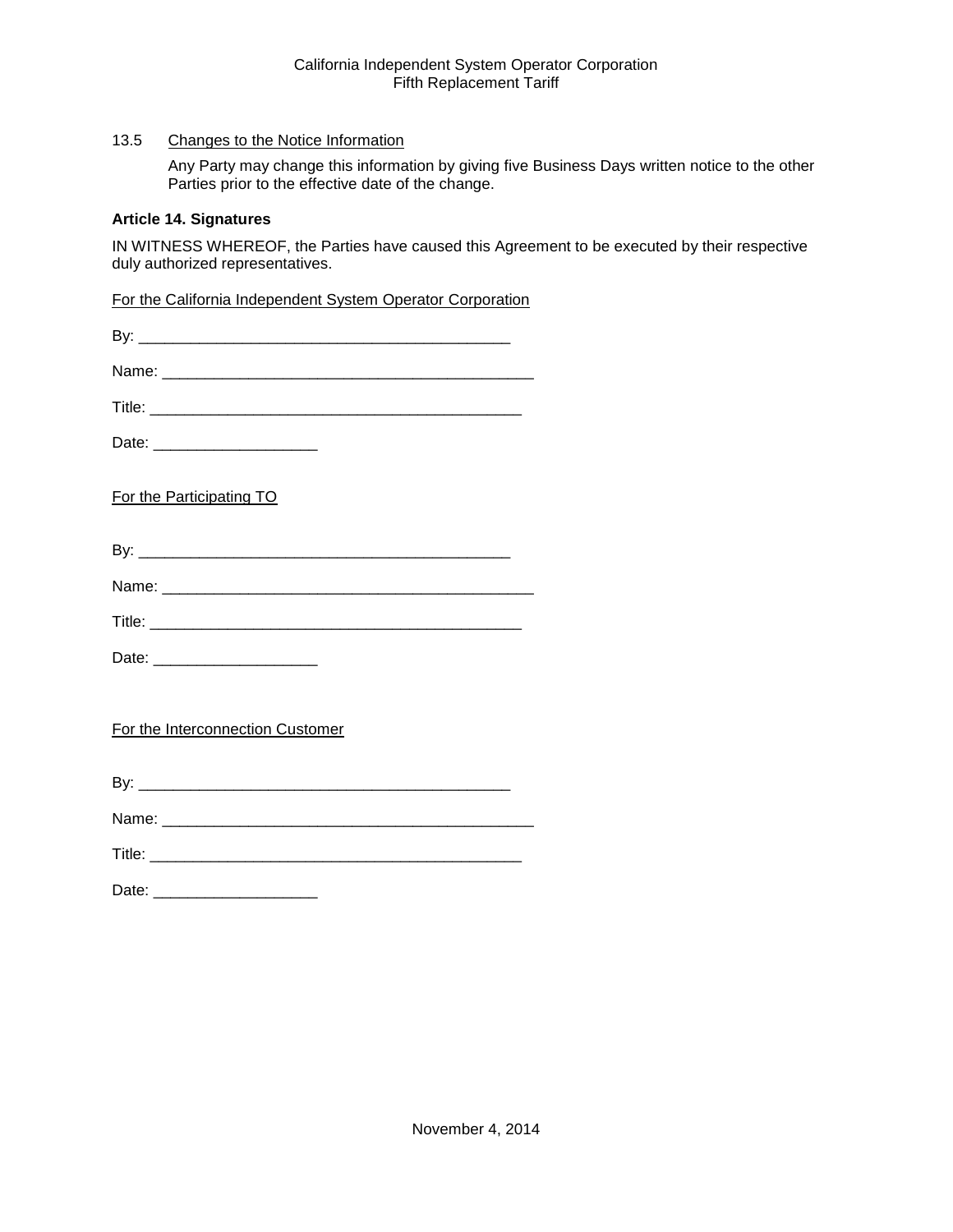# **Attachment 1 Glossary Of Terms**

<span id="page-30-1"></span><span id="page-30-0"></span>**Affected System –** An electric system other than the CAISO Controlled Grid that may be affected by the proposed interconnection, including the Participating TO's electric system that is not part of the CAISO Controlled Grid.

**Applicable Laws and Regulations** – All duly promulgated applicable federal, state and local laws, regulations, rules, ordinances, codes, decrees, judgments, directives, or judicial or administrative orders, permits and other duly authorized actions of any Governmental Authority.

**Area Deliverability Constraint** – A previously identified transmission system operating limit, based on a CAISO interconnection study or transmission planning study and listed on the CAISO website, that would constrain the deliverability of a substantial number of generators if the CAISO were to assign full capacity or partial capacity deliverability status to additional generating facilities in one or more specified geographic or electrical areas of the CAISO Controlled Grid in a total amount that is greater than the TP Deliverability for those areas. May also be a transmission system operating limit that constrains all or most of the same generation already constrained by a previously identified Area Deliverability Constraint.

**Area Delivery Network Upgrade (ADNU)** – A transmission upgrade or addition identified by the CAISO to relieve an Area Deliverability Constraint.

**Balancing Authority Area** - The collection of generation, transmission, and loads within the metered boundaries of the Balancing Authority. The Balancing Authority maintains load-resource balance within this area.

**Business Day –** Monday through Friday, excluding federal holidays and the day after Thanksgiving Day.

**CAISO Controlled Grid** – The system of transmission lines and associated facilities of the parties to a Transmission Control Agreement that have been placed under the CAISO's Operational Control.

**CAISO Tariff** – The CAISO's tariff, as filed with FERC, and as amended or supplemented from time to time, or any successor tariff.

**Commercial Operation Date** – The date on which a Small Generating Facility commenced generating electricity for sale as agreed upon by the Participating TO and the Interconnection Customer and in accordance with any implementation plan agreed to by the Participating TO and the CAISO for multiple individual generating units or project phases at a Small Generating Facility where an Interconnection Customer intends to establish separate Commercial Operation Dates for those generating units or project phases.

**Default** – The failure of a breaching Party to cure its breach under this Agreement.

**Distribution System** – Those non-CAISO-controlled transmission and distribution facilities owned by the Participating TO.

**Distribution Upgrades** – The additions, modifications, and upgrades to the Participating TO's Distribution System. Distribution Upgrades do not include Interconnection Facilities.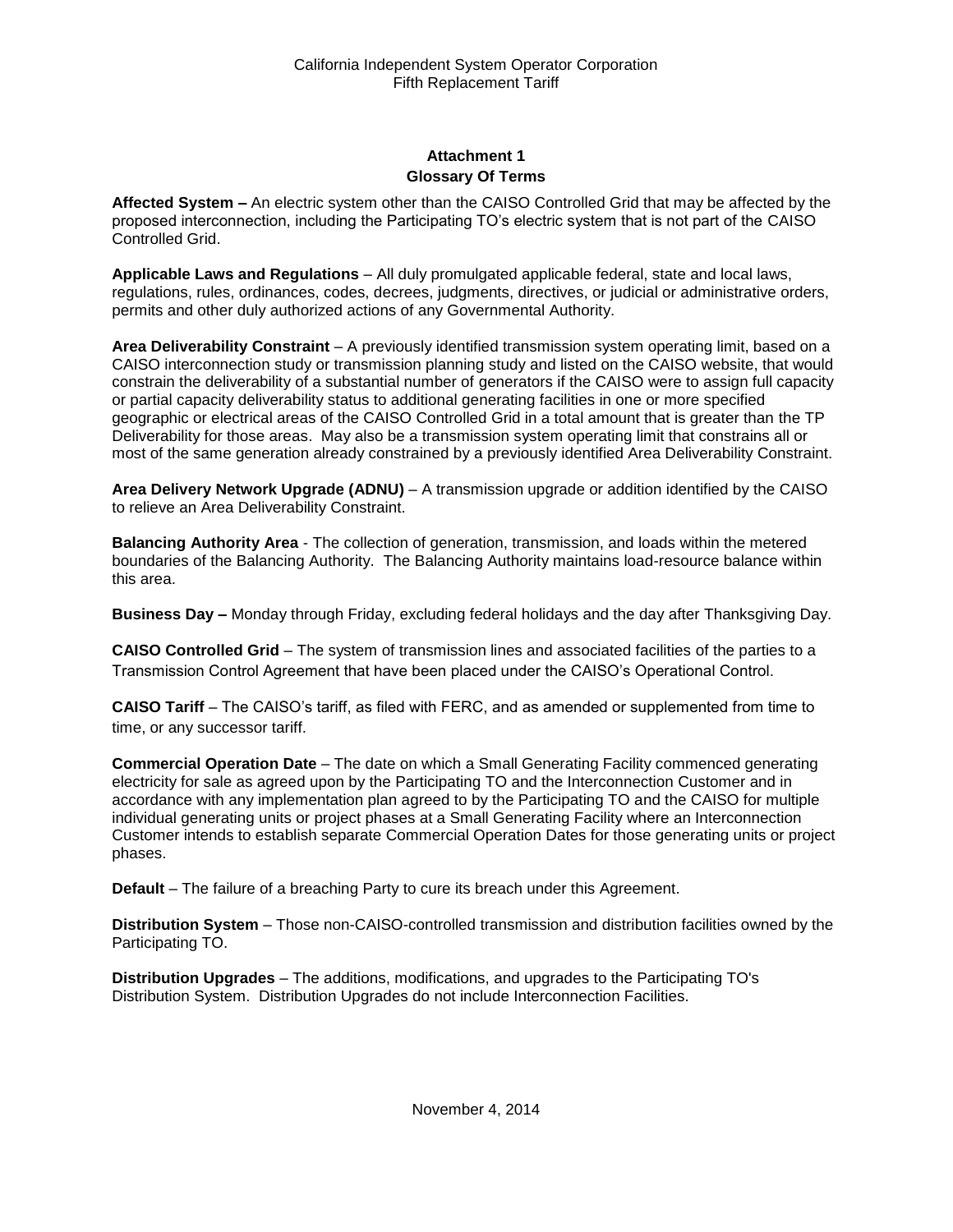**Generator Interconnection and Deliverability Allocation Procedures (GIDAP)** – The CAISO protocol that sets forth the interconnection and allocation procedures applicable to an Interconnection Request pertaining to a Small Generating Facility that is included in CAISO Tariff Appendix DD.

**Good Utility Practice** – Any of the practices, methods and acts engaged in or approved by a significant portion of the electric utility industry during the relevant time period, or any of the practices, methods and acts which, in the exercise of reasonable judgment in light of the facts known at the time the decision was made, could have been expected to accomplish the desired result at a reasonable cost consistent with good business practices, reliability, safety and expedition. Good Utility Practice is not intended to be any one of a number of the optimum practices, methods, or acts to the exclusion of all others, but rather to be acceptable practices, methods, or acts generally accepted in the region.

**Governmental Authority** – Any federal, state, local or other governmental regulatory or administrative agency, court, commission, department, board, or other governmental subdivision, legislature, rulemaking board, tribunal, or other governmental authority having jurisdiction over the Parties, their respective facilities, or the respective services they provide, and exercising or entitled to exercise any administrative, executive, police, or taxing authority or power; provided, however, that such term does not include the Interconnection Customer, CAISO, Participating TO, or any affiliate thereof.

**Interconnection Facilities** – The Participating TO's Interconnection Facilities and the Interconnection Customer's Interconnection Facilities. Collectively, Interconnection Facilities include all facilities and equipment between the Small Generating Facility and the Point of Interconnection, including any modification, additions or upgrades that are necessary to physically and electrically interconnect the Small Generating Facility to the Participating TO's Transmission System. Interconnection Facilities are sole use facilities and shall not include Distribution Upgrades or Network Upgrades.

**Interconnection Financial Security** – Any of the financial instruments listed in Section 10.1 of the GIDAP that are posted by an Interconnection Customer.

**Interconnection Handbook** – A handbook, developed by the Participating TO and posted on the Participating TO's website or otherwise made available by the Participating TO, describing technical and operational requirements for wholesale generators and loads connected to the Participating TO's Transmission System, as such handbook may be modified or superseded from time to time. The Participating TO's standards contained in the Interconnection Handbook shall be deemed consistent with Good Utility Practice and applicable reliability standards.

**Interconnection Request** – A request, in accordance with the CAISO Tariff, to interconnect a new Small Generating Facility, or to increase the capacity of, or make a Material Modification to the operating characteristics of, an existing Small Generating Facility that is interconnected with the CAISO Controlled Grid.

#### **Interconnection Study** –

- (i) For Interconnection Requests processed under the Cluster Study Process described in the GIDAP, any of the following: the Phase I Interconnection Study conducted or caused to be performed by the CAISO, the reassessment of the Phase I Interconnection Study Base Case conducted or caused to be performed by the CAISO prior to the commencement of the Phase II Interconnection Study, or the Phase II Interconnection Study conducted or caused to be performed by the CAISO, pursuant to the GIDAP.
- (ii) For Interconnection Requests processed under the Independent Study Process described in the GIDAP, the governing study(ies) conducted or caused to be performed by the CAISO pursuant to the GIDAP, which shall consist primarily of a system impact and facilities study as described in Section 4.4 of the GIDAP, and, as applicable to Full Capacity Deliverability Status or Partial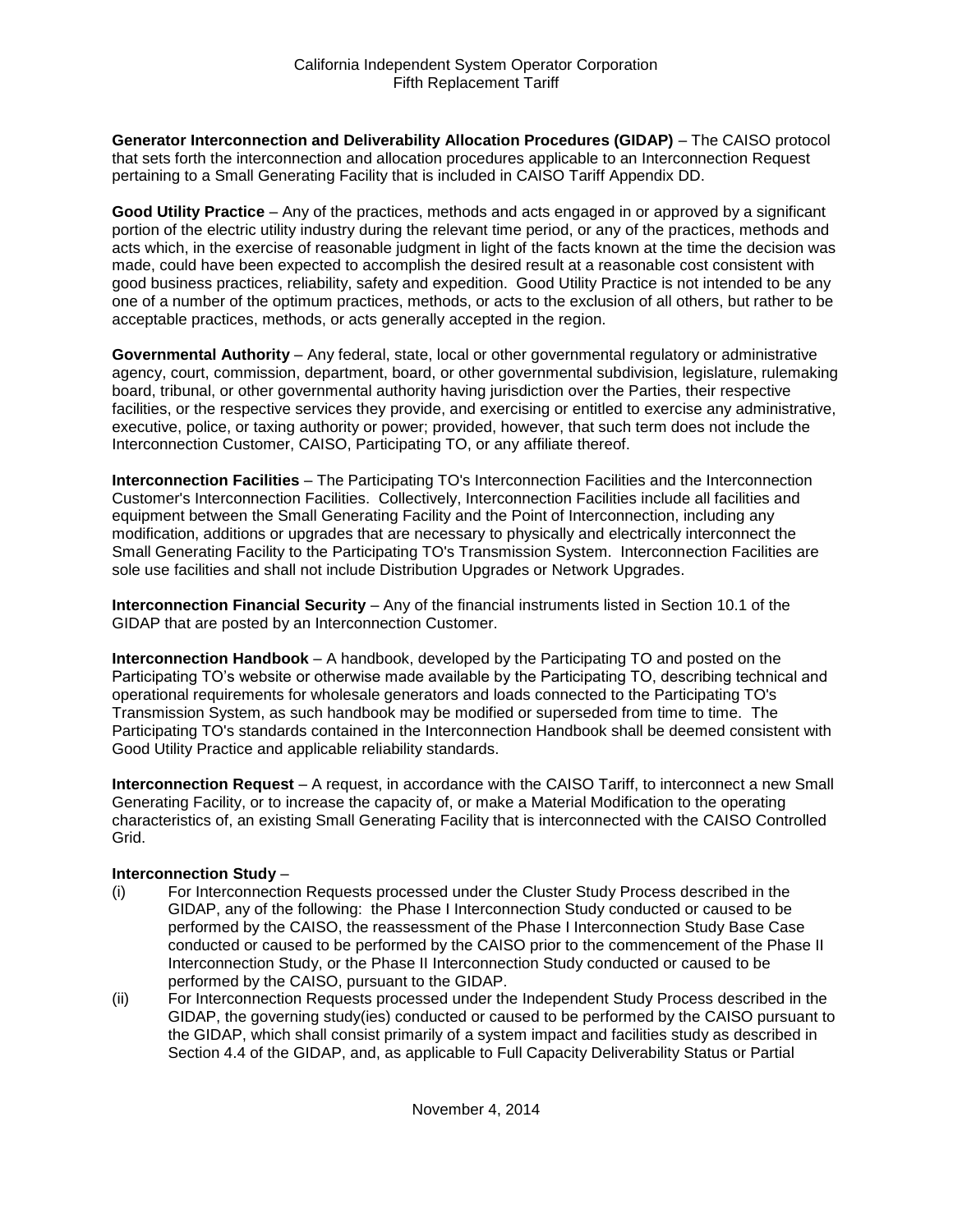Deliverability Status, Phase I and Phase Interconnection Studies as described in Section 2.4.3 of the GIDAP.

**Local Deliverability Constraint** – A transmission system operating limit modeled in the GIDAP study process that would be exceeded if the CAISO were to assign full capacity or partial capacity deliverability status to one or more additional generating facilities interconnecting to the CAISO Controlled Grid in a specific local area, and that is not an Area Deliverability Constraint.

**Local Delivery Network Upgrade (LDNU)** – A transmission upgrade or addition identified by the CAISO in the GIDAP study process to relieve a Local Deliverability Constraint.

**Material Modification** – A modification that has a material impact on the cost or timing of any Interconnection Request or any other valid interconnection request with a later queue priority date.

**Merchant Network Upgrades** – Network Upgrades constructed and owned by an Interconnection Customer pursuant to Article 5.2.1 of this SGIA, Section 13.3 of the GIDAP, and Sections 24.4.6.1 and 36.11 of the CAISO Tariff.

**Network Upgrades** – Additions, modifications, and upgrades to the Participating TO's Transmission System required at or beyond the point at which the Small Generating Facility interconnects with the CAISO Controlled Grid to accommodate the interconnection of the Small Generating Facility with the CAISO Controlled Grid. Network Upgrades do not include Distribution Upgrades.

**Operational Control** – The rights of the CAISO under a Transmission Control Agreement and the CAISO Tariff to direct the parties to the Transmission Control Agreement how to operate their transmission lines and facilities and other electric plant affecting the reliability of those lines and facilities for the purpose of affording comparable non-discriminatory transmission access and meeting applicable reliability criteria.

**Operating Requirements** – Any operating and technical requirements that may be applicable due to the CAISO, Western Electricity Coordinating Council, Balancing Authority Area, or the Participating TO's requirements, including those set forth in this Agreement.

**Option (A) Interconnection Customer** – An Interconnection Customer that elects to interconnect pursuant to Option (A) as set forth in Section 7.2 of the GIDAP.

**Option (B) Interconnection Customer** – An Interconnection Customer that elects to interconnect pursuant to Option (B) as set forth in Section 7.2 of the GIDAP.

**Party or Parties** – The Participating TO, CAISO, Interconnection Customer or the applicable combination of the above.

**Phased Generating Facility** – A Small Generating Facility that is structured to be completed and to achieve Commercial Operation in two or more successive sequences that are specified in this SGIA, such that each sequence comprises a portion of the total megawatt generation capacity of the entire Small Generating Facility.

**Point of Interconnection** – The point where the Interconnection Facilities connect with the Participating TO's Transmission System.

**Reasonable Efforts** – With respect to an action required to be attempted or taken by a Party under this Agreement, efforts that are timely and consistent with Good Utility Practice and are otherwise substantially equivalent to those a Party would use to protect its own interests.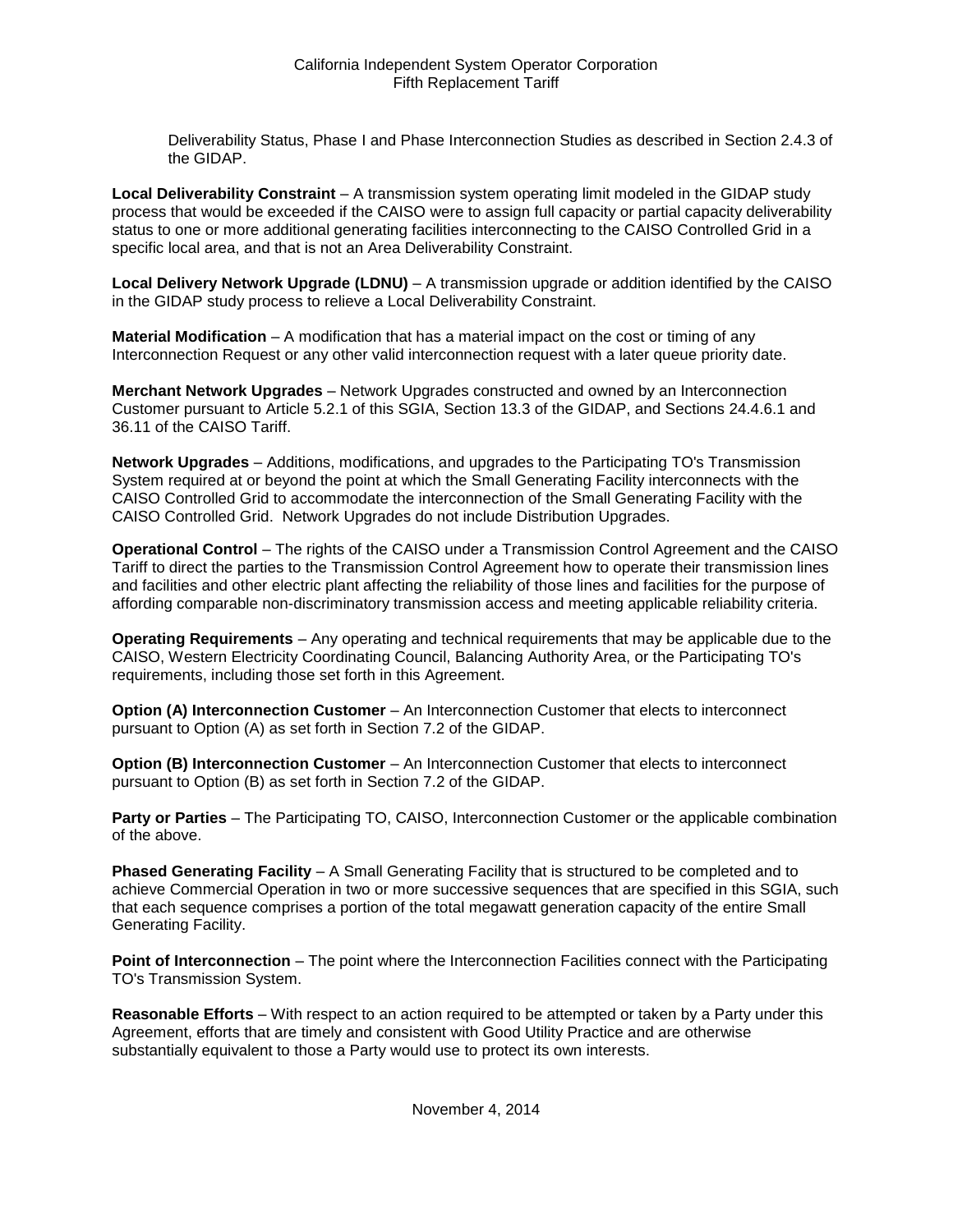**Reliability Network Upgrades (RNU)** – The transmission facilities at or beyond the Point of Interconnection identified in the Interconnection Studies as necessary to interconnect one or more Generating Facility(ies) safely and reliably to the CAISO Controlled Grid, which would not have been necessary but for the interconnection of one or more Generating Facility(ies), including Network Upgrades necessary to remedy short circuit or stability problems, or system operating limits. Reliability Network Upgrades shall only be deemed necessary for system operating limits, occurring under any system condition, which such system operating limits cannot be adequately mitigated through Congestion Management, Operating Procedures, or Special Protection Systems based on the characteristics of the Generating Facilities included in the Interconnection Studies, limitations on market models, systems, or information, or other factors specifically identified in the Interconnection Studies. Reliability Network Upgrades also include, consistent with WECC practice, the facilities necessary to mitigate any adverse impact the Generating Facility's interconnection may have on a path's WECC rating.

**Small Generating Facility** – The Interconnection Customer's device for the production and/or storage for later injection of electricity identified in the Interconnection Request, but shall not include the Interconnection Customer's Interconnection Facilities.

**TP Deliverability** – The capability, measured in MW, of the CAISO Controlled Grid as modified by transmission upgrades and additions identified in the annual Transmission Plan to support the interconnection with Full Capacity Deliverability Status or Partial Capacity Deliverability Status of additional Generating Facilities in a specified geographic or electrical area of the CAISO Controlled Grid.

**Transmission Control Agreement –** CAISO FERC Electric Tariff No. 7.

**Transmission System** – The facilities owned and operated by the Participating TO and that have been placed under the CAISO's Operational Control, which facilities form part of the CAISO Controlled Grid.

**Upgrades** – The required additions and modifications to the Participating TO's Transmission System and Distribution System at or beyond the Point of Interconnection. Upgrades may be Network Upgrades or Distribution Upgrades. Upgrades do not include Interconnection Facilities.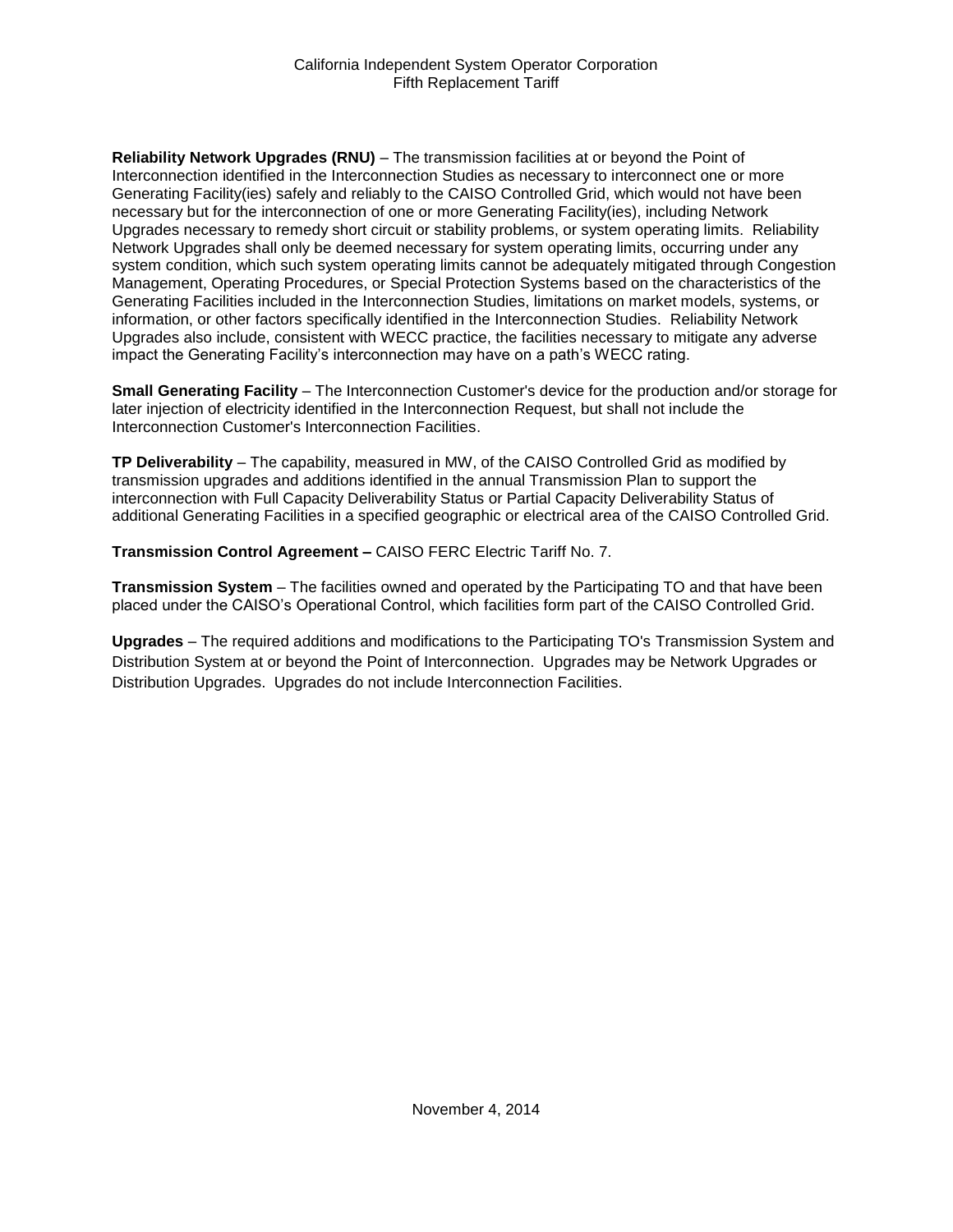# **Attachment 2**

# **Description and Costs of the Small Generating Facility,**

# **Interconnection Facilities, and Metering Equipment**

<span id="page-34-2"></span><span id="page-34-1"></span><span id="page-34-0"></span>Equipment, including the Small Generating Facility, Interconnection Facilities, and metering equipment shall be itemized and identified as being owned by the Interconnection Customer or the Participating TO. The Participating TO will provide a best estimate itemized cost, including overheads, of its Interconnection Facilities and metering equipment, and a best estimate itemized cost of the annual operation and maintenance expenses associated with its Interconnection Facilities and metering equipment.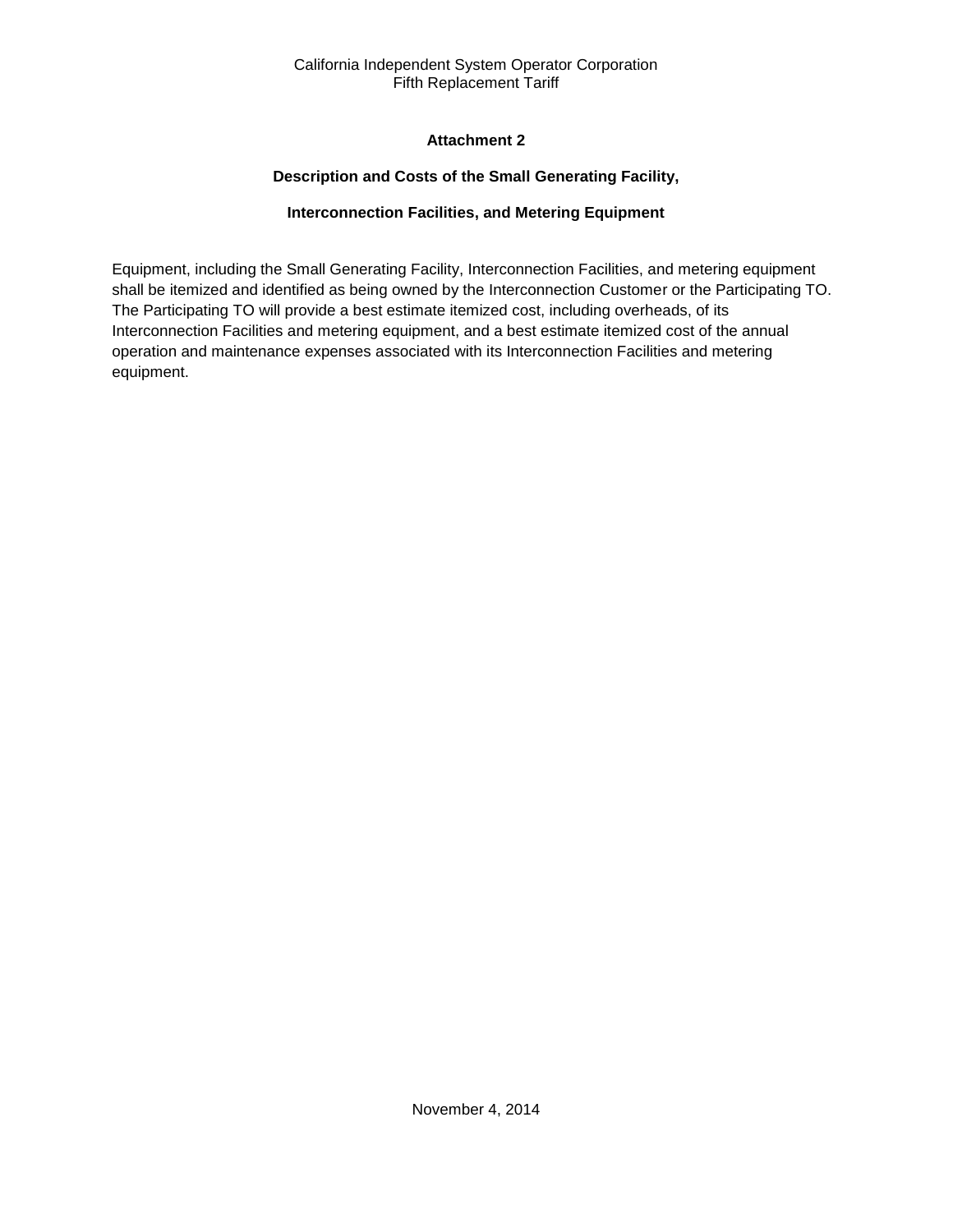# **Attachment 3**

# <span id="page-35-2"></span><span id="page-35-1"></span><span id="page-35-0"></span>**One-line Diagram Depicting the Small Generating Facility, Interconnection**

# **Facilities, Metering Equipment, and Upgrades**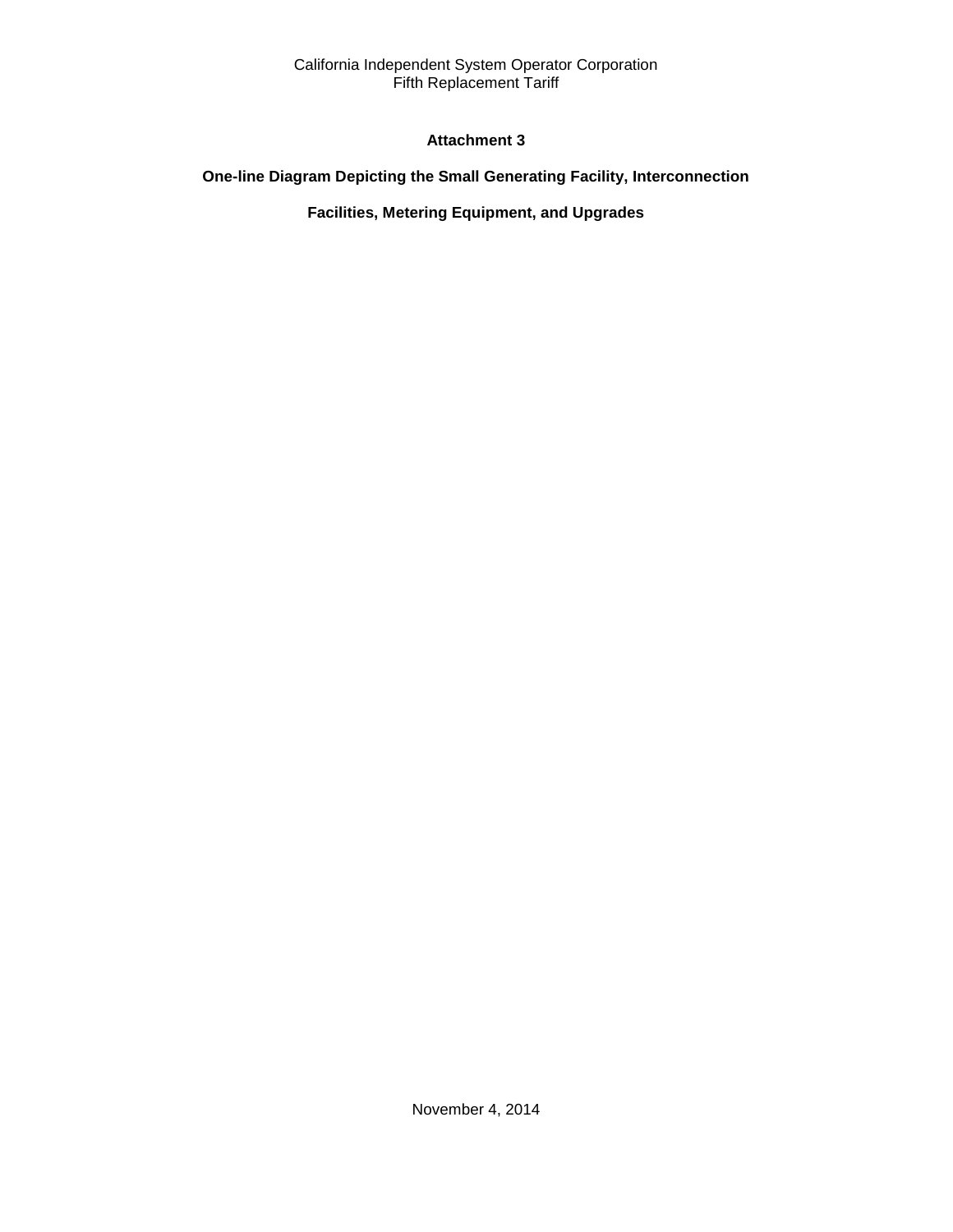# **Attachment 4 Milestones**

<span id="page-36-1"></span><span id="page-36-0"></span>In-Service Date: \_\_\_\_\_\_\_\_\_\_\_\_\_\_\_\_\_\_\_\_\_\_\_\_

Critical milestones and responsibility as agreed to by the Parties:

| <b>Milestone/Date</b> | <b>Responsible Party</b> |
|-----------------------|--------------------------|
|                       |                          |
|                       |                          |
|                       |                          |
|                       |                          |
|                       |                          |
|                       |                          |
|                       |                          |
|                       |                          |
|                       |                          |
|                       |                          |
| Agreed to by:         |                          |
|                       | Date__________________   |
|                       | Date________________     |
|                       |                          |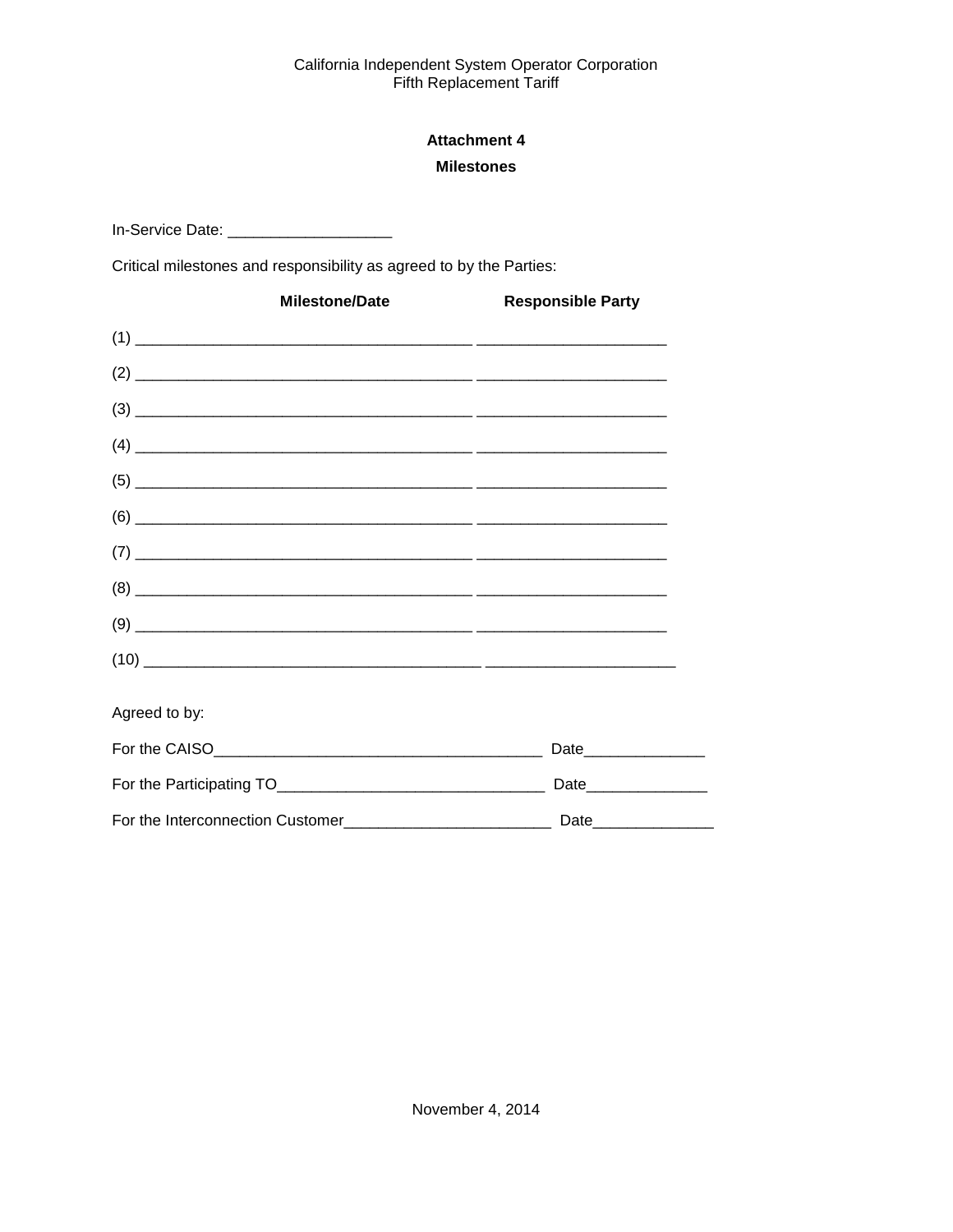# **Attachment 5**

# <span id="page-37-2"></span><span id="page-37-1"></span><span id="page-37-0"></span>**Additional Operating Requirements for the CAISO Controlled Grid and Affected Systems Needed to Support**

# **the Interconnection Customer's Needs**

The Participating TO and the CAISO shall also provide requirements that must be met by the Interconnection Customer prior to initiating parallel operation with the CAISO Controlled Grid.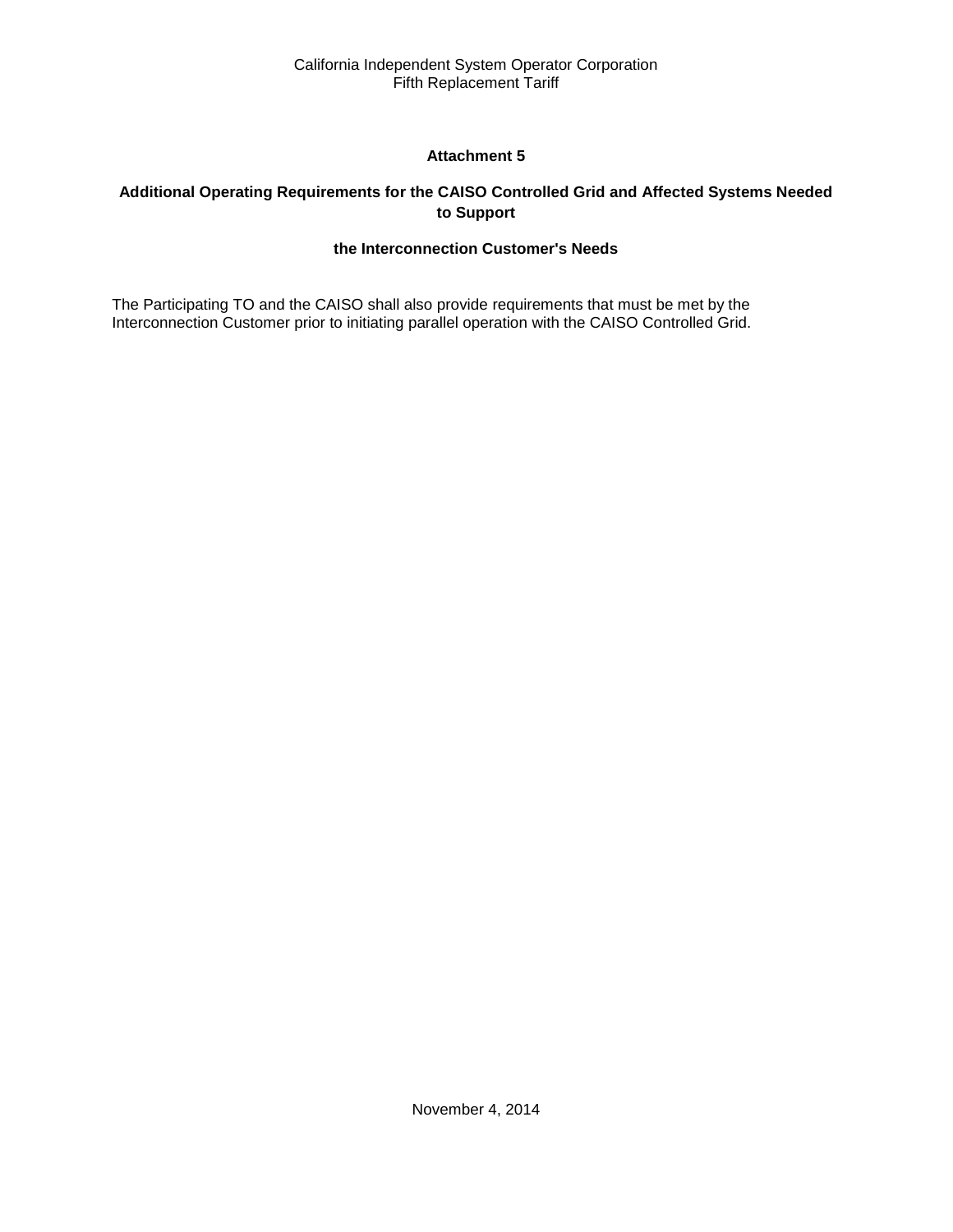### **Attachment 6**

# **Participating TO's Description of its Upgrades**

# **and Best Estimate of Upgrade Costs**

<span id="page-38-2"></span><span id="page-38-1"></span><span id="page-38-0"></span>The Participating TO shall describe Upgrades and provide an itemized best estimate of the cost, including overheads, of the Upgrades and annual operation and maintenance expenses associated with such Upgrades. The Participating TO shall functionalize Upgrade costs and annual expenses as either transmission or distribution related.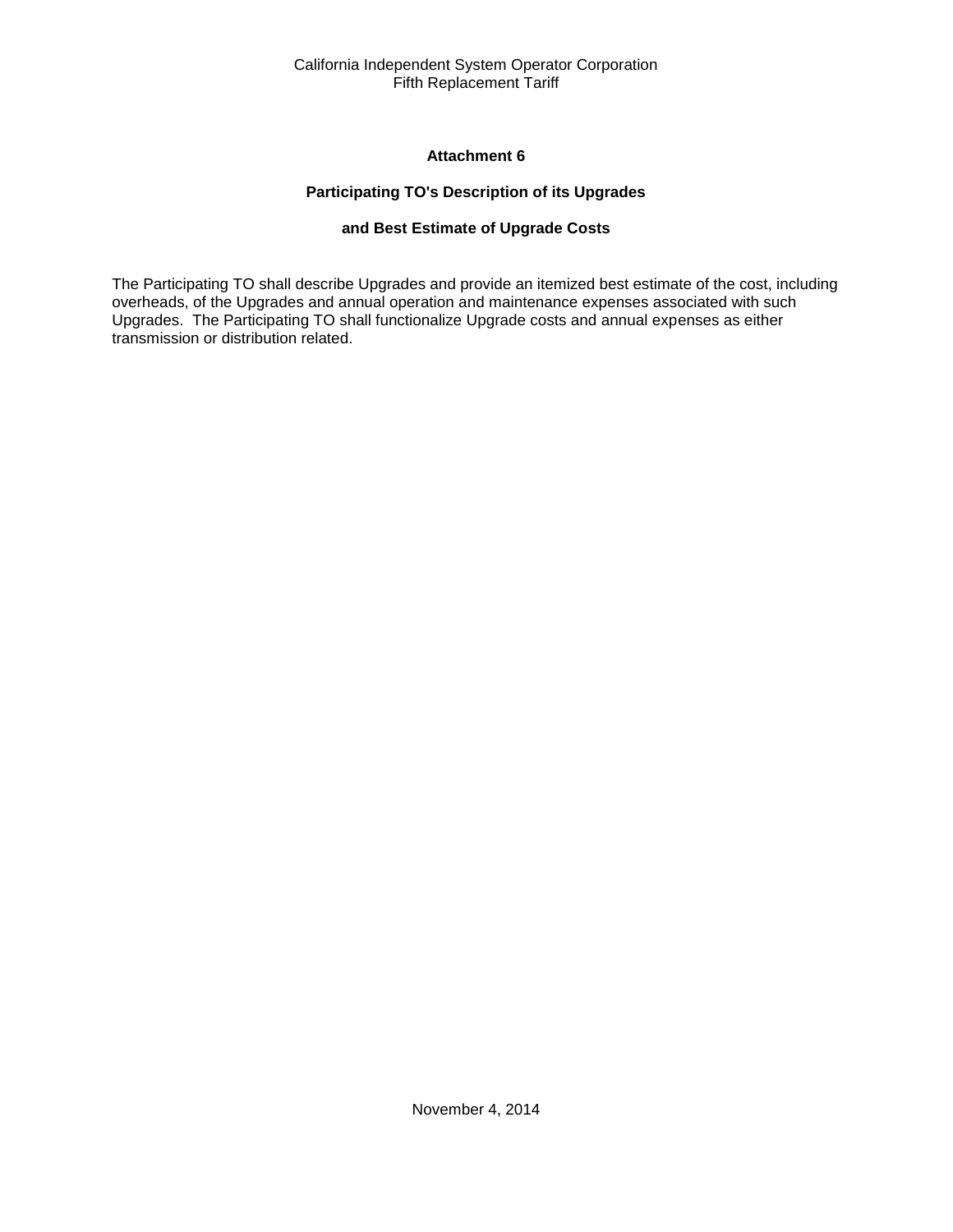# **Attachment 7**

# <span id="page-39-0"></span>**Interconnection Requirements for an Asynchronous Small Generating Facility**

<span id="page-39-1"></span>Attachment 7 sets forth requirements and provisions specific to all Asynchronous Generating Facilities. All other requirements of this Agreement continue to apply to all Asynchronous Generating Facility interconnections.

### **A. Technical Standards Applicable to Asynchronous Generating Facilities**

# **i. Low Voltage Ride-Through (LVRT) Capability**

A Asynchronous Generating Facility shall be able to remain online during voltage disturbances up to the time periods and associated voltage levels set forth in the requirements below.

- 1. An Asynchronous Generating Facility shall remain online for the voltage disturbance caused by any fault on the transmission grid, or within the Asynchronous Generating Facility between the Point of Interconnection and the high voltage terminals of the Asynchronous Generating Facility's step up transformer, having a duration equal to the lesser of the normal three-phase fault clearing time (4-9 cycles) or one-hundred fifty (150) milliseconds, plus any subsequent post-fault voltage recovery to the final steady-state post-fault voltage. Clearing time shall be based on the maximum normal clearing time associated with any three-phase fault location that reduces the voltage at the Asynchronous Generating Facility's Point of Interconnection to 0.2 per-unit of nominal voltage or less, independent of any fault current contribution from the Asynchronous Generating Facility.
- 2. An Asynchronous Generating Facility shall remain online for any voltage disturbance caused by a single-phase fault on the transmission grid, or within the Asynchronous Generating Facility between the Point of Interconnection and the high voltage terminals of the Asynchronous Generating Facility's step up transformer, with delayed clearing, plus any subsequent post-fault voltage recovery to the final steady-state post-fault voltage. Clearing time shall be based on the maximum backup clearing time associated with a single point of failure (protection or breaker failure) for any single-phase fault location that reduces any phase-to-ground or phase-to-phase voltage at the Asynchronous Generating Facility's Point of Interconnection to 0.2 per-unit of nominal voltage or less, independent of any fault current contribution from the Asynchronous Generating Facility.
- 3. Remaining on-line shall be defined as continuous connection between the Point of Interconnection and the Asynchronous Generating Facility's units, without any mechanical isolation. Asynchronous Generating Facilities may cease to inject current into the transmission grid during a fault.
- 4. The Asynchronous Generating Facility is not required to remain on line during multi-phased faults exceeding the duration described in Section A.i.1 of this Attachment 7 or single-phase faults exceeding the duration described in Section A.i.2 of this Attachment 7.
- 5. The requirements of this Section A.i of this Attachment 7 do not apply to faults that occur between the Asynchronous Generating Facility's terminals and the high side of the step-up transformer to the high-voltage transmission system.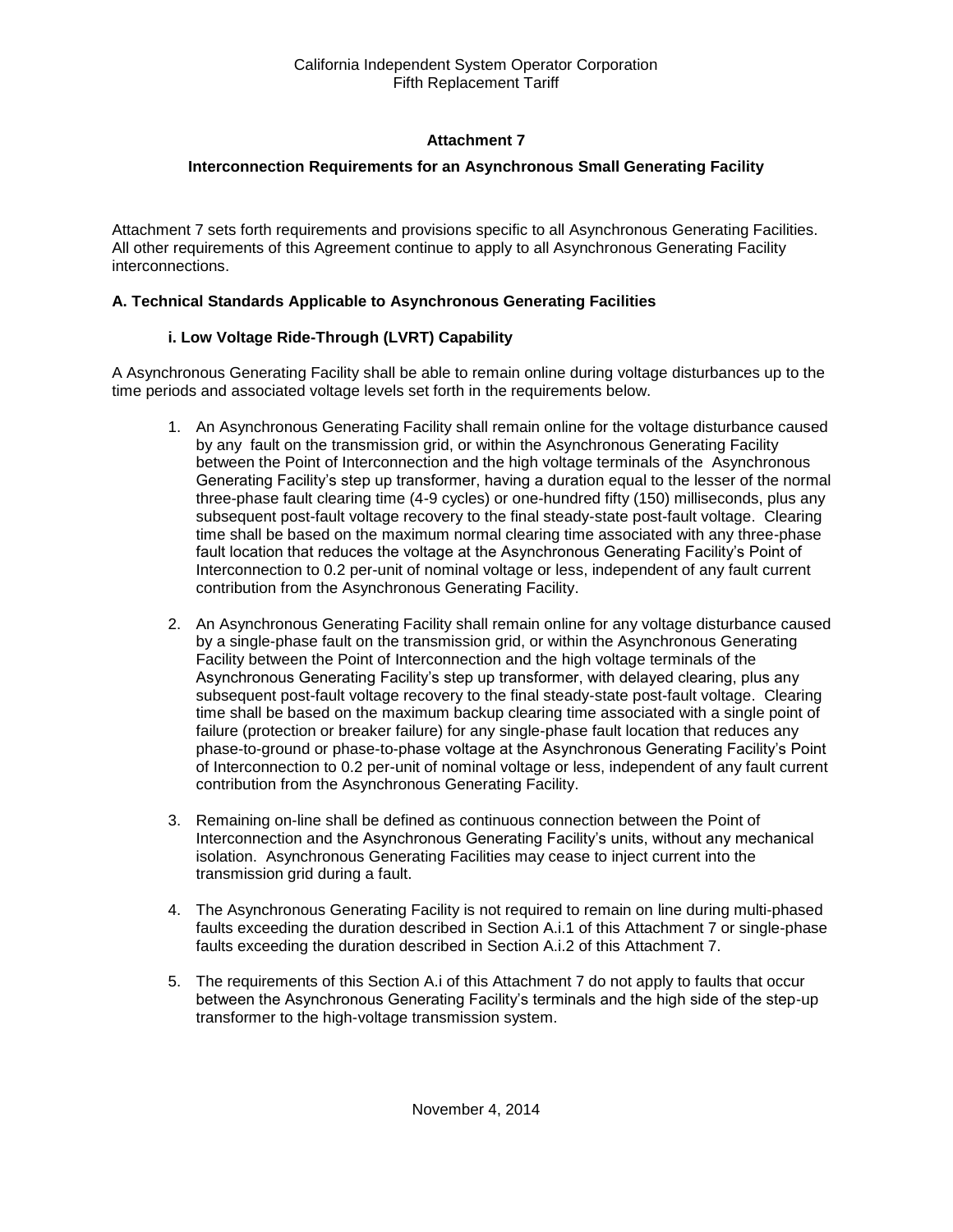- 6. Asynchronous Generating Facilities may be tripped after the fault period if this action is intended as part of a special protection system.
- 7. Asynchronous Generating Facilities may meet the requirements of this Section A of this Attachment 7 through the performance of the generating units or by installing additional equipment within the Asynchronous Generating Facility or by a combination of generating unit performance and additional equipment.
- 8. The provisions of this Section A.i of this Attachment 7 apply only if the voltage at the Point of Interconnection has remained within the range of 0.9 and 1.10 per-unit of nominal voltage for the preceding two seconds, excluding any sub-cycle transient deviations.

# **ii. Frequency Disturbance Ride-Through Capacity**

An Asynchronous Generating Facility shall comply with the off nominal frequency requirements set forth in the WECC Under Frequency Load Shedding Relay Application Guide or successor requirements as they may be amended from time to time.

# **iii. Power Factor Design Criteria (Reactive Power)**

An Asynchronous Generating Facility not studied under the Independent Study Process, as set forth in Section 4 of Appendix DD, shall operate within a power factor within the range of 0.95 leading to 0.95 lagging, measured at the Point of Interconnection as defined in this SGIA in order to maintain a specified voltage schedule, if the Phase II Interconnection Study shows that such a requirement is necessary to ensure safety or reliability. An Asynchronous Generating Facility studied under the Independent Study Process, as set forth in Section 4 of Appendix DD, shall operate within a power factor within the range of 0.95 leading to 0.95 lagging, measured at the Point of Interconnection as defined in this SGIA in order to maintain a specified voltage schedule. The power factor range standards set forth in this section can be met by using, for example, power electronics designed to supply this level of reactive capability (taking into account any limitations due to voltage level, real power output, etc.) or fixed and switched capacitors, or a combination of the two, if agreed to by the Participating TO and CAISO. The Interconnection Customer shall not disable power factor equipment while the Asynchronous Generating Facility is in operation. Asynchronous Generating Facilities shall also be able to provide sufficient dynamic voltage support in lieu of the power system stabilizer and automatic voltage regulation at the generator excitation system if the Phase II Interconnection Study shows this to be required for system safety or reliability.

#### **iv. Supervisory Control and Data Acquisition (SCADA) Capability**

An Asynchronous Generating Facility shall provide SCADA capability to transmit data and receive instructions from the Participating TO and CAISO to protect system reliability. The Participating TO and CAISO and the Asynchronous Generating Facility Interconnection Customer shall determine what SCADA information is essential for the proposed Asynchronous Generating Facility, taking into account the size of the plant and its characteristics, location, and importance in maintaining generation resource adequacy and transmission system reliability.

# **v. Power System Stabilizers (PSS)**

Power system stabilizers are not required for Asynchronous Generating Facilities.